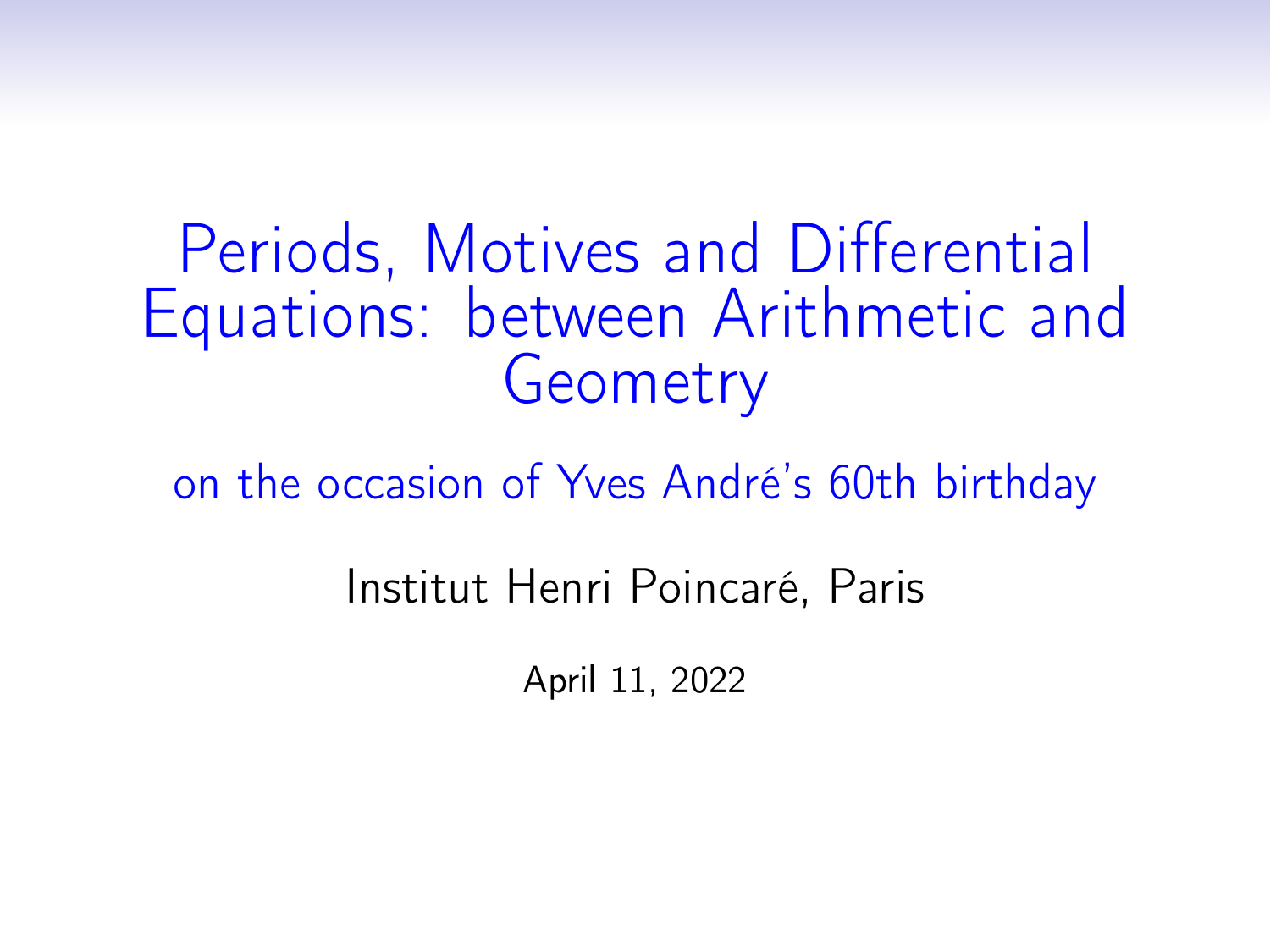# New perspectives on de Rham cohomology, after Bhatt-Lurie, Drinfeld, et al.

Luc Illusie

Université Paris-Saclay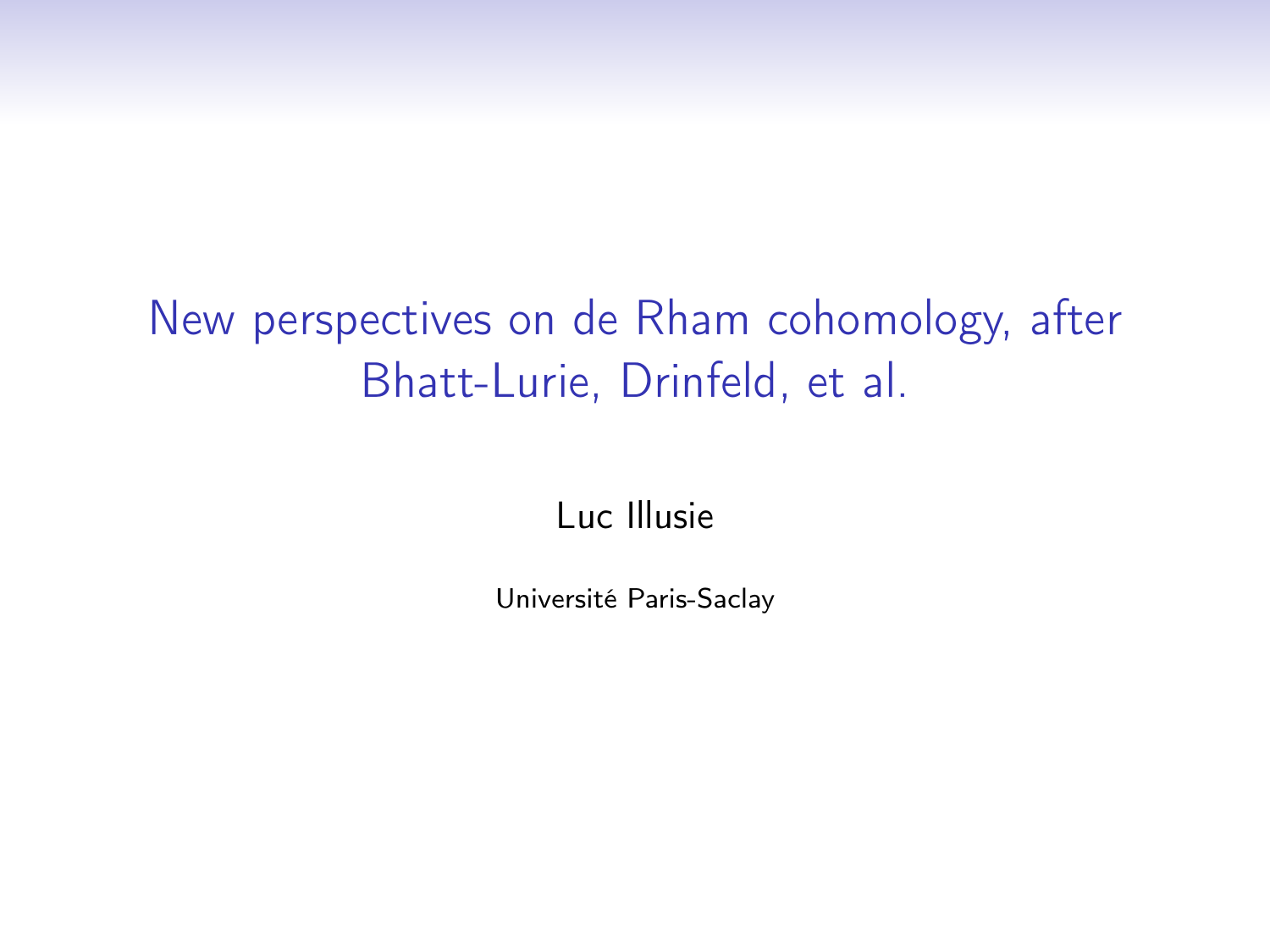# Plan

- 0. Introduction, statement of main theorem
- 1. Strategy
- 2. Prismatic and Hodge-Tate cohomology complexes
- 3. A strange attractor: the Cartier-Witt stack
- 4. The Hodge-Tate divisor
- 5. Sen operators, Hodge diffraction

6. An alternate approach: endomorphisms of the de Rham functor (after Li-Mondal, Mondal)

7. Questions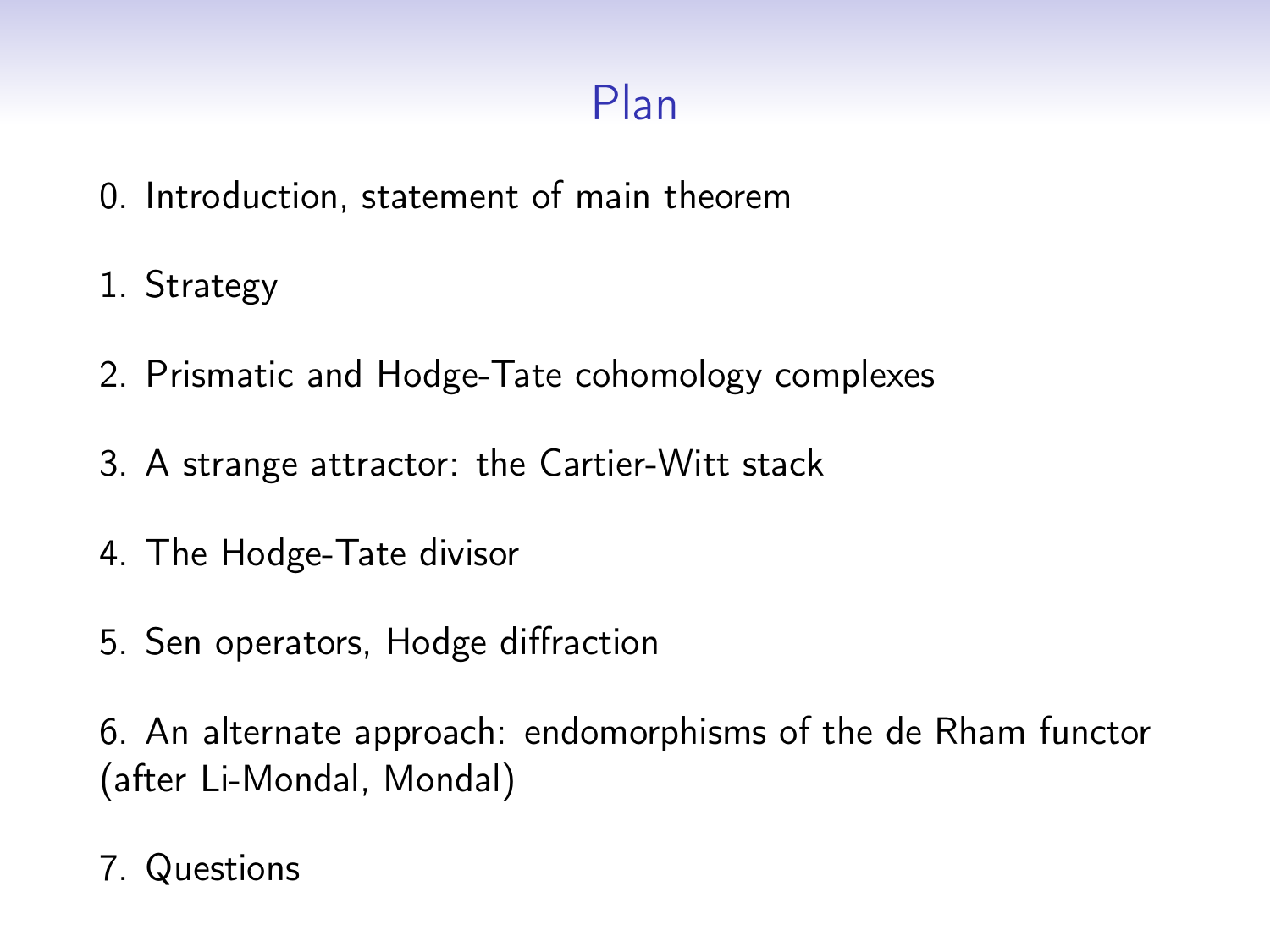## 0. Introduction

k perfect field of char.  $p > 0$ ;  $X/k$  smooth



Cartier isomorphism

$$
C^{-1}:\Omega^i_{X'/k}\stackrel{\sim}{\to} H^i(F_*\Omega^{\bullet}_{X/k})
$$

By [DI] a smooth lifting  $\widetilde{X}/W_2(k)$  of X gives a decomposition in  $D(X', \mathcal{O}_{X'})$ 

$$
(0.1) \qquad \qquad \oplus_{0 \leq i < p} \Omega^i_{X'/k}[-i] \stackrel{\sim}{\to} \tau^{< p} \mathcal{F}_* \Omega^{\bullet}_{X/k}
$$

inducing  $C^{-1}$  on  $H^i$ .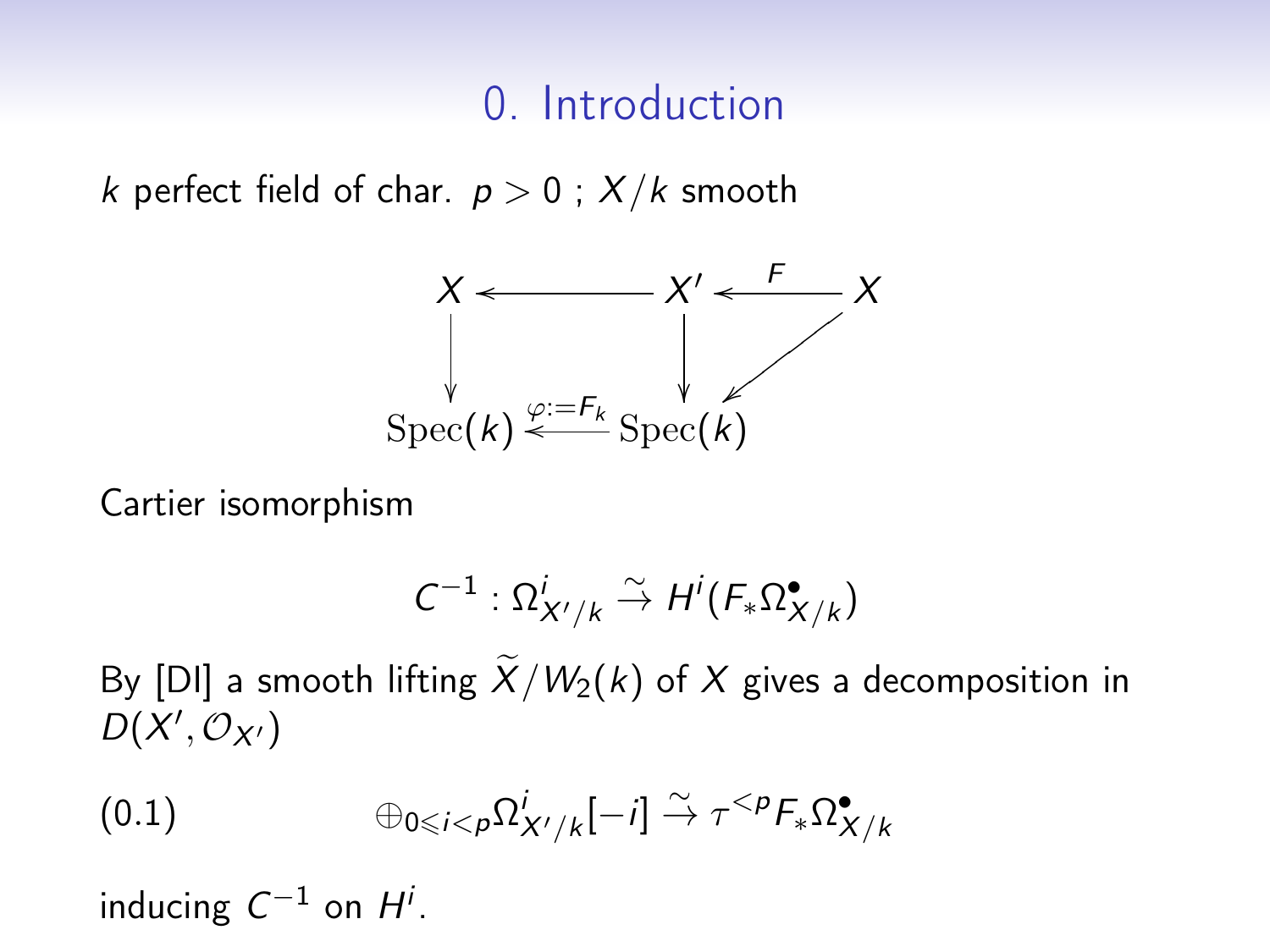Recall the main steps of the proof:

(1)  $(\tau^{\geqslant-1}L\Omega^1_{X'/W(k)})[-1] \stackrel{\sim}{\to} \tau^{\leqslant 1}F_*\Omega^{\bullet}_{X/k}$  in  $D(X',\mathcal{O}_{Y'})$ (use local liftings of Frobenius)

(2)  $X/W_2(k)$  lifting X gives splitting of  $L\Omega^1_{X/W_2(k)}$ (elementary cotangent complex theory)

(3) from  $\tau^{\leq 1}$  to  $\tau^{\leq p}$ : multiplicativity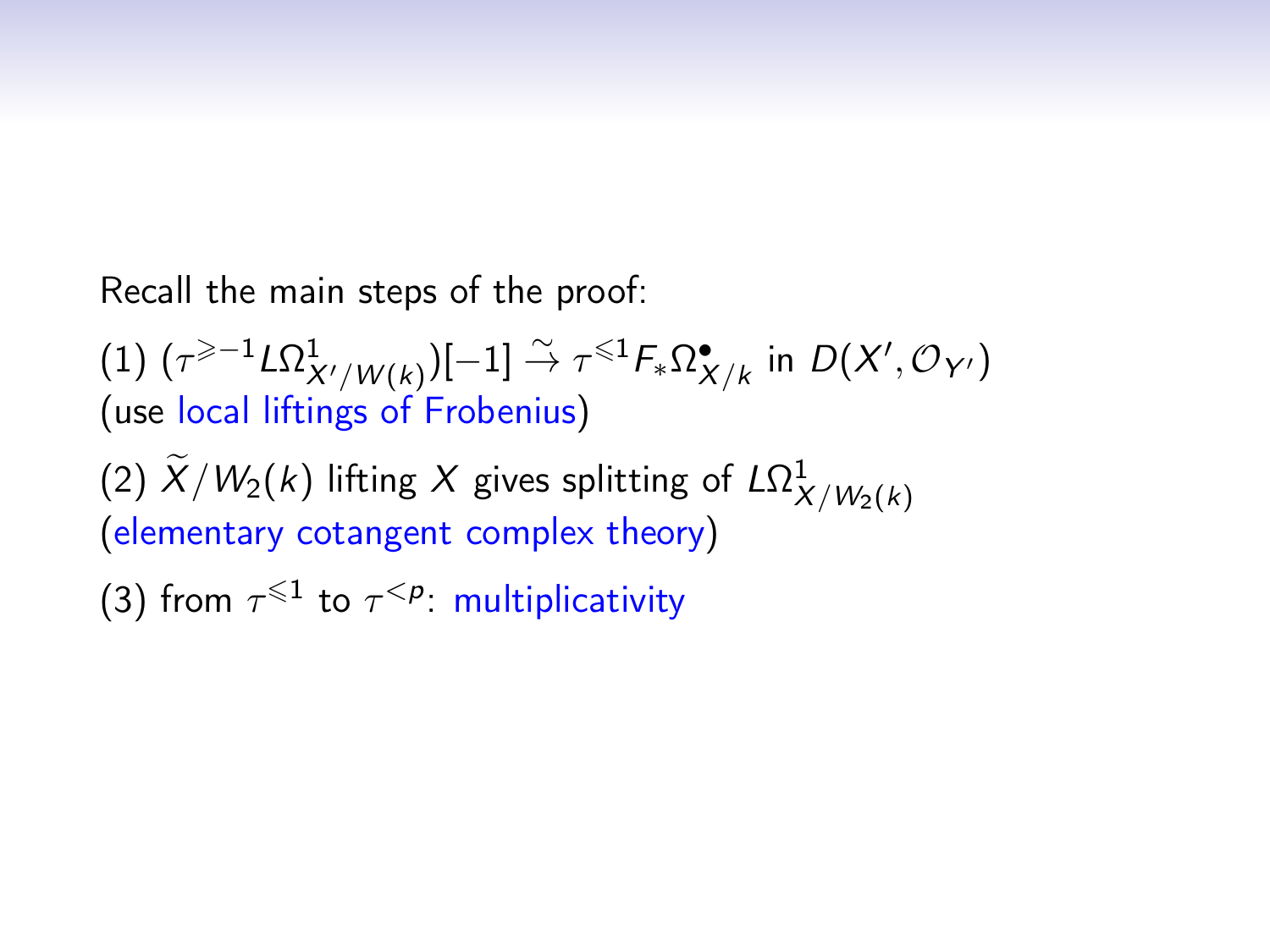Goal today: give an idea of the proof of the following theorem of Bhatt-Lurie (refining an unpublished, independent one of Drinfeld): Theorem 1 [BL1, 5.16]. Let  $X/k$  be smooth. A smooth lifting  $\widetilde{X}$  of X to  $W_2(k)$  determines a commutative algebra object<sup>1</sup>

$$
\Omega_{X/k}^{\not\!D} \in D(X,\mathcal{O}_X),
$$

depending functorially on  $\widetilde{X}$ , which is a perfect complex, equipped with an endomorphism  $\Theta$  and an isomorphism in  $D(X',\mathcal{O}_{X'})$ 

$$
(0.2) \qquad \qquad \varepsilon : \varphi^* \Omega^{\not\!D}_{X/k} \overset{\sim}{\to} F_* \Omega^{\bullet}_{X/k},
$$

with the following properties:

(i)  $H^i(\Omega_{X/k}^{\not\!\!D}) \stackrel{\sim}{\to} \Omega_{X/k}^i$  canonical, multiplicative;

(ii)  $\Theta$  is a derivation, and acts by  $-i$  on  $H^i$ ;

(iii)  $\varepsilon$  is multiplicative and induces the Cartier isomorphism  $C^{-1}$  :  $\Omega^i_{X'/k} \overset{\sim}{\to} H^i(F_*\Omega^{\bullet}_{X/k})$  on  $H^i$ .

<sup>1</sup>From now on, derived categories are taken in the derived  $\infty$ -categorical sense.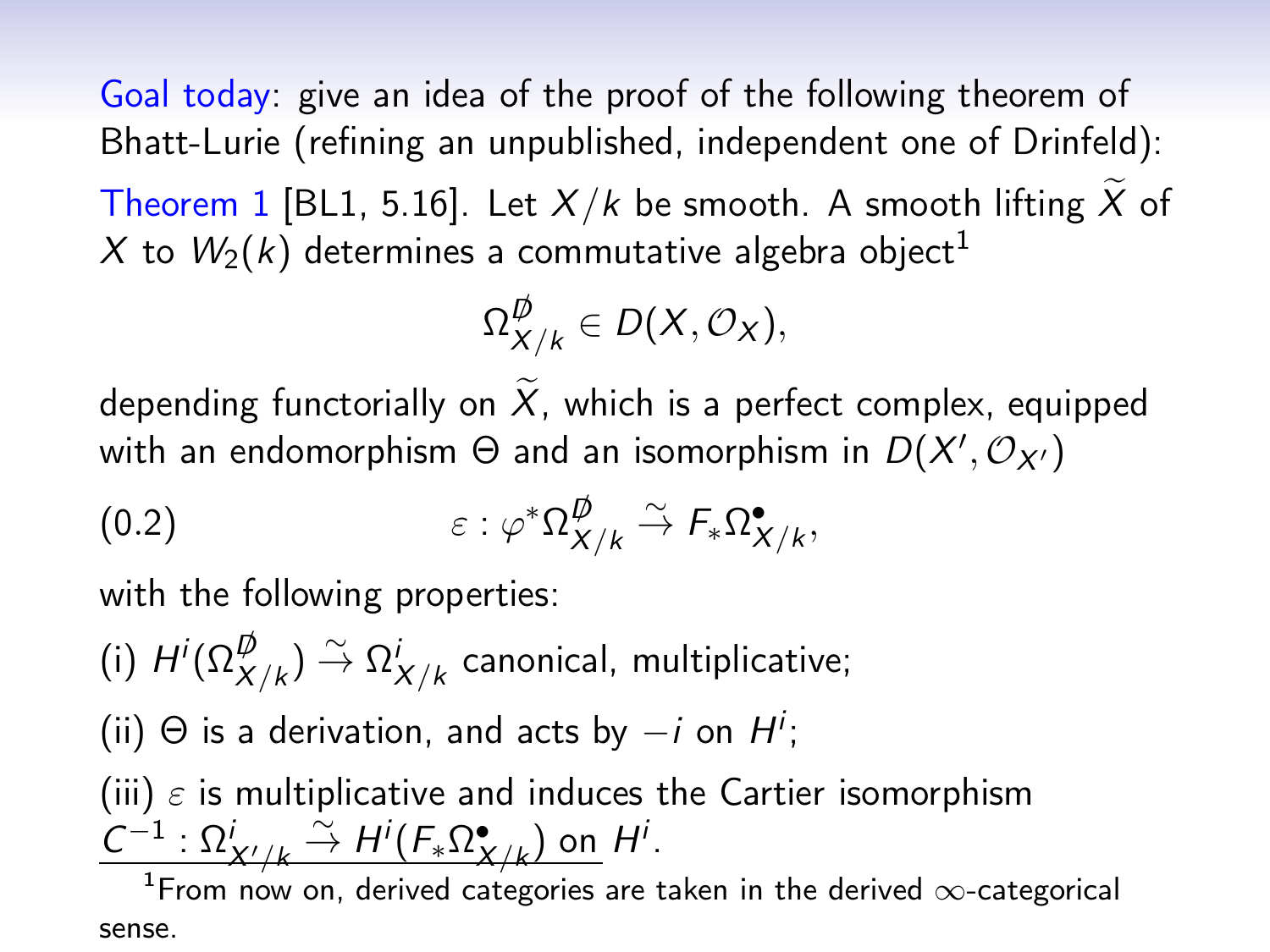The complex  $\Omega_X^{\not\!\!D}$  $_{X/k}^{\rm \nu}$  is called the diffracted Hodge complex of  $X$ (relative to  $\widetilde{X}$ ), and  $\Theta$  the Sen operator.

Let  $d = \dim(X)$ . As, by (ii) and (iii),  $\prod_{0 \leq i \leq d} (\Theta + i)$  is nilpotent, we get a decomposition into generalized eigenspaces:

Corollary. Under the assumptions of th. 1, there is a canonically defined endomorphism  $\Theta$  of  $\mathit{F}_*\Omega^\bullet_{X/k}$ , and a canonical decomposition

$$
F_*\Omega_{X/k}^{\bullet}=\oplus_{i\in \mathbf{Z}/p\mathbf{Z}}(F_*\Omega_{X/k}^{\bullet})_i
$$

stable under  $\Theta$ , such that, for all  $i \in \mathbb{Z}/p\mathbb{Z}$ ,

$$
\Theta | (F_* \Omega_{X/k}^{\bullet})_i = -i + \Theta_i,
$$

where  $\Theta_i$  is a nilpotent endomorphism of  $(\mathsf{F}_*\Omega^\bullet_{X/k})_i.$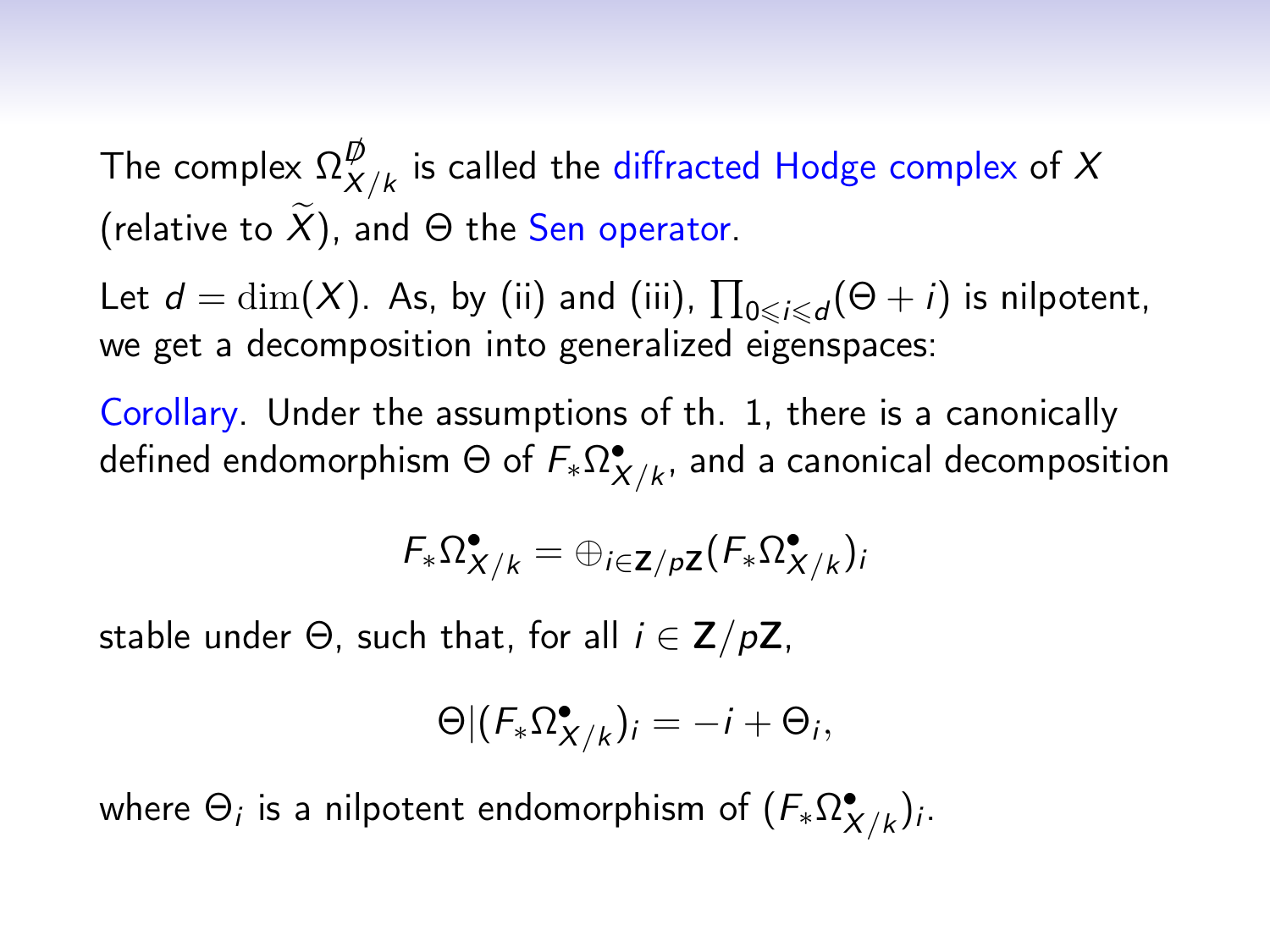In particular, for any  $a \in \mathbb{Z}$ ,

$$
(0.2) \qquad \qquad \varepsilon : \varphi^* \Omega_{X/k}^{\not\!D} \stackrel{\sim}{\to} F_* \Omega_{X/k}^{\bullet},
$$

induces a canonical decomposition

$$
(0.3) \qquad \oplus_{a\leq i
$$

a refinement of (0.1) and of a result of Achinger-Suh [A].

Remarks. (1) It can be shown [LM] that, for  $a = 0$ , the decomposition (0.3) coincides with that of [DI] (see end of section 6).

(2) Petrov [P] has constructed an example of a smooth  $X/k$ , lifted to  $W(k)$ , such that  $\Theta_0 \neq 0$ .

(3) Suppose X admits a smooth formal lift  $Z/W(k)$  with  $Z\otimes W_2(k)=\widetilde X.$  Then  $\Omega_{X/k}^{\not\!{D}}=\Omega_{Z/W(k)}^{\not\!{D}}\otimes^L k,$  where  $\Omega_{Z}^{\not\!{D}}$  $^{\varphi}_{Z/W(k)}$  is a certain perfect complex of  $O<sub>Z</sub>$ -modules, again called a diffracted Hodge complex, and Θ is induced by an endomorphism Θ of  $\Omega^{\not\neg\!\!\!D}_Z$  $Z^{\not{|}}_{Z/W(k)},$  inducing  $-i$  on  $H^i(\Omega^{\not{|}}_{Z/W(k)})=\Omega^i_{Z/W(k)}.$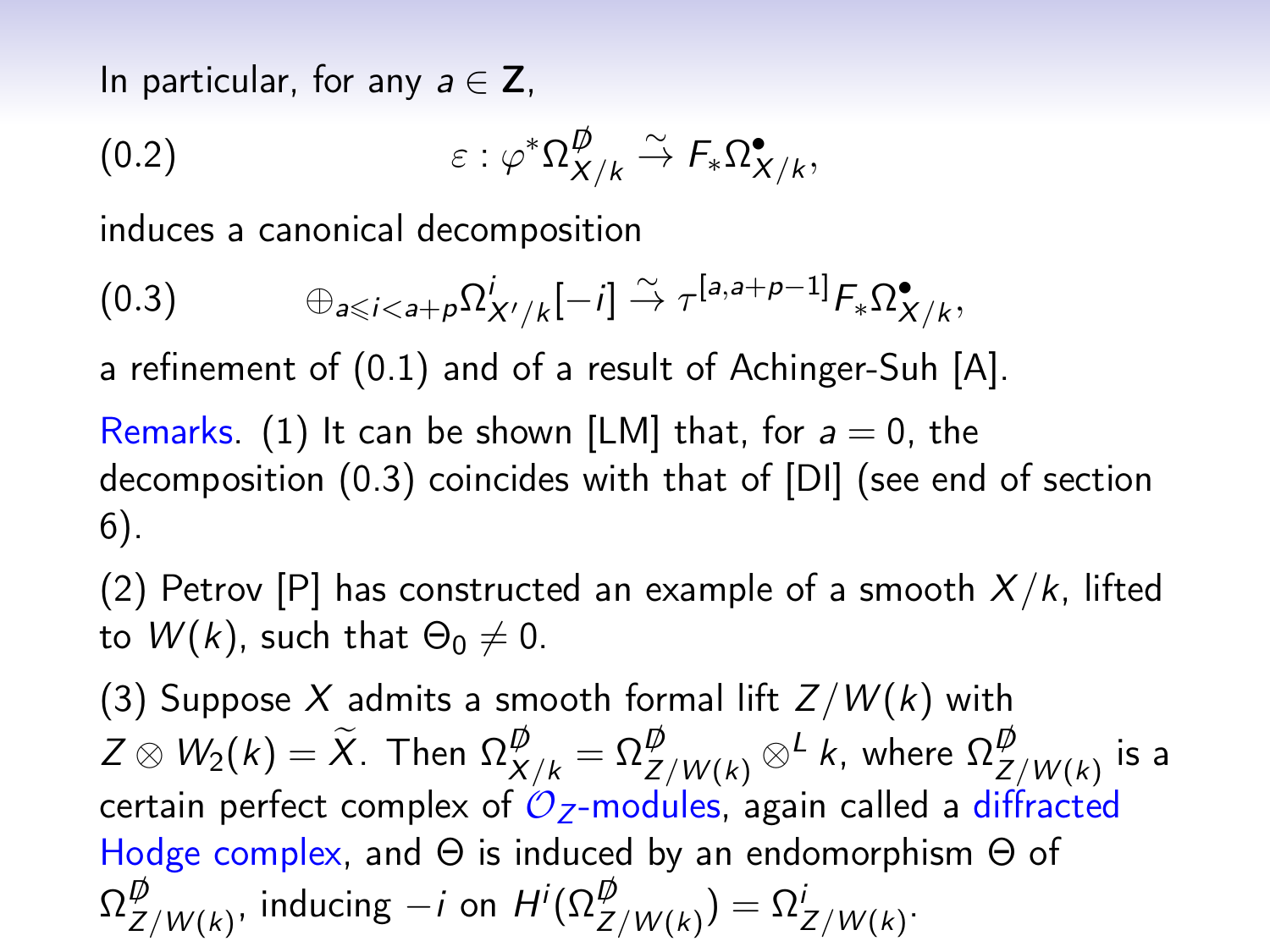# 1. Strategy

For simplicity and convenience of references to [BL] we'll work with liftings /W(k) rather than /W<sub>2</sub>(k) (adaptation to /W<sub>2</sub>(k) easy but technical, see [BL1, 5.16] and remarks at the end of section 5).

Change notation. Fix (formal smooth)  $X/W(k)$  lifting  $Y := X \otimes_{W(k)} k$ .

#### Main steps

(a) First assume X affine,  $X = Spf(R)$ . Using Hodge-Tate cohomology of  $X$  with respect to all (bounded) prisms over  $Spf(W(k))$  (forming the so-called absolute prismatic site  $\mathrm{Spf}(\mathcal{W}(k))_{\mathbb{A}}$  of  $\mathrm{Spf}(\mathcal{W}(k))$ , construct an absolute Hodge-Tate  $\mathsf{crystal}\ \mathcal{C}_\mathcal{R}$  in  $\mathsf{p\text{-}complete}\ \text{complexes over}\ \mathrm{Spf}(\mathcal{W}(k))_{\bigtriangleup}.$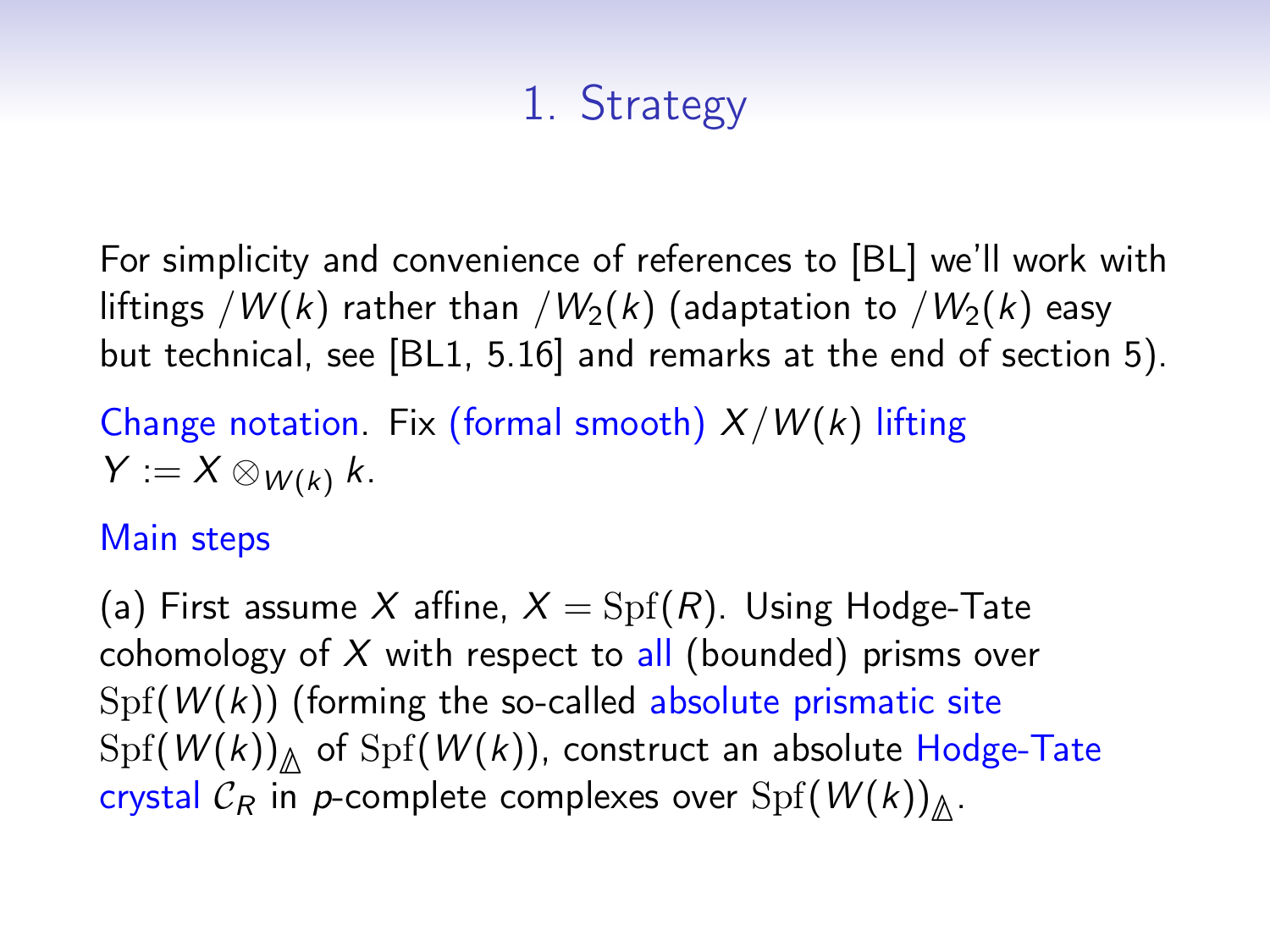(b) A new input (Bhatt-Lurie, Drinfeld): the Cartier-Witt stack WCart and the Hodge-Tate stack over  $Spf(W(k))$ :

$$
\text{WCart}_{\text{Spf}(\textit{W(k)})}^{\text{HT}} \hookrightarrow \text{WCart}
$$

(an effective Cartier divisor in the Cartier-Witt stack). The universal property of Witt rings with respect to  $\delta$ -structures implies that WCart plays the role of an attractor for absolute prisms over  $Spf(W(k))$ .

Using this, interpret (p-complete) absolute Hodge-Tate crystals on  $Spf(W(k))$  as (p-complete) complexes on the Hodge-Tate stack.

Then realize the Hodge-Tate stack as the classifying stack BG of a certain commutative affine group scheme G over  $Spf(W(k))$ containing  $\mu_{\bm p}$ , and whose quotient  $\bm G/\mu_{\bm p}$  is isomorphic to  $\bm {\mathsf G}_{\bm a}^\sharp$ , the PD-hull of  $G_a$  at the origin.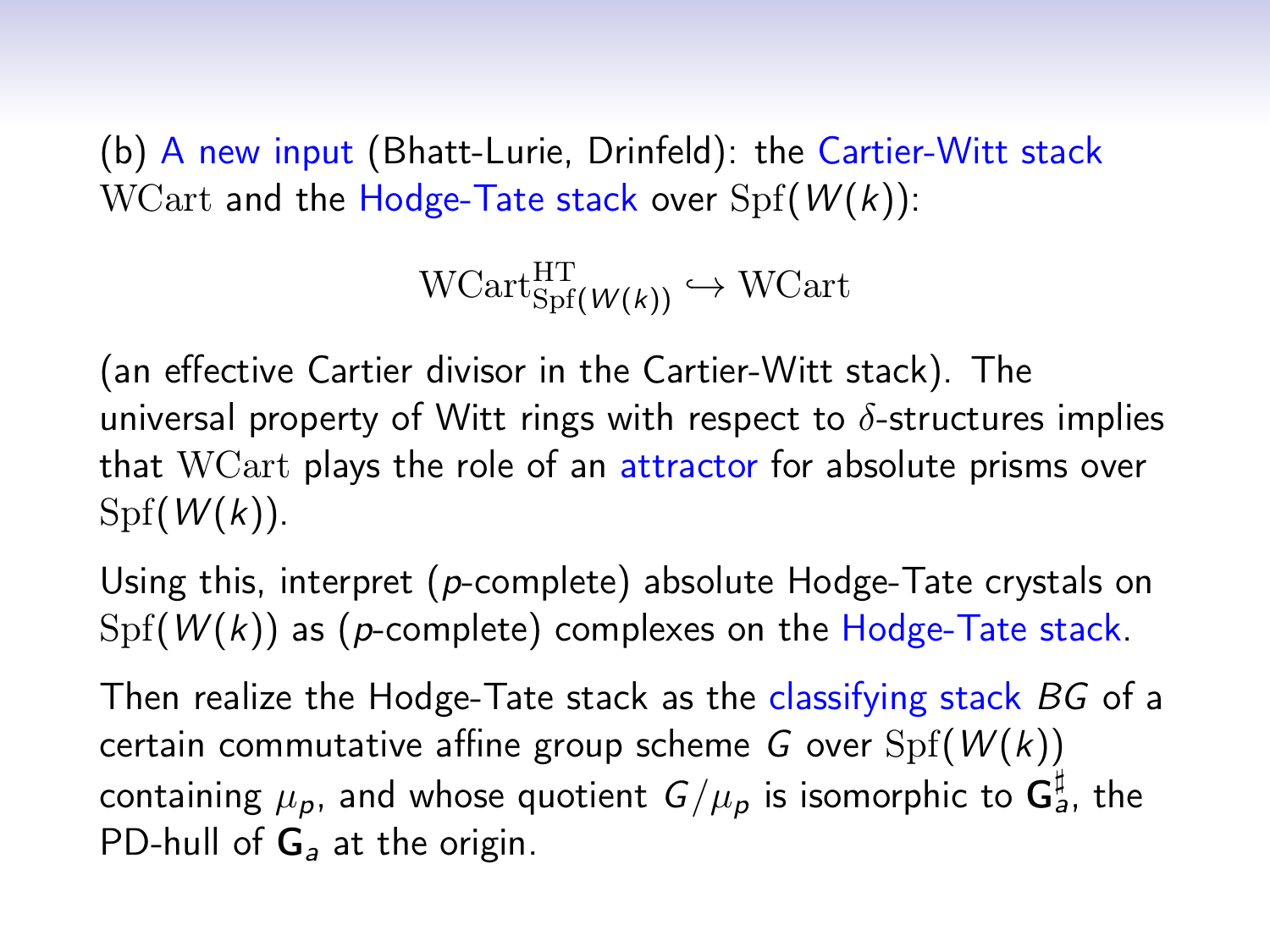(c) Interpret (p-complete) complexes on  $BG$  as (p-complete) complexes K of  $W(k)$ -modules, endowed with a certain endomorphism  $\Theta$ , called the Sen operator, such that  $\Theta^p - \Theta$  is nilpotent on each  $H^i(K\otimes^L k).$  In particular, the Hodge-Tate crystal  $C_R$  above can be described by a p-complete object

$$
\Omega_{R/W(k)}^{\not\!D}
$$

of  $D(W(k))$ , endowed with a Sen operator  $\Theta$ . Using the Hodge-Tate comparison theorem, promote  $\Omega^{\not\!\!D}_R$  $_{R/W(k)}^{\psi}$  to a perfect complex in  $D(R)$ , endowed with a multiplicative, increasing filtration  ${\rm Fil}^{\rm conj}_\bullet$  with  ${\rm gr}_i\stackrel{\sim}{\to}\Omega^i_{R/W(k)}[-i],$  and  $\Theta$  acting on  ${\rm gr}_i$  by −i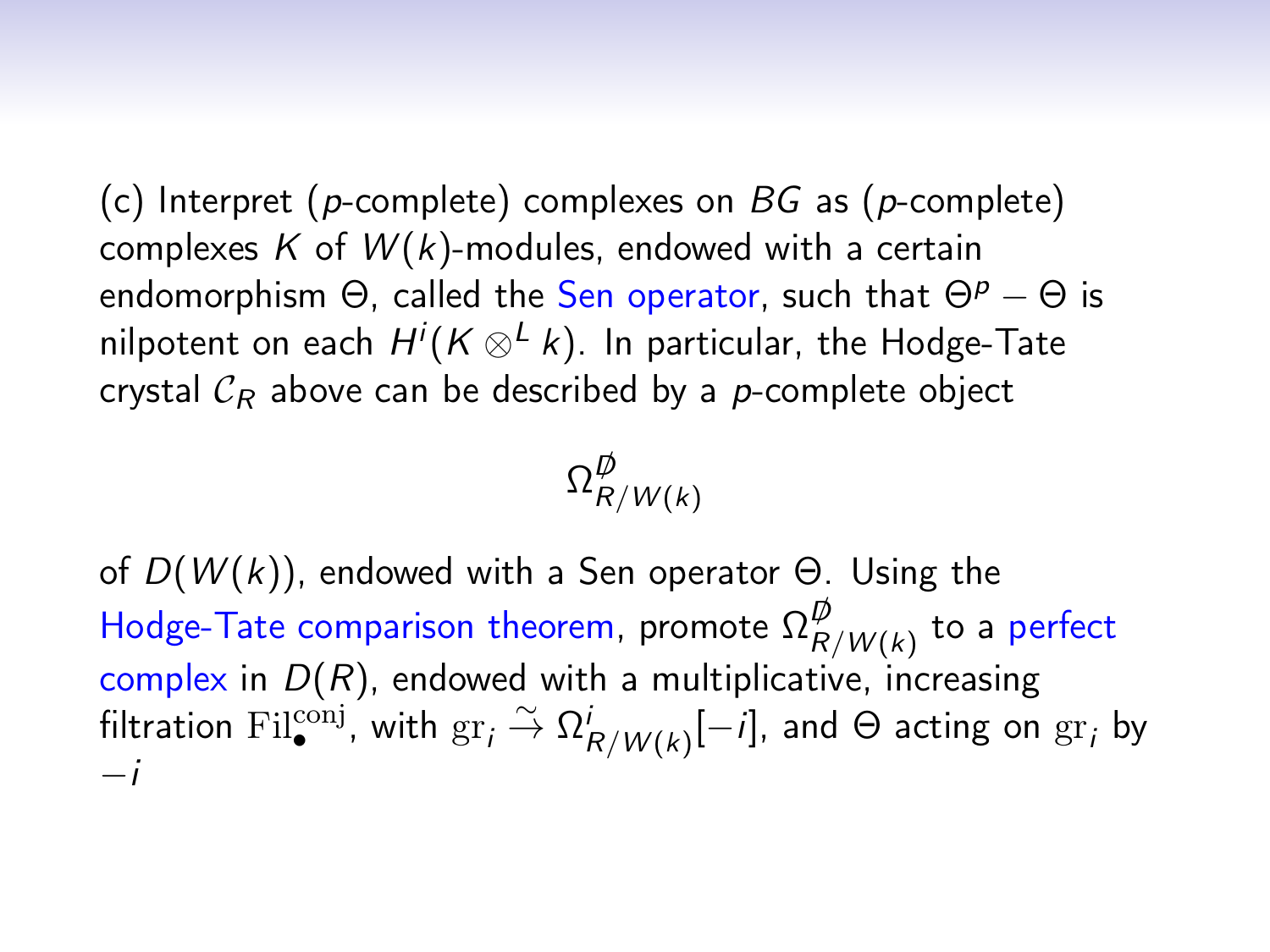(d) For a general formal smooth  $f : X \to \mathrm{Spf}(W(k))$ , pasting the  $\Omega^{\not\!D}_{_R}$  $_{R/\overline{W}(k)}^{\overline{\nu}}$  for the various affine opens  $U=\mathrm{Spf}(R)$  of  $X$  gives a filtered perfect complex of  $\mathcal{O}_X$ -modules

$$
\Omega_{X/W(k)}^{\not\!D}
$$

called the diffracted Hodge complex of  $X/W(k)$  (a twisted form of the Hodge complex  $\oplus \Omega^{i}_{X/W(k)}[-i]),$  with  $\mathrm{gr}_i \overset{\sim}{\to} \Omega^{i}_{X/W(k)}[-i],$  and equipped with a Sen operator Θ, acting by  $-i$  on  $H^i(\Omega_{X/W(k)}^{\not\!\!D}).$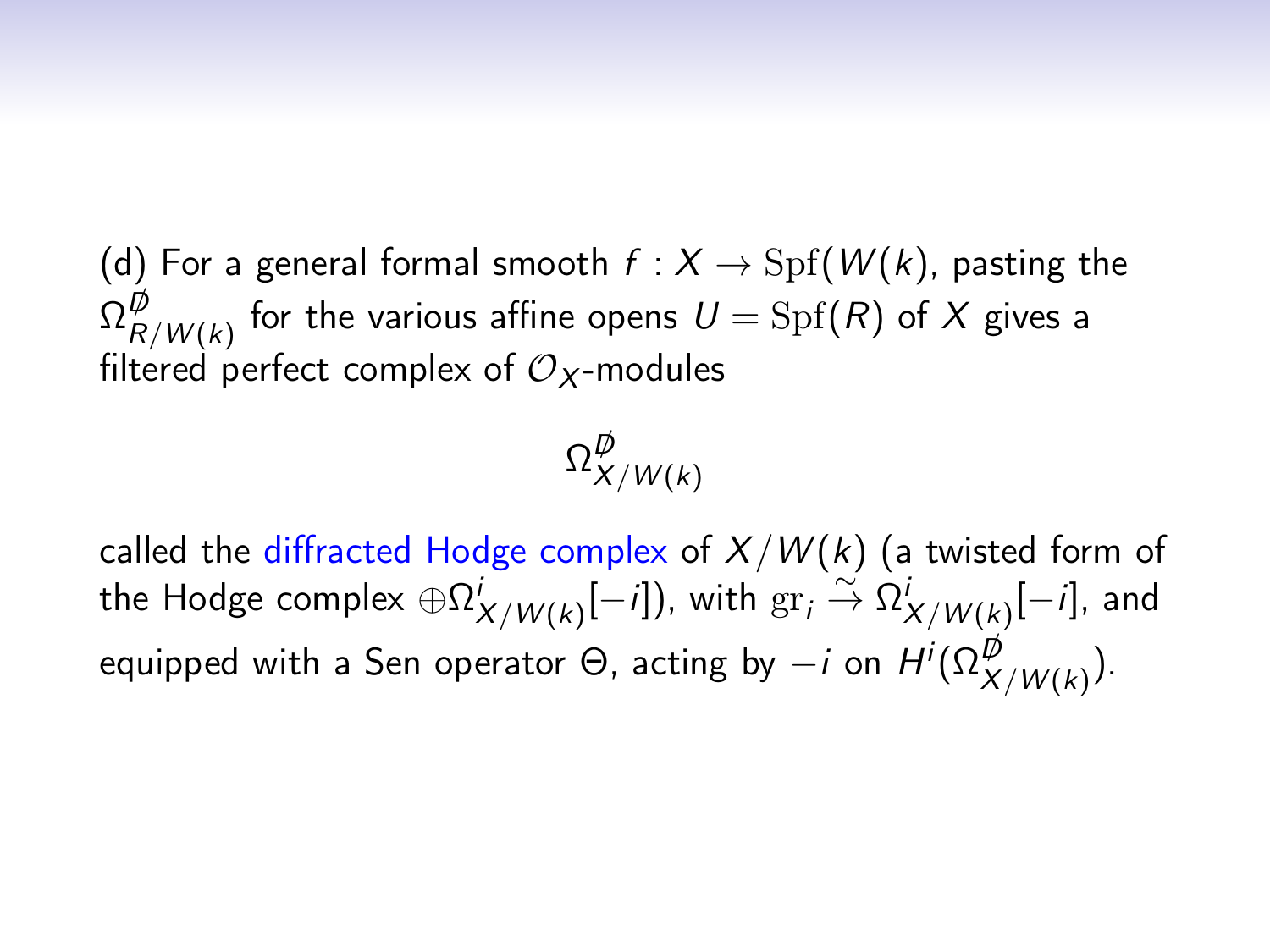(e) Show that the object of  $D(X, \mathcal{O}_X)$  underlying  $\Omega_X^{\not\!\!D}$  $^{\omega}_{X/W(k)}$  is the relative Hodge-Tate cohomology complex  $\overline{\mathbb{A}}_{X/A}$  of X over a special prism  $(A, I)$  with  $A/I = W(k)$ , deduced from the q-de Rham prism (by taking invariants under  $\mathsf{F}_p^*$  and base changing to  $W(k)$ ).

Finally, using this and the prismatic de Rham comparison theorem for  $\overline{\mathbb{A}}_{X/A}$ , construct the desired isomorphism

$$
(0.2) \t\t \t\t \Omega^{\not{D}}_{Y'/k} \xrightarrow{\sim} F_* \Omega^{\bullet}_{Y/k}
$$

inducing  $C^{-1}$  on  $H^i$ , where

$$
\Omega_{Y/k}^{\not\!D}:=\Omega_{X/W(k)}^{\not\!D}\otimes_{W(k)}k.
$$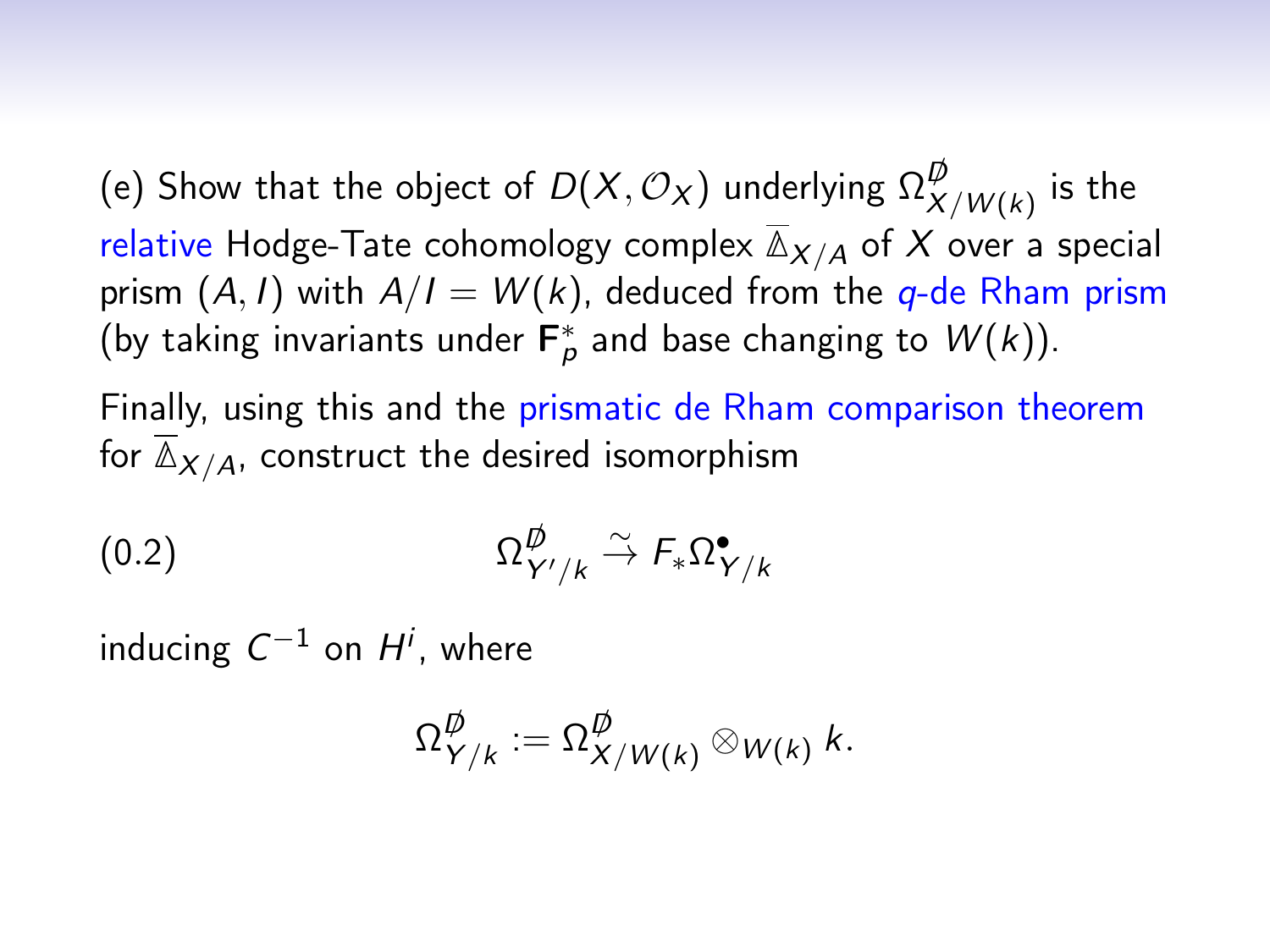## 2. Prismatic and Hodge-Tate cohomology complexes

Recall: Prism:  $(A, I, \delta)$ :

 $\bullet~\delta: A \rightarrow A:$  a delta structure;  $x \mapsto \varphi(x) := x^p + p \delta(x)$  lifts Frobenius

 $(\delta \leftrightarrow$  (section of  $W_2(A) \to A) \leftrightarrow$  (lift of  $F : A / {}^L \rho \to A / {}^L \rho))$ 

•  $I \subset A$ : a Cartier divisor; A: derived  $(p, I)$ -complete (i.e.,  $A \stackrel{\sim}{\to} R \varprojlim A_{(t_1 \mapsto \rho^n, t_2 \mapsto d^n)} \otimes_{\mathsf{Z}[t_1, t_2]}^{\mathsf{L}} \mathsf{Z}$  if  $I = (d))$ 

•  $p \in I + \varphi(I)A \; (\Leftrightarrow I$  locally generated by distinguished d, i.e.  $\delta(d) \in A^*$ )

Map of prisms:  $(A, I) \rightarrow (B, J)$ ;  $J = IB$  automatic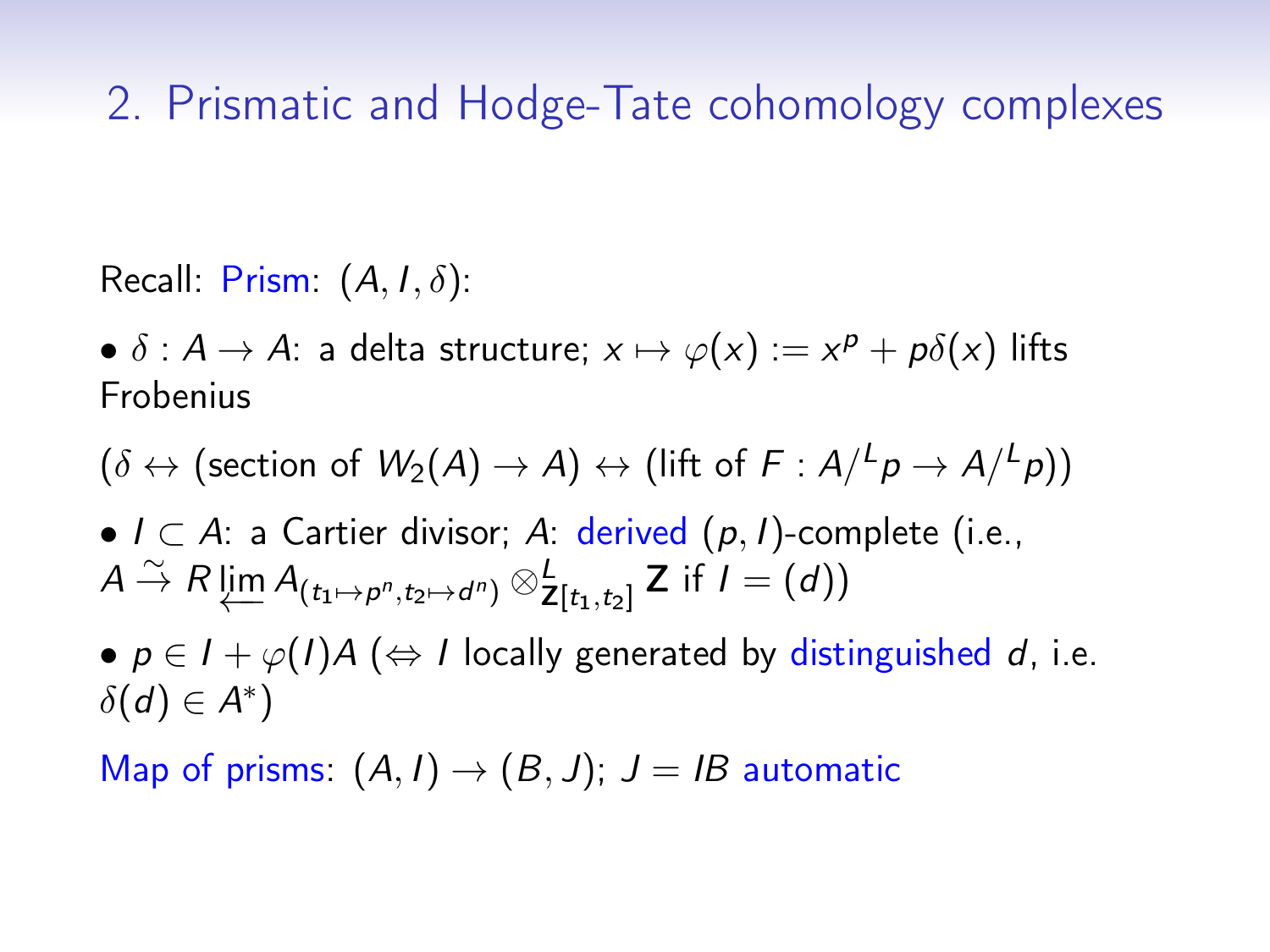Examples:  $(\mathsf{Z}_p,(p),\varphi(x)=x)$  (the crystalline prism);  $(\mathsf{Z}_p[[u]], (u-p), \varphi(u) = u^p)$  (a Breuil-Kisin prism);  $(\mathsf{Z}_\rho[[q-1]],([p]_q:=1+q+\cdots+q^{p-1}),\varphi(q)=q^p)$  (the  $q\text{-}\mathsf{de}$ Rham prism)  $(A, I)$  bounded:  $(A/I)[p^{\infty}] = (A/I)[p^N]$ , some  $N \implies A$  classically

 $(p, I)$ -complete)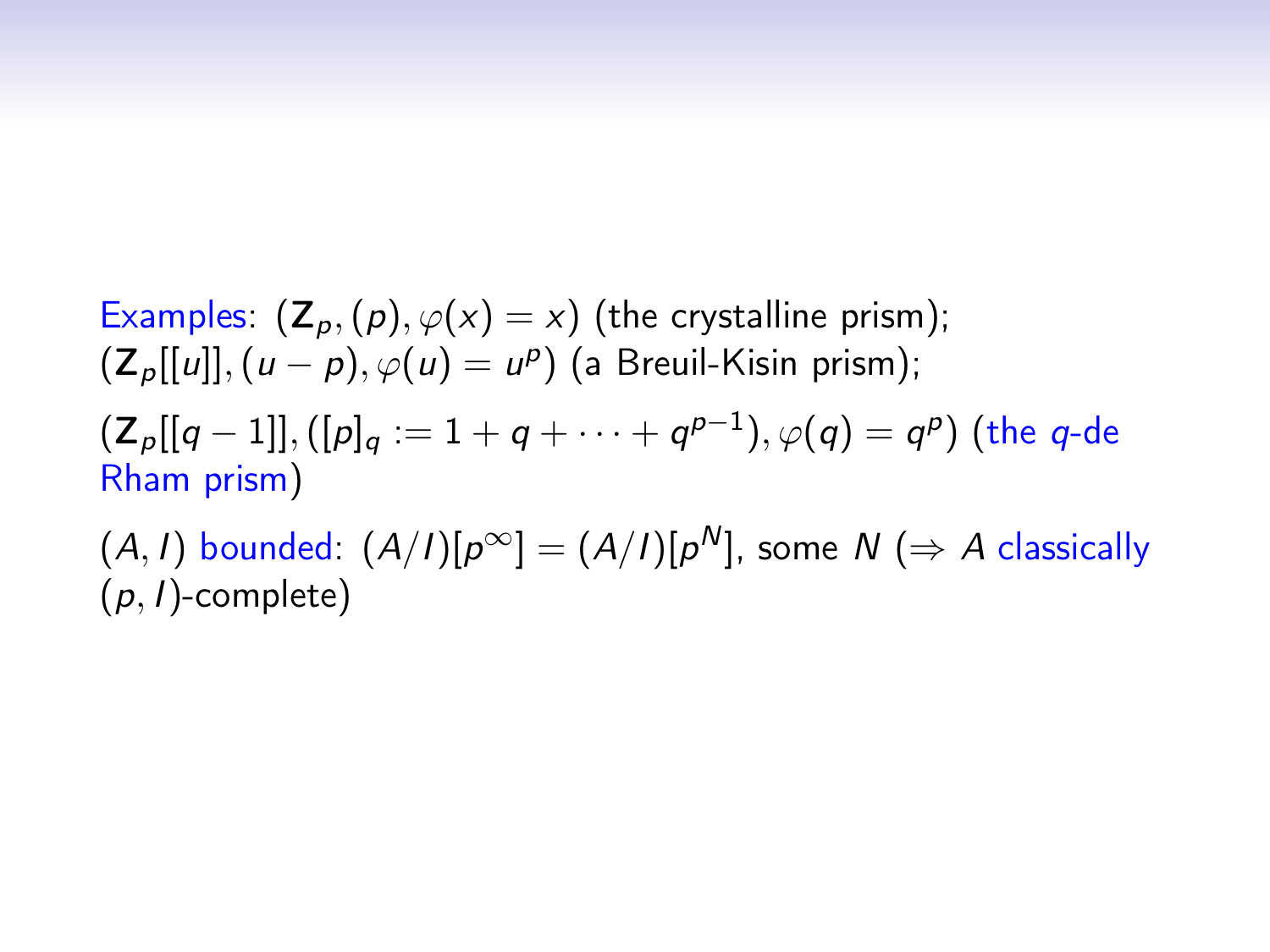(Relative) prismatic site [BS, 4.1]:

For  $(A, I)$  bounded,  $X/(A/I)$  smooth formal, prismatic site (X/A)**∆** :

Objects:



with  $(B, IB)$  bounded.

Maps: obvious

Covers:  $(B, IB) \rightarrow (C, IC)$  faithfully flat (i.e., C (p, IB)-completely faithfully flat over  $B$ , [BS, 1.2])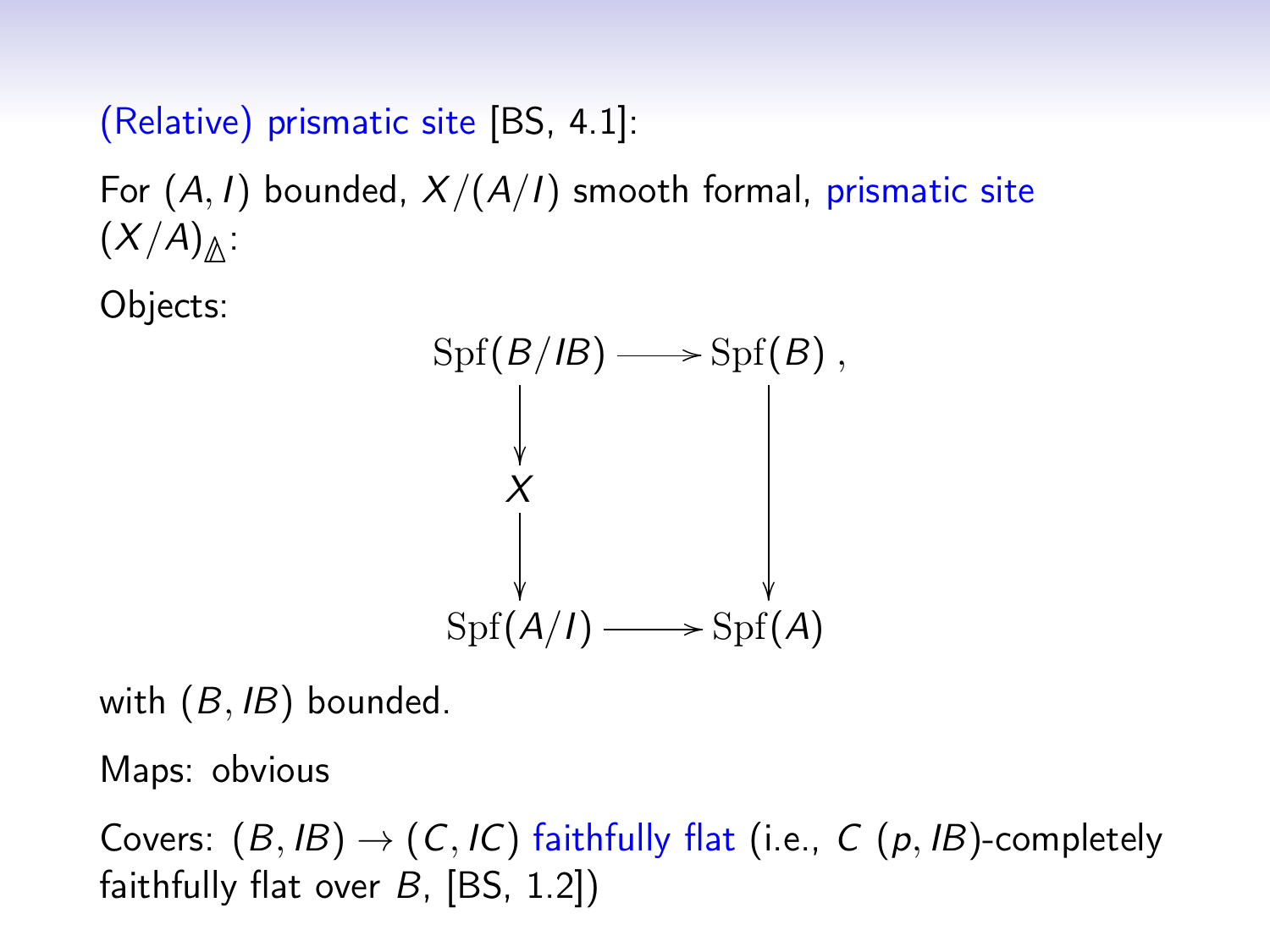$\operatorname{\sf Structure}$  sheaf  $\mathcal{O}_{\mathbb{A}}\colon (X\leftarrow \operatorname{Spf}(B/I)\rightarrow \operatorname{Spf}(B))\mapsto B;$ Hodge-Tate sheaf  $\overline{\mathcal{O}}$ :  $(-) \mapsto B/B$ ; both with  $\varphi$ -actions Let  $(A, I)$  a bounded prism, set  $\overline{A} := A/I$ . Fix  $X/\overline{A}$  smooth formal. Prismatic cohomology complex [BS, 4.2]:

$$
\mathbb{A}_{X/A}:=R\nu_*\mathcal{O}_{\mathbb{A}}\in D(X_{et},A)
$$

where  $\nu$  is the canonical map of topoi

$$
\nu: (\widetilde{X/A})_{\triangle} \to \widetilde{X_{et}}.
$$

 $R\Gamma_{\Delta}(X/A) := R\Gamma((X/A)_{\Delta}, \mathcal{O}) = R\Gamma(X_{et}, R\nu_*\mathcal{O}_{\Delta}) \in D(A).$ 

Hodge-Tate cohomology complex [BS, 4.2]

$$
\overline{\mathbb{A}}_{X/A} := R \nu_* \overline{\mathcal{O}}_{\underline{\mathbb{A}}} = \mathbb{A}_{X/A} \otimes^L_A \overline{A} \in D(X_{et}, \mathcal{O}_X).
$$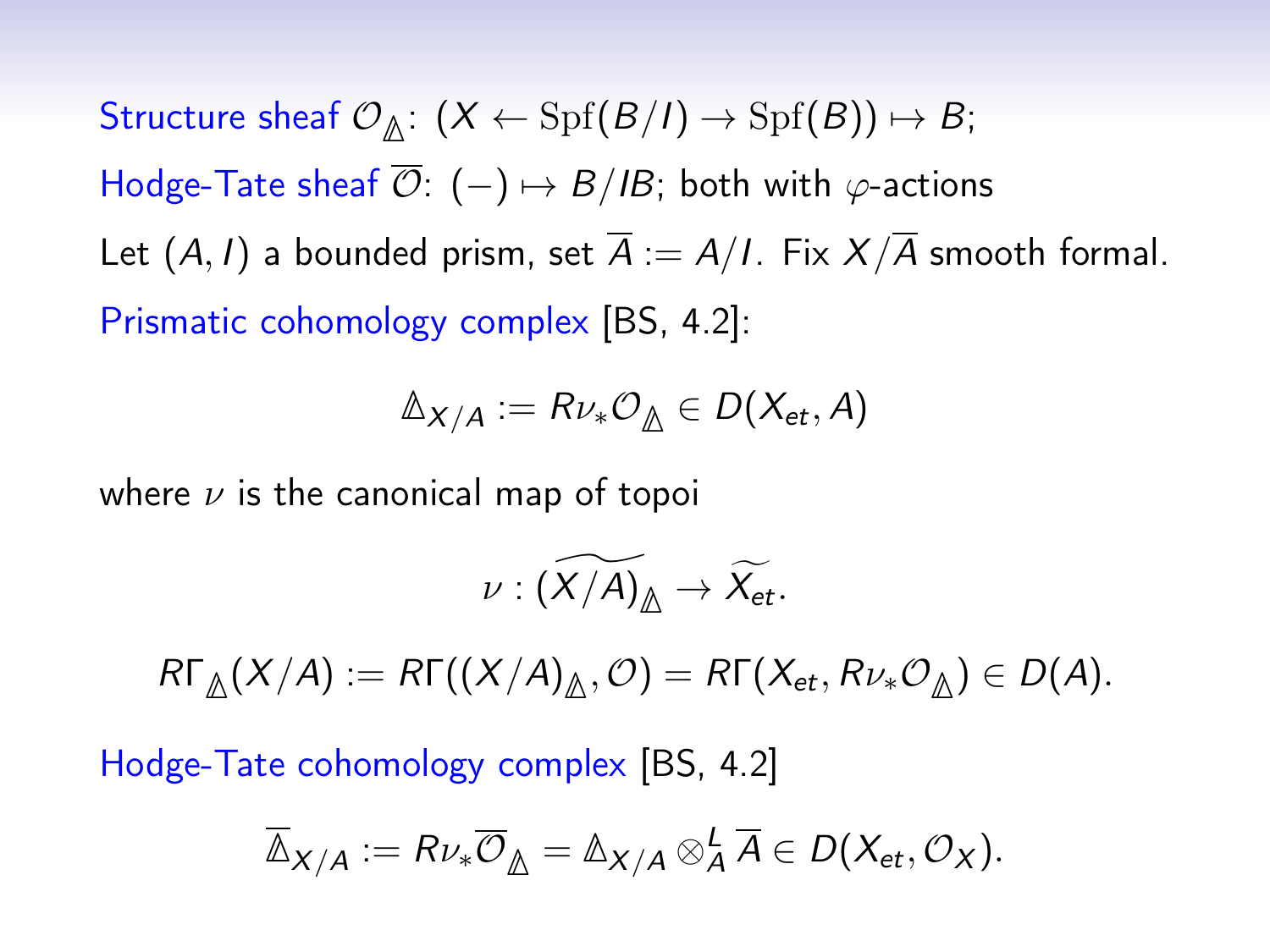The Hodge-Tate comparison theorem [BS 4.11] gives an  $\mathcal{O}_X$ -linear isomorphism

$$
(HT) \t\Omega^i_{X/\overline{A}} \otimes (1/I^2)^{\otimes -i} \stackrel{\sim}{\to} H^i(\overline{\Delta}_{X/A}),
$$

hence  $\overline{\mathbb{A}}_{X/A}$  is a perfect complex of  $\mathcal{O}_X$ -modules (with  $\varphi$ -action). On the other hand, the de Rham comparison theorem [BS 15.4] gives a  $\varphi$ -linear isomorphism (in  $D(X, \overline{A})$ )

$$
(dR) \qquad \qquad \varphi_A^* \mathbb{A}_{X/A} \otimes^L \overline{A} \; (\stackrel{\sim}{\to} \varphi_A^* \overline{\mathbb{A}}_{X/A}) \stackrel{\sim}{\to} \Omega^{\bullet}_{X/\overline{A}}.
$$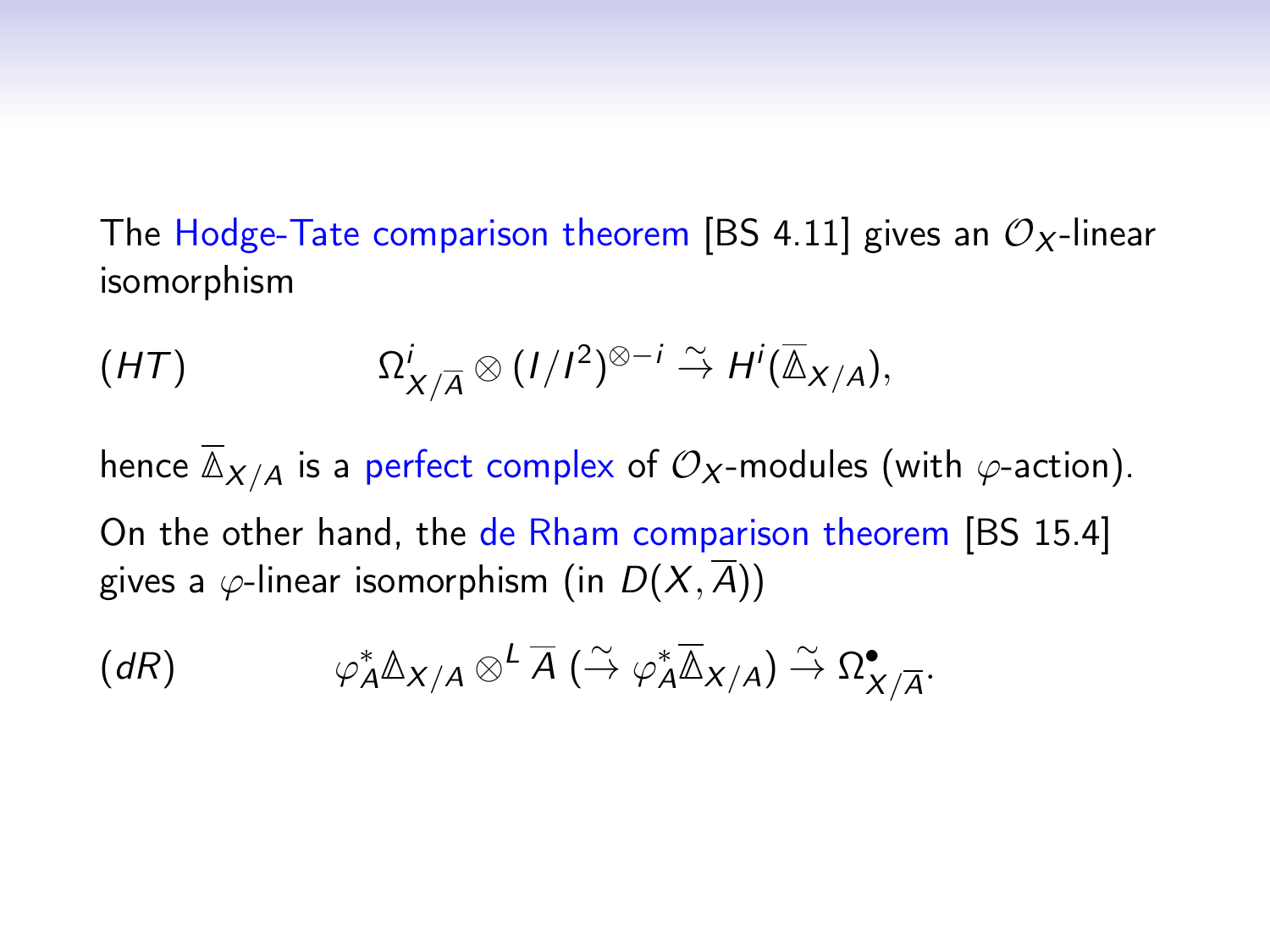### Absolute prismatic site [BL, 4.4.27]:

For a p-adic formal scheme  $T/\mathbb{Z}_p$ , define the absolute prismatic site of  $T$ .

$$
\mathcal{T}_{\mathbb{A}},
$$

as the category of maps

$$
\mathcal{T} \xleftarrow{a} \mathrm{Spf}(\overline{A}) \to \mathrm{Spf}(A)
$$

where  $(A, I), \overline{A} = A/I$ , runs through all bounded prisms, with the the obvious maps, and the topology given by maps with  $(A, I) \rightarrow (B, IB)$  faithfully flat.

Structural sheaves:  $\mathcal{O}_{\mathbb{A}}$  (or  $\mathcal{O}$ ):  $(A, I) \mapsto A$ ,  $\mathcal{O}_{\mathbb{A}}$  (or  $\mathcal{O}$ ):  $(A, I) \mapsto A/I$ 

Example:  $\text{Spf}(\mathsf{Z}_p)_{\triangle}$  is the category of all bounded prisms.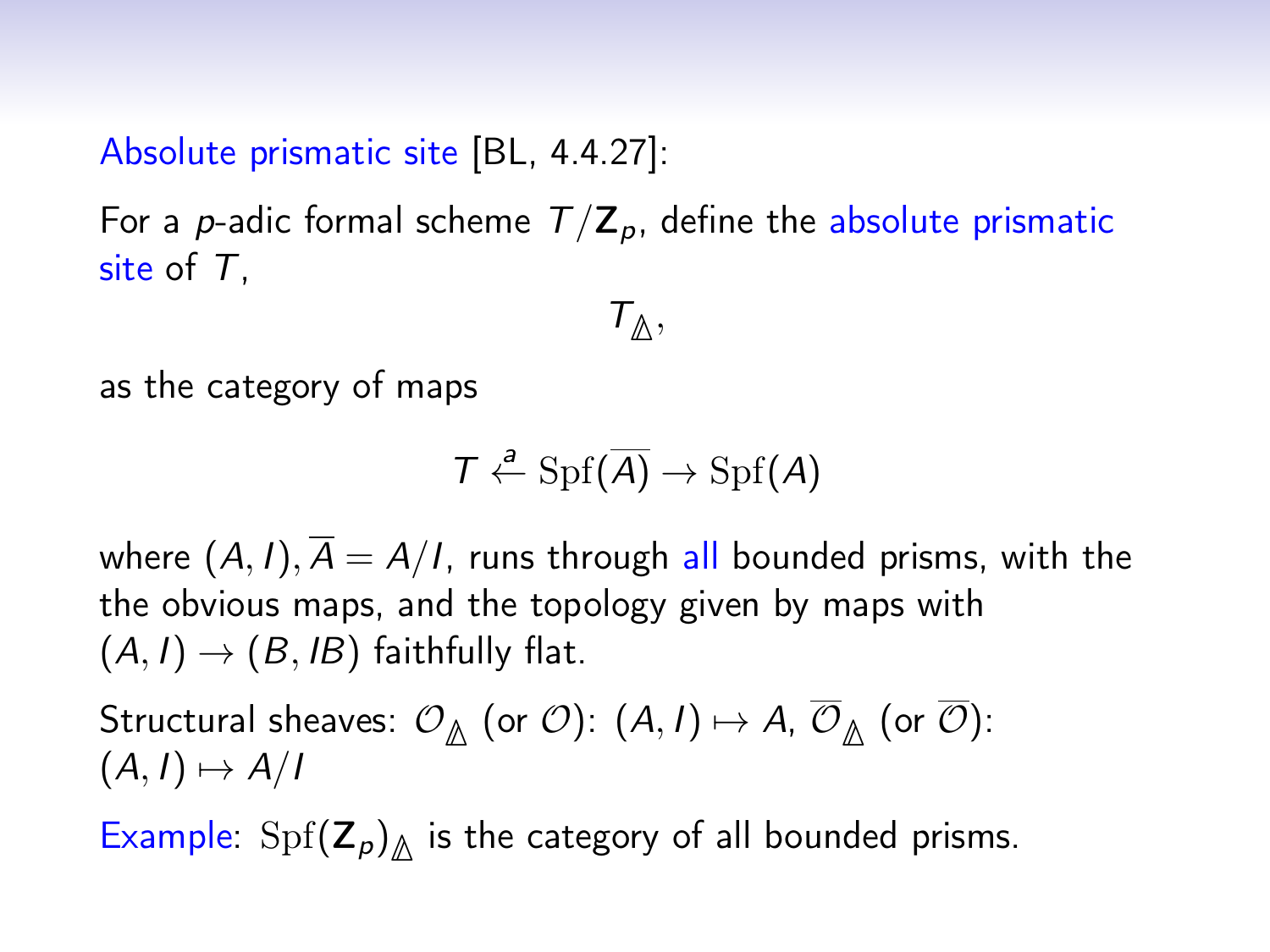Definition.  $\widehat{D}(A)$ : = full subcategory of  $D(A)$  consisting of  $(p, l)$ -complete objects.

Definitions. (1) A p-complete prismatic crystal on T**∆** is an object E of  $D(T_{\mathbb{A}}, \mathcal{O})$  such that, for all  $A = (A, I, a) \in T_{\mathbb{A}}, E(A) \in D(A)$ , and for all maps  $(A, I, a) \rightarrow (B, IB, b)$ , the induced map

$$
B\widehat{\otimes}^L_A E(A)\to E(B)
$$

is an isomorphism. Denote by

$$
\widehat{D}_{\operatorname{crys}}({\mathcal T}_{\underline{\mathbb A}},{\mathcal O})
$$

the full subcategory of  $D(T_\triangle, \mathcal{O})$  consisting of  $p$ -complete prismatic crystals.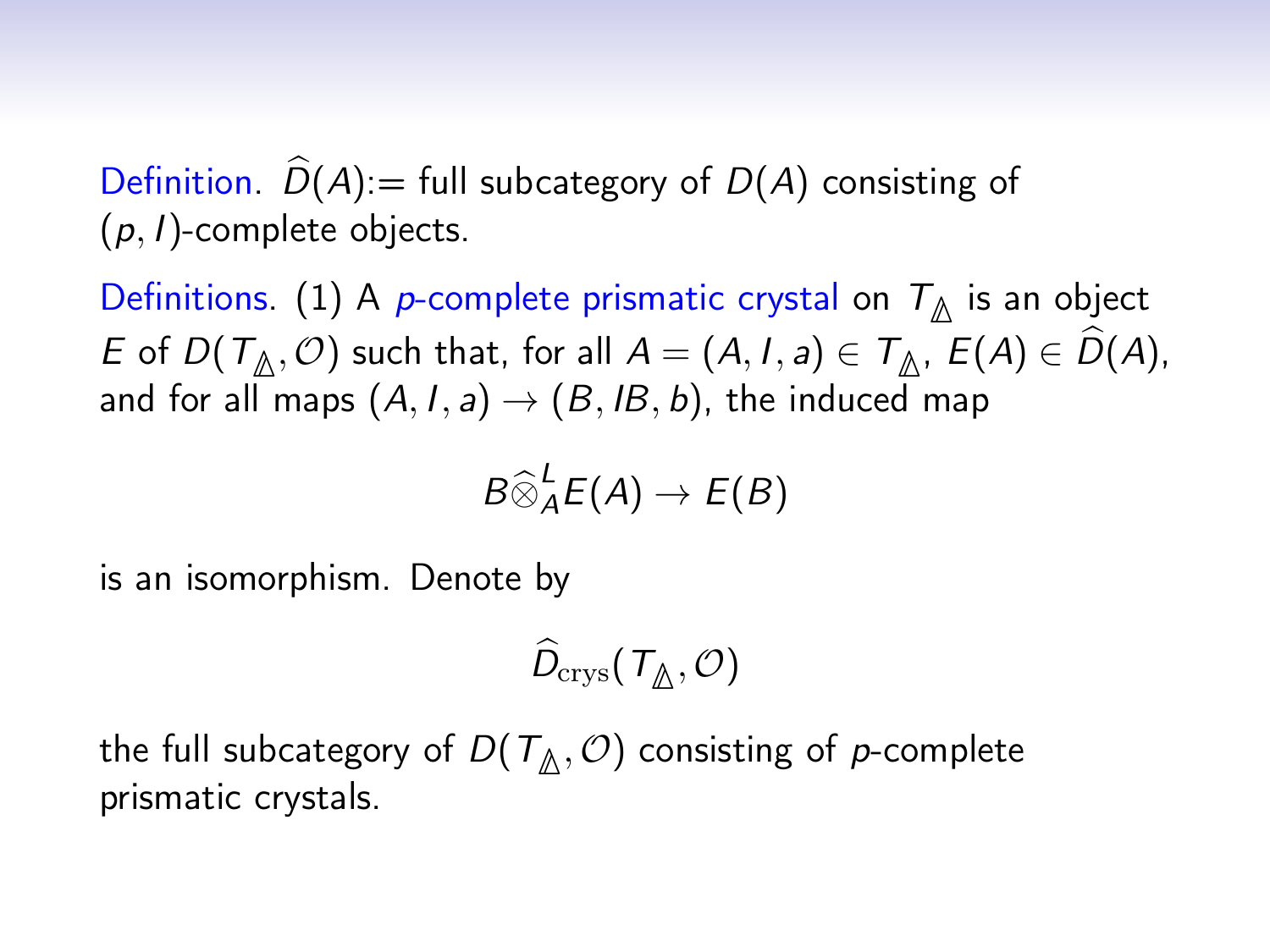(2) A p-complete Hodge-Tate crystal on T**∆** is an object E of  $D(\mathcal{T}_{\underline{\mathbb{A}}}, \mathcal{O})$  such that, for all  $A = (A, I, a) \in \mathcal{T}_{\underline{\mathbb{A}}}, \ E(A) \in D(A)$ , and for all maps  $(A, I, a) \rightarrow (B, IB, b)$ , the induced map

$$
\overline{B}\widehat{\otimes}^{\underline{L}}_{\overline{A}}E(\overline{A})\to E(\overline{B})
$$

is an isomorphism. Denote by

$$
\widehat{D}_{\operatorname{crys}}({\cal T}_{\not\triangle},\overline{{\cal O}})
$$

the full subcategory of  $D(T_\mathbb{A}, \mathcal{O})$  consisting of  $p$ -complete Hodge-Tate crystals.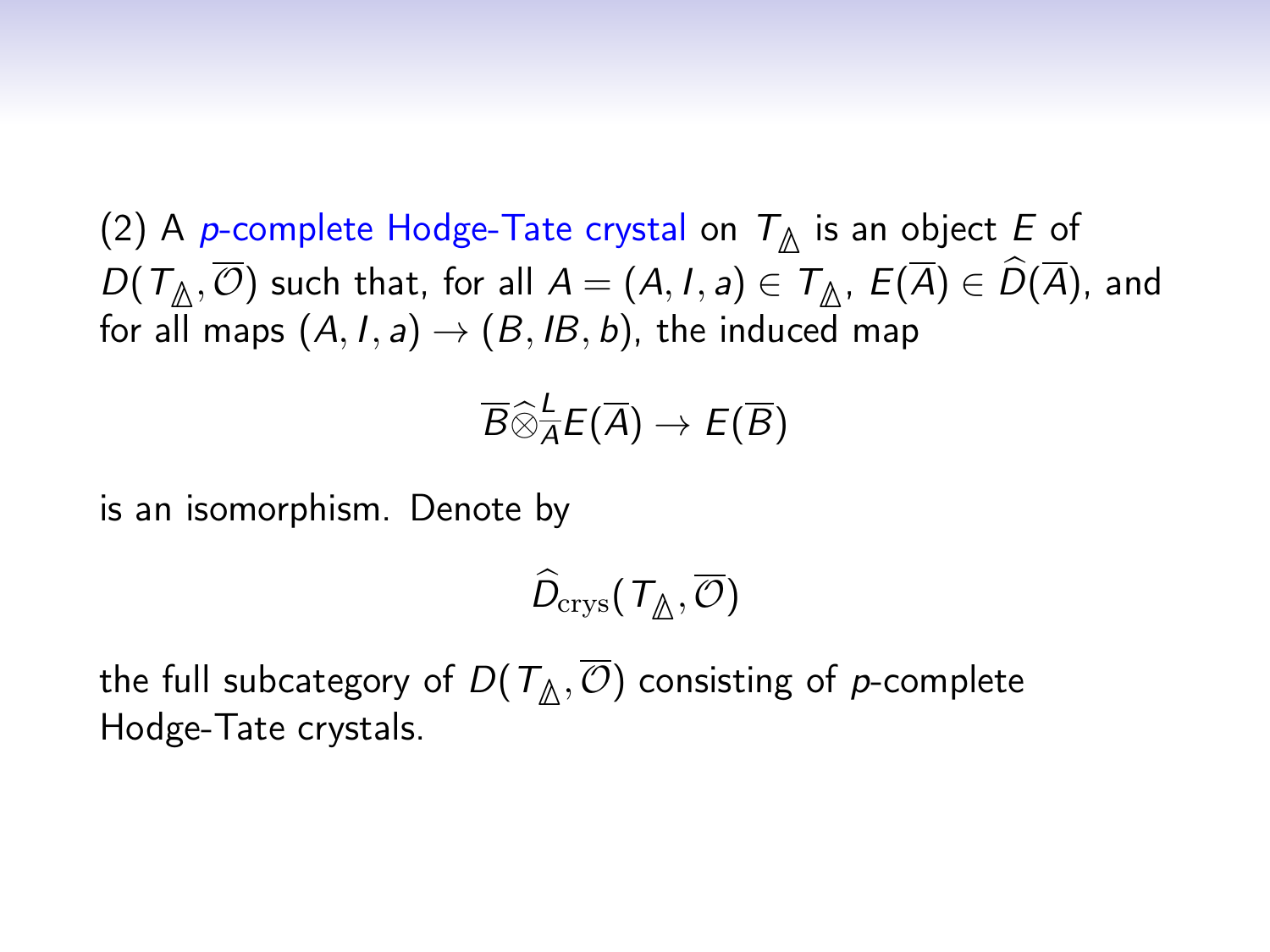Examples. Let  $f : X \to \mathrm{Spf}(W(k))$  be formal smooth. Then: (1)

Rf∗O**∆** ,

 $(A, I, a) \mapsto (Rf_*\mathcal{O}_{\mathbb{A}})_{(A,I)} = R\Gamma_{\mathbb{A}}(X_{\overline{A}}/A) := R\Gamma((X_{\overline{A}}/A)_{\mathbb{A}}, \mathcal{O}_{\mathbb{A}}) \in D(A)$ belongs to  $D_{\textrm{crys}}(\textrm{Spf}(W(k))_{\bigtriangleup}, \mathcal{O})$ (2)

Rf∗O**∆** ,

 $(A, I, a) \mapsto (Rf_*\mathcal{O}_{\mathbb{A}})_{(A,I)} = R\Gamma_{\overline{\mathbb{A}}}(X_{\overline{A}}/A) := R\Gamma((X_{\overline{A}}/A)_{\mathbb{A}}, \mathcal{O}_{\mathbb{A}}) \in D(A)$ belongs to  $D_{\textrm{crys}}(\textrm{Spf}(W(k))_{\bigtriangleup}, \mathcal{O})$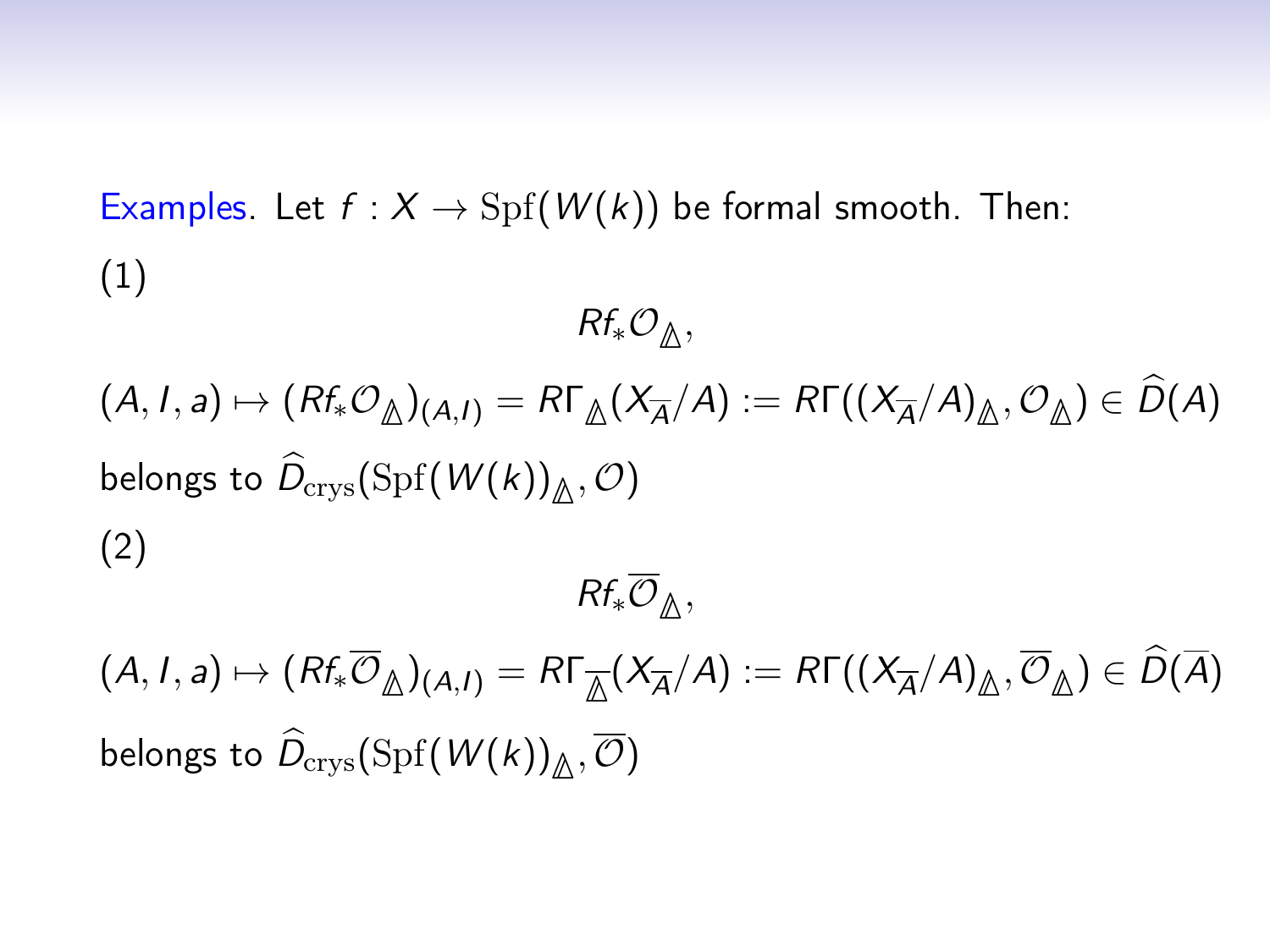## 3. A strange attractor: the Cartier-Witt stack

A priori, the category  $\mathrm{Spf}(\mathsf{Z}_p)_{\triangle}$  of all bounded prisms looks chaotic. However, these prisms are in a kind of magnetic field: they are all attracted by a single big formal stack, the Cartier-Witt stack. The local symmetries of this stack, and of its companion the Hodge-Tate stack, yield the hidden structure on  $\Omega^{\bullet}_{Y/k}$  described above.

Definition [BL, 3.1.1]. A generalized Cartier divisor on a scheme  $X$ is a pair  $(\mathcal{I}, \alpha)$ , where  $\mathcal I$  is an invertible  $\mathcal{O}_X$ -module and  $\alpha : \mathcal{I} \to \mathcal{O}_X$  a morphism of  $\mathcal{O}_X$ -modules. When  $X = \text{Spec}(A)$ , we identify generalized Cartier divisors on X with pairs  $(I, \alpha)$ , where I is an invertible A-module and  $\alpha : I \rightarrow A$  an A-linear map. Morphisms are defined in the obvious way.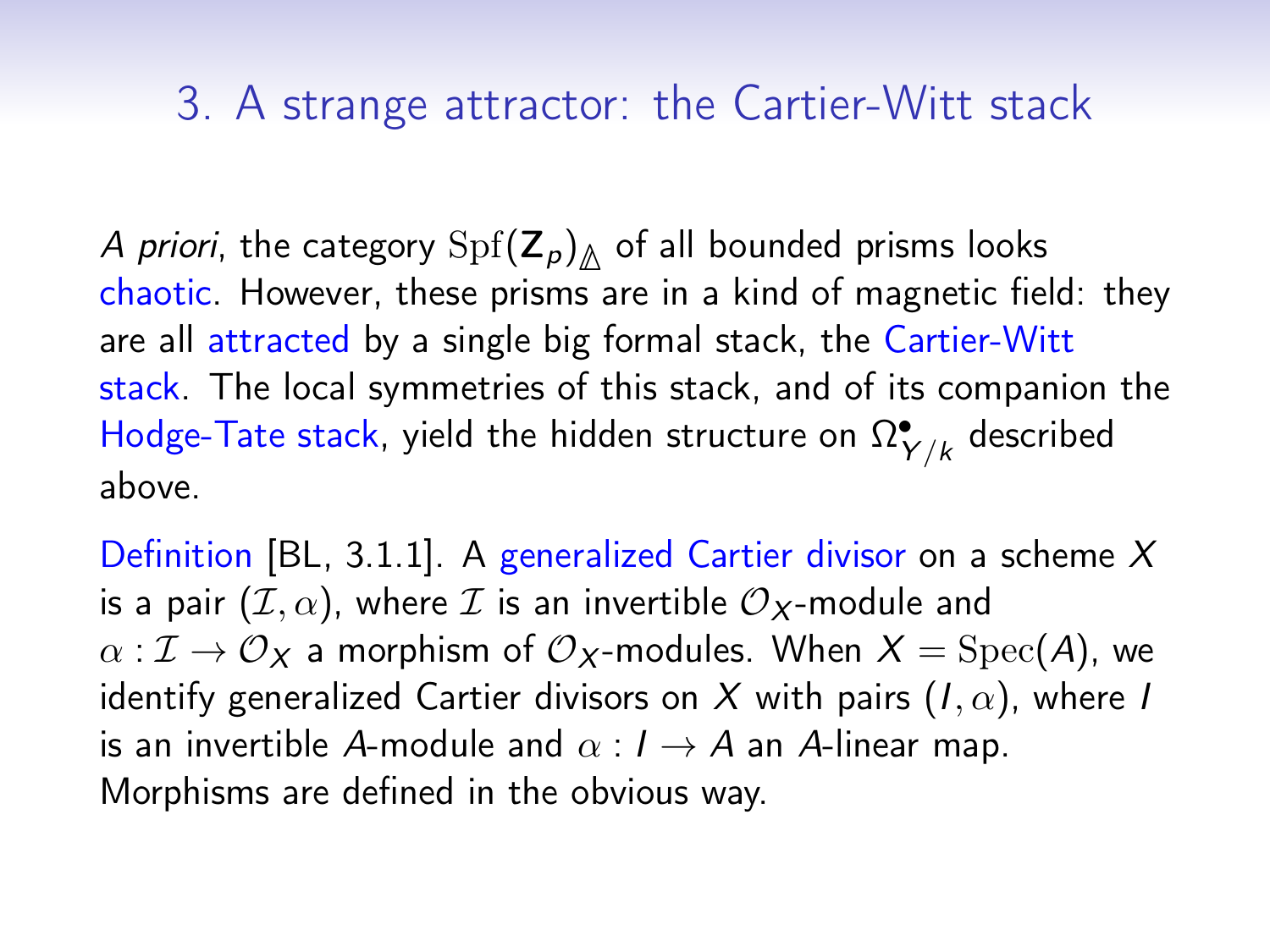#### Remarks

1. This notion, under the name of "divisor", was introduced by Deligne in 1988<sup>2</sup>. A similar notion was independently devised by Faltings at about the same time [F].

2. A generalized Cartier divisor on X generates (corresponds to) a log structure  $M_X$  on X called a Deligne-Faltings log structure of rank 1. In the early 2000's Lafforgue observed that such an  $M_X$ corresponds to a morphism  $X \to [A^1/G_m]$ . That triggered Olsson's work [Ol].

3. A generalized Cartier divisor  $(I, \alpha)$  on A defines a quasi-ideal in A in the sense of Drinfeld [Dr], i.e. a differential graded algebra  $(I \stackrel{\alpha}{\rightarrow} A)$  concentrated in degree 0 and -1, hence an animated ring  $(I \stackrel{\alpha}{\rightarrow} A]$  (object of the derived category of simplicial (commutative) rings).

<sup>&</sup>lt;sup>2</sup>Letter to L. Illusie, June 1, 1988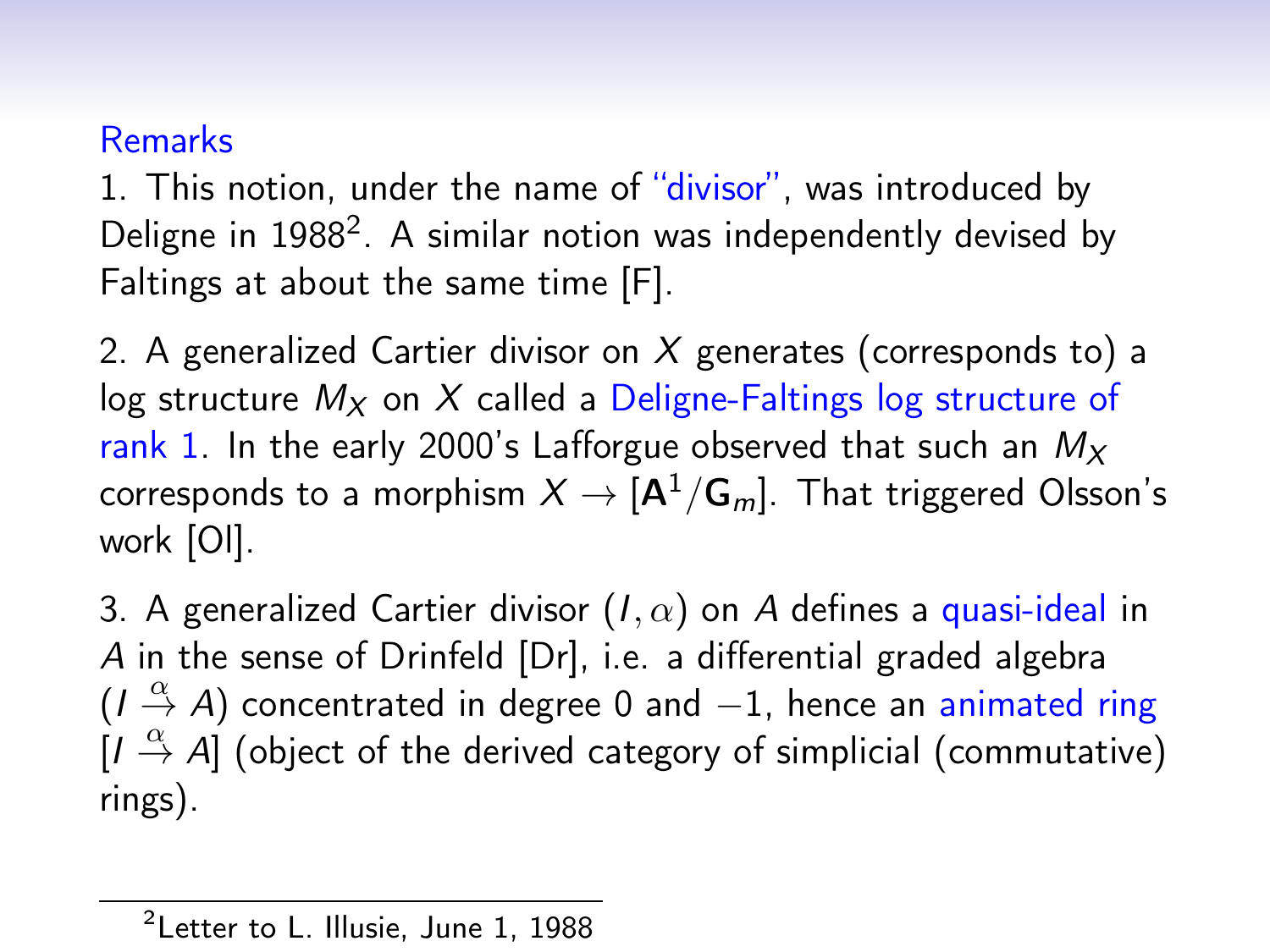#### The Cartier-Witt stack (Drinfeld's  $\Sigma$ ) is the formal stack over  $\mathbb{Z}_p$

$$
\mathrm{WCart} := [\mathrm{WCart}_0/W^\times]
$$

where:

$$
W = (p\text{-typical})
$$
 Witt scheme over  $\mathbb{Z}_p$ 

 $WCart_0$ : = formal completion of W along locally closed subscheme defined by  $p = x_0 = 0$ ,  $x_1 \neq 0$ , the formal scheme of primitive Witt vectors:  $\sim$  0.00  $\sim$  0.00

$$
WCart_0 = Spf(A^0)
$$
  

$$
A^0 := \mathbf{Z}_p[[x_0]][x_1, x_1^{-1}, x_2, x_3, \cdots])
$$

where hat means  $p$ -completion (and the ring structure on  $A^0$  is given by the Witt polynomials).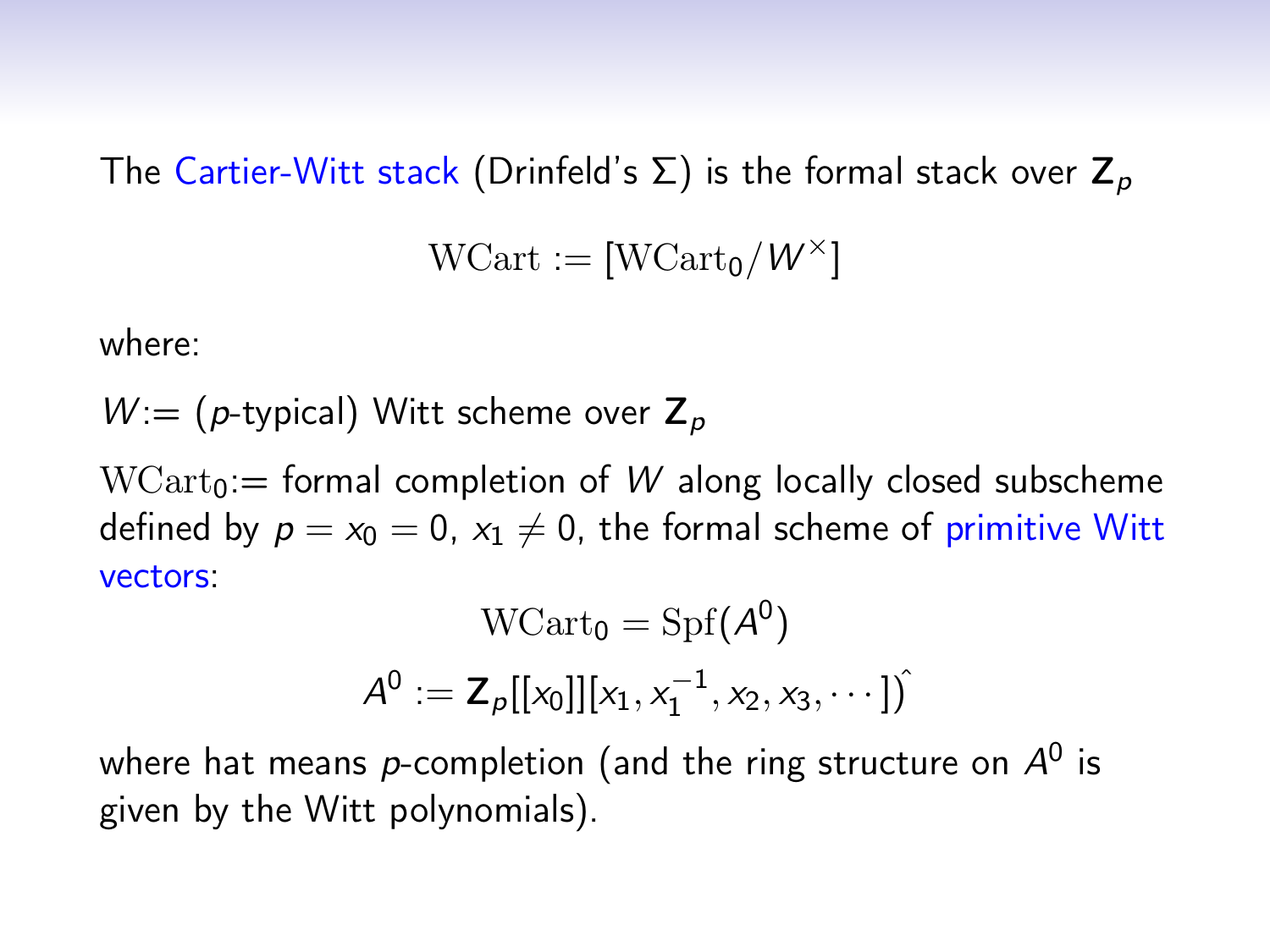## For a p-nilpotent ring R,  $WCart_0(R)$  is the set of  $a = (a_0, a_1, \dots) \in W(R)$  with  $a_0$  nilpotent and  $a_1$  invertible ( $\Leftrightarrow$  $\delta(a)$  invertible<sup>3</sup>).

 $W^{\times} \subset W = \mathbb{Z}_{p}$ -group scheme of units in W, acting on  $WCart_0$  by multiplication.

<sup>3</sup>NB. 
$$
Fa = (a_0^p + pa_1, \dots), a^p = (a_0^p, \dots), \delta(a) = (a_1, \dots).
$$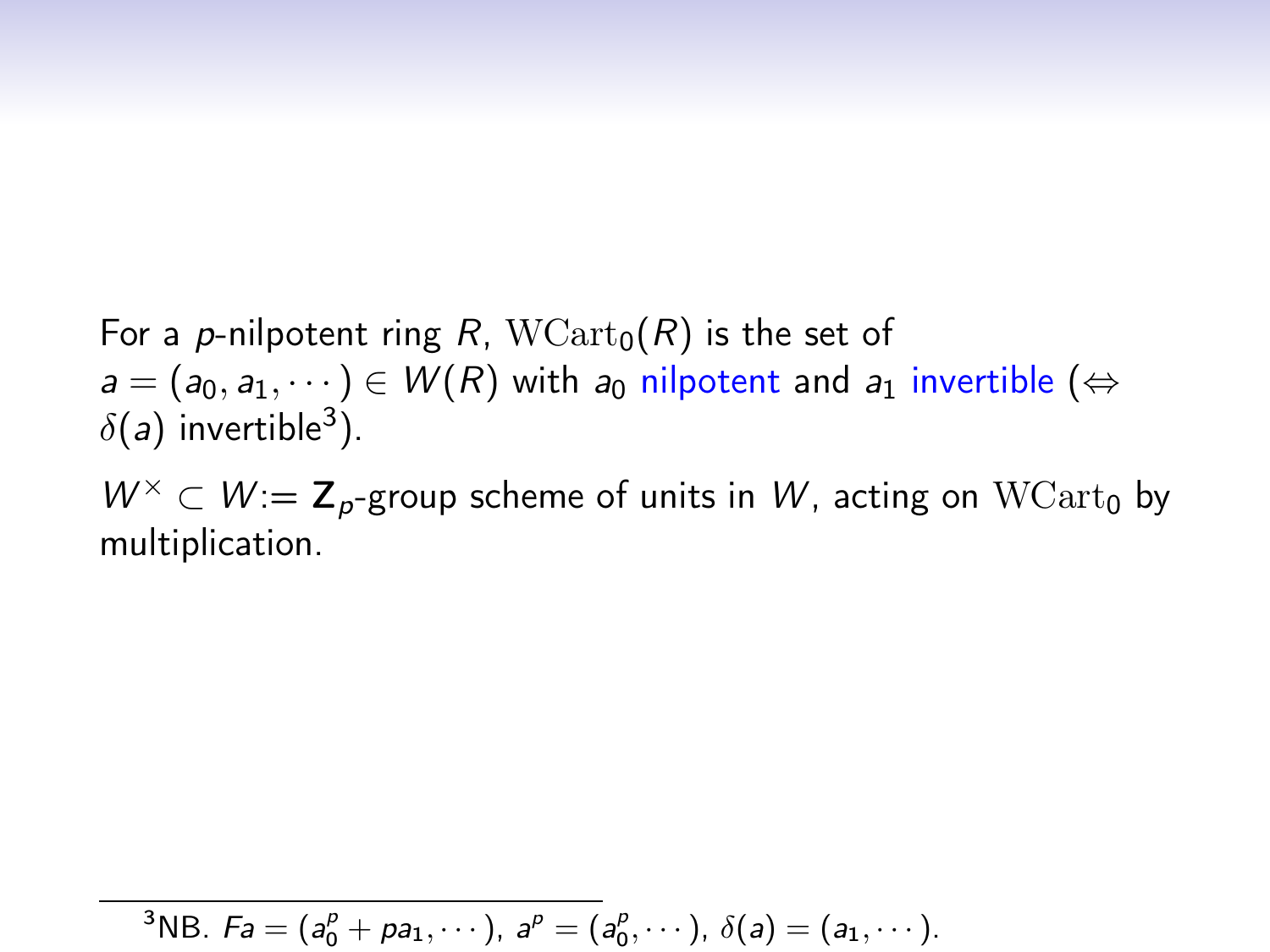For a ring R,

### $WCart(R)$

is defined as the empty category if p is not nilpotent in  $R$ , and, if  $R$ is p-nilpotent, is the groupoid whose objects are Cartier-Witt divisors on  $R$ .

 $(I \stackrel{\alpha}{\rightarrow} W(R))$ 

i.e., generalized Cartier divisors on  $W(R)$  such that (Zariski locally over  $Spec(R))$   $\alpha$  maps I to  $WCart_0(R)$  ( $\Leftrightarrow$  Im( $I \rightarrow W(R) \rightarrow R$ ) is nilpotent and Im $(I \to W(R) \stackrel{\delta}{\to} W(R))$  generates the unit ideal).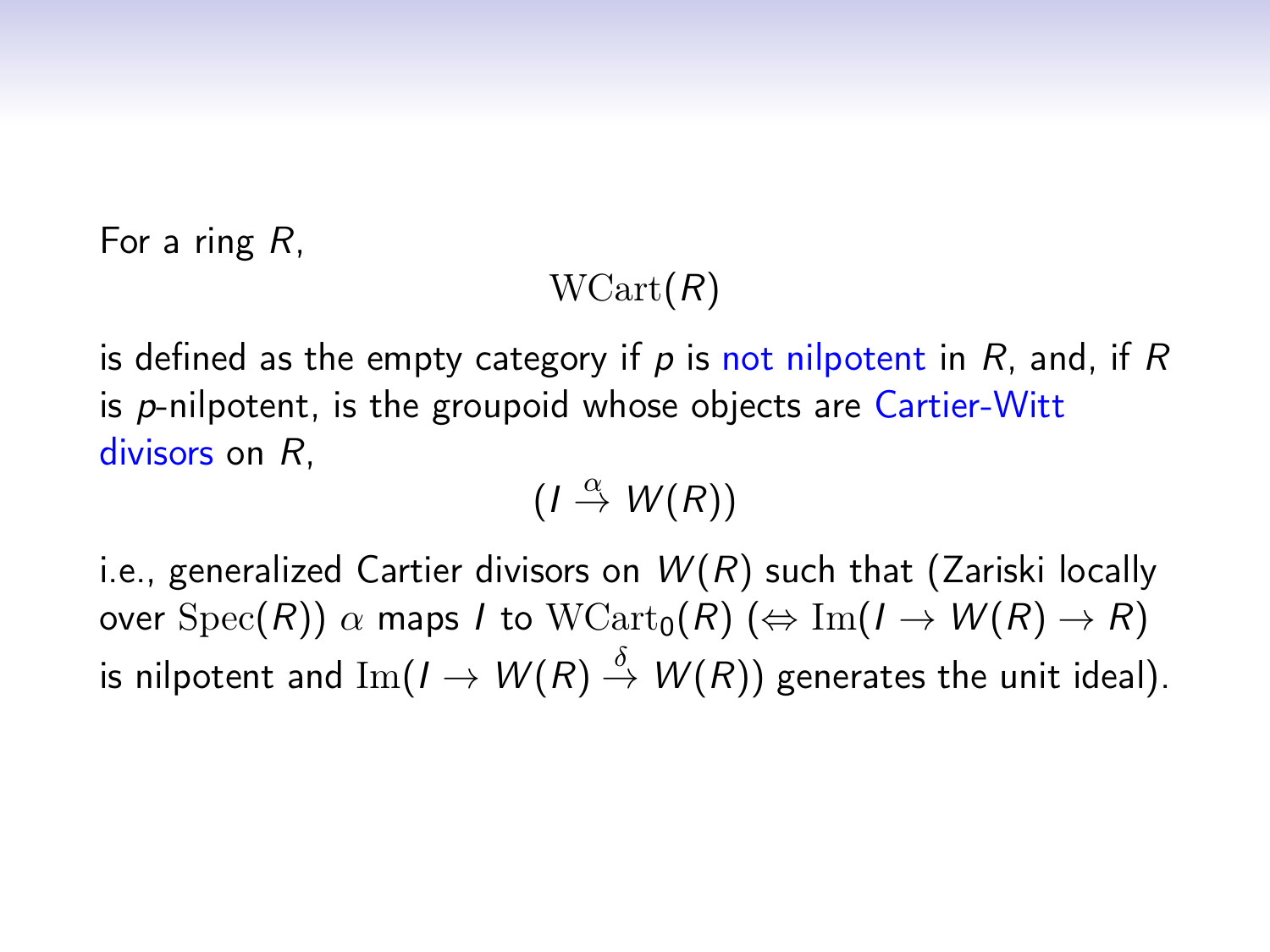#### The attracting property of WCart

Let  $(A, I)$  be a bounded<sup>4</sup> prism. Then the formal scheme  $Spf(A)$ (with the  $(p, l)$ -adic topology) canonically maps to the formal stack WCart by a map

$$
\rho_{(A,I)}:\mathrm{Spf}(A)\to \mathrm{WCart}
$$

defined as follows. For a point  $f : A \rightarrow R$  of  $Spf(A)$  with value in a (p-nilpotent) ring R, f uniquely lifts to a  $\delta$ -map  $f: A \rightarrow W(R)$ , by which the inclusion  $I \subset A$  induces a generalized Cartier divisor

$$
\rho_{(A,I)}(f)=(I\otimes_A W(R)\stackrel{\alpha}{\to} W(R))\in \mathrm{WCart}(R).
$$

Then:  $f \mapsto \rho_{(A,I)}(f)$  defines  $\rho_{(A,I)}.$ 

<sup>&</sup>lt;sup>4</sup>This ensures that A is classically  $(p, I)$ -complete.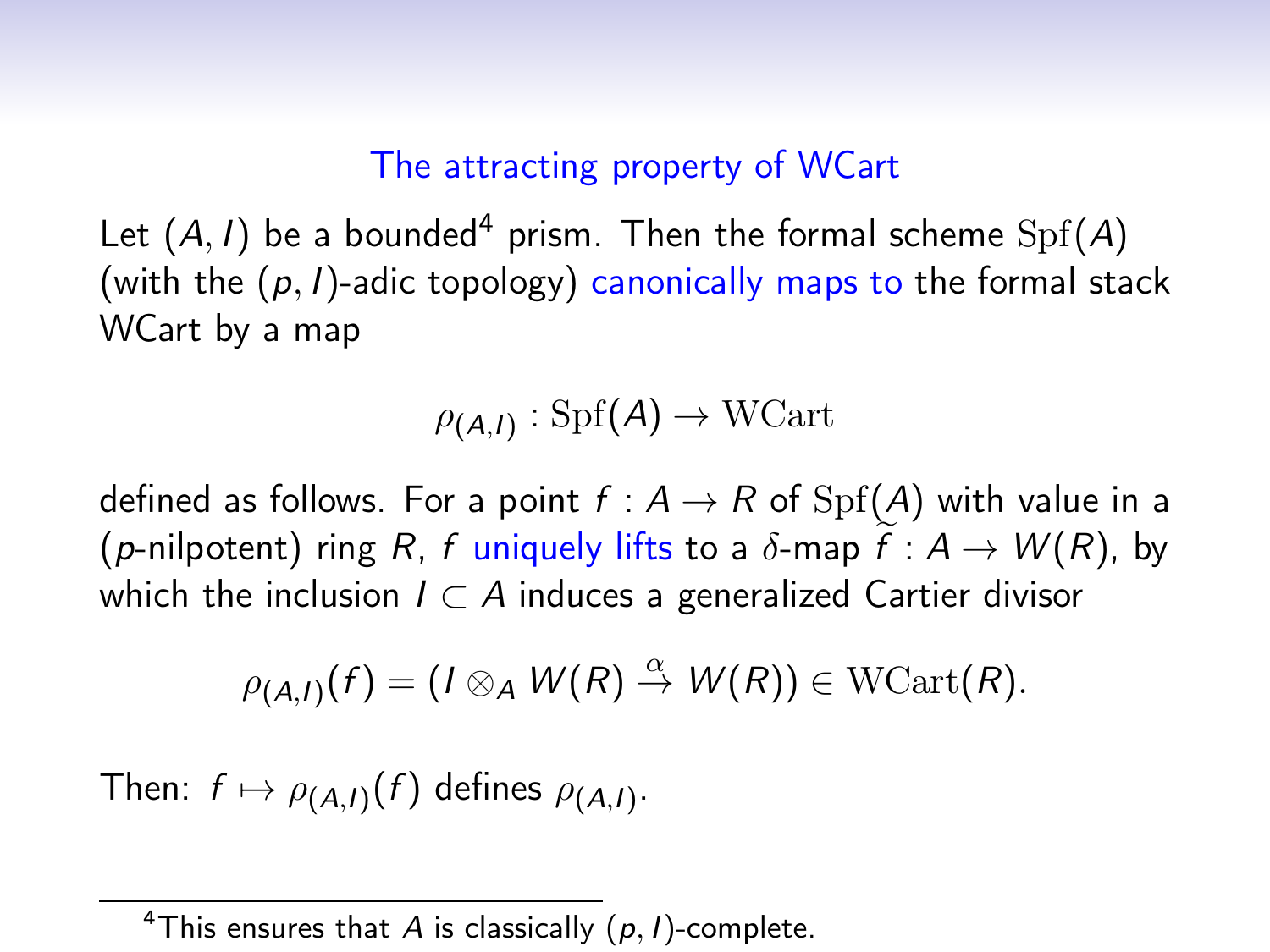### Stacky description of prismatic crystals

The  $(\infty)$ -category of quasi-coherent complexes on WCart,

$$
D(\text{WCart}) := \varprojlim_{\text{Spec}(R) \to \text{WCart}} D(R)
$$

(sometimes denoted  $D_{\text{qc}}(\text{WCart})$ ) is by definition the inverse limit of the categories  $D(R)$  indexed by the category of points of WCart, i.e. objects  $F$  are coherent rules

$$
((I \to W(R)) \in \mathrm{WCart}(R)) \mapsto \mathcal{F}((I \to W(R)) \in D(R).
$$

For a bounded prism  $(A,I)$ ,  $\rho_{(\pmb{A},I)}:\mathrm{Spf}(\pmb{A})\to\mathrm{WCart},$  induces a pull-back map

$$
\rho^*_{(A,I)}: D(\mathrm{WCart}) \to D(\mathrm{Spf}(A)) = \widehat{D}(A).
$$

For variable  $(A, I)$  these maps define a functor

$$
D(\mathrm{WCart}) \to \widehat{D}_\mathrm{crys}(\mathrm{Spf}(\mathbf{Z}_p)_{\underline{\mathbb{A}}},\mathcal{O})
$$

where the right-hand side is the category of prismatic crystals on the absolute prismatic site  $\mathrm{Spf}(\mathsf{Z}_\rho)_{\not\!\Delta}$  (BL, 3.3.5).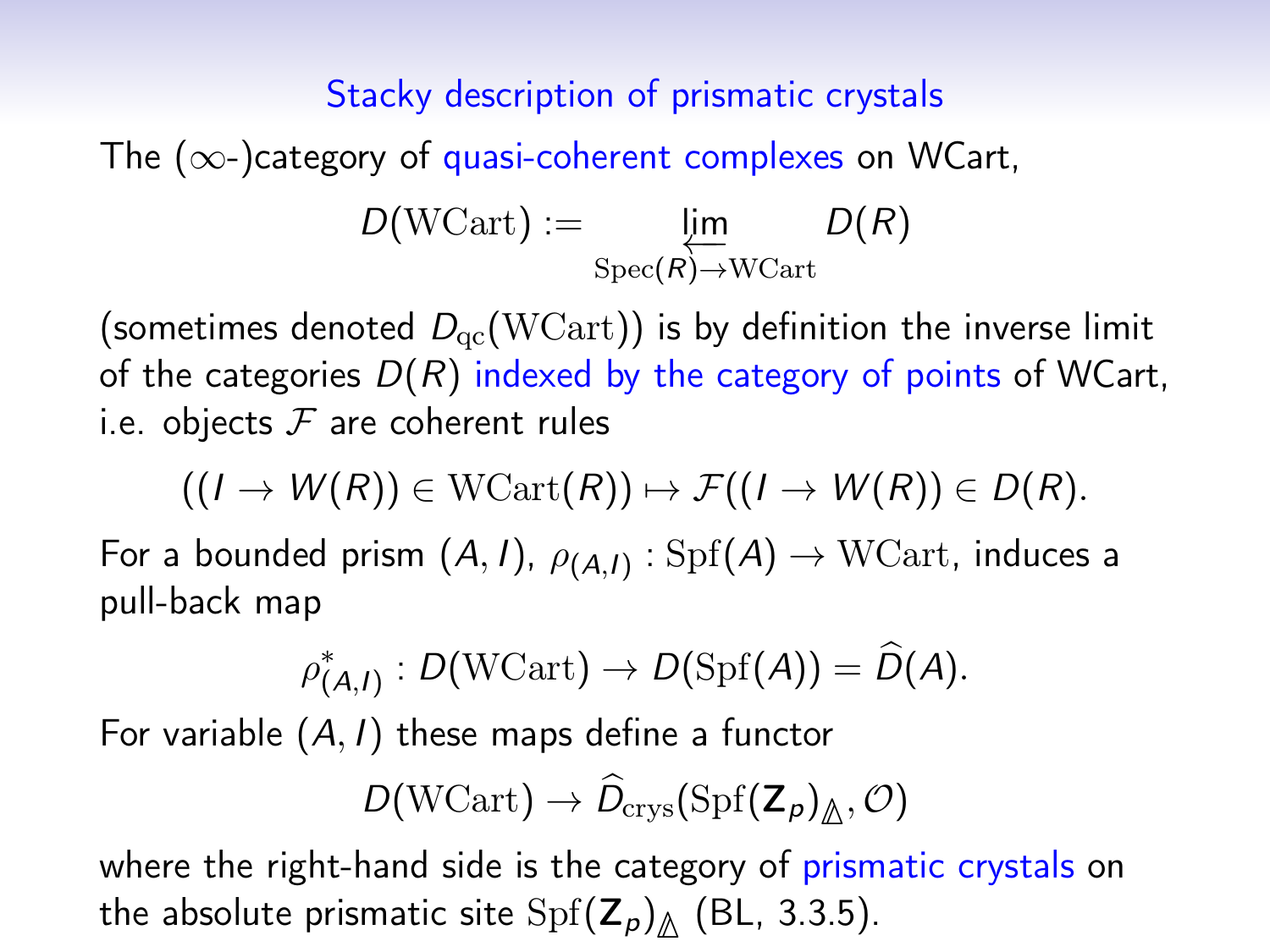Theorem 2 (BL, Prop. 3.3.5). The functor

$$
D(\mathrm{WCart}) \to \widehat{D}_\mathrm{crys}(\mathrm{Spf}(\mathbf{Z}_p)_{\underline{\mathbb{A}}},\mathcal{O})
$$

is an equivalence.

In a sense, the Cartier-Witt attractor plays the role of a final object for the site  $\mathrm{Spf}(\mathsf{Z}_p)_{\not\!\Delta}$ .

Proof. Use the prism  $(A^0, I_0 := (x_0))$ , where  $A^0$  is the coordinate ring of  $\text{WCart}_0$ , and the Zariski cover  $\text{Spf}(\mathcal{A}^0)\rightarrow\text{WCart}.$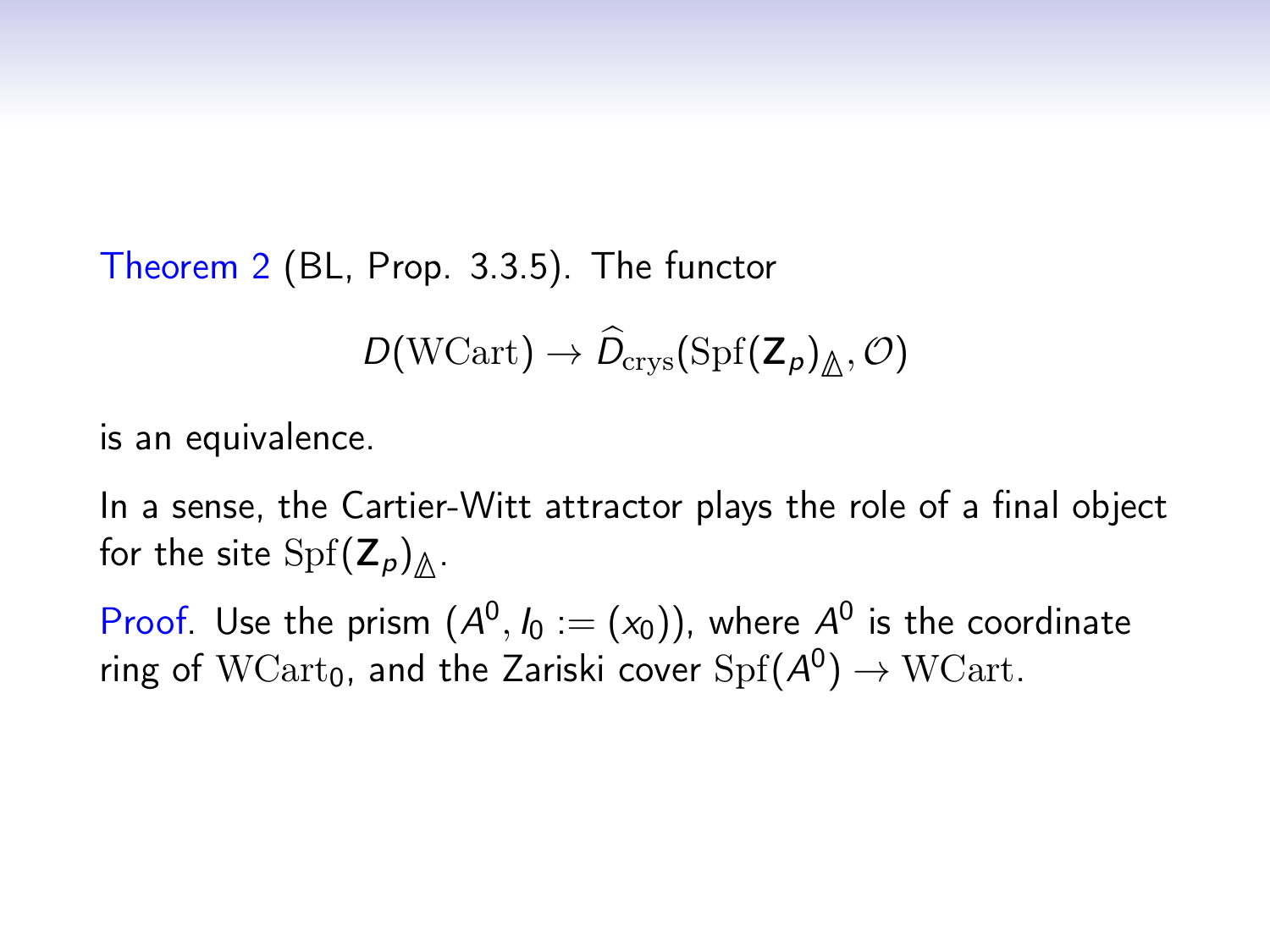More generally, for any (bounded) p-adic formal scheme  $X$ , there is defined a formal stack

#### $WCart_x$

over  $Z_p$ , called the Cartier-Witt stack of X, which depends functorially on X. For  $X = Spf(W(k))$  as above,

$$
\text{WCart}_{\text{Spf}(\mathcal{W}(k))} = \text{Spf}(\mathcal{W}(k)) \times_{\text{Spf}(\mathbf{Z}_p)} \text{WCart}
$$

and the analogue of Th. 2 holds.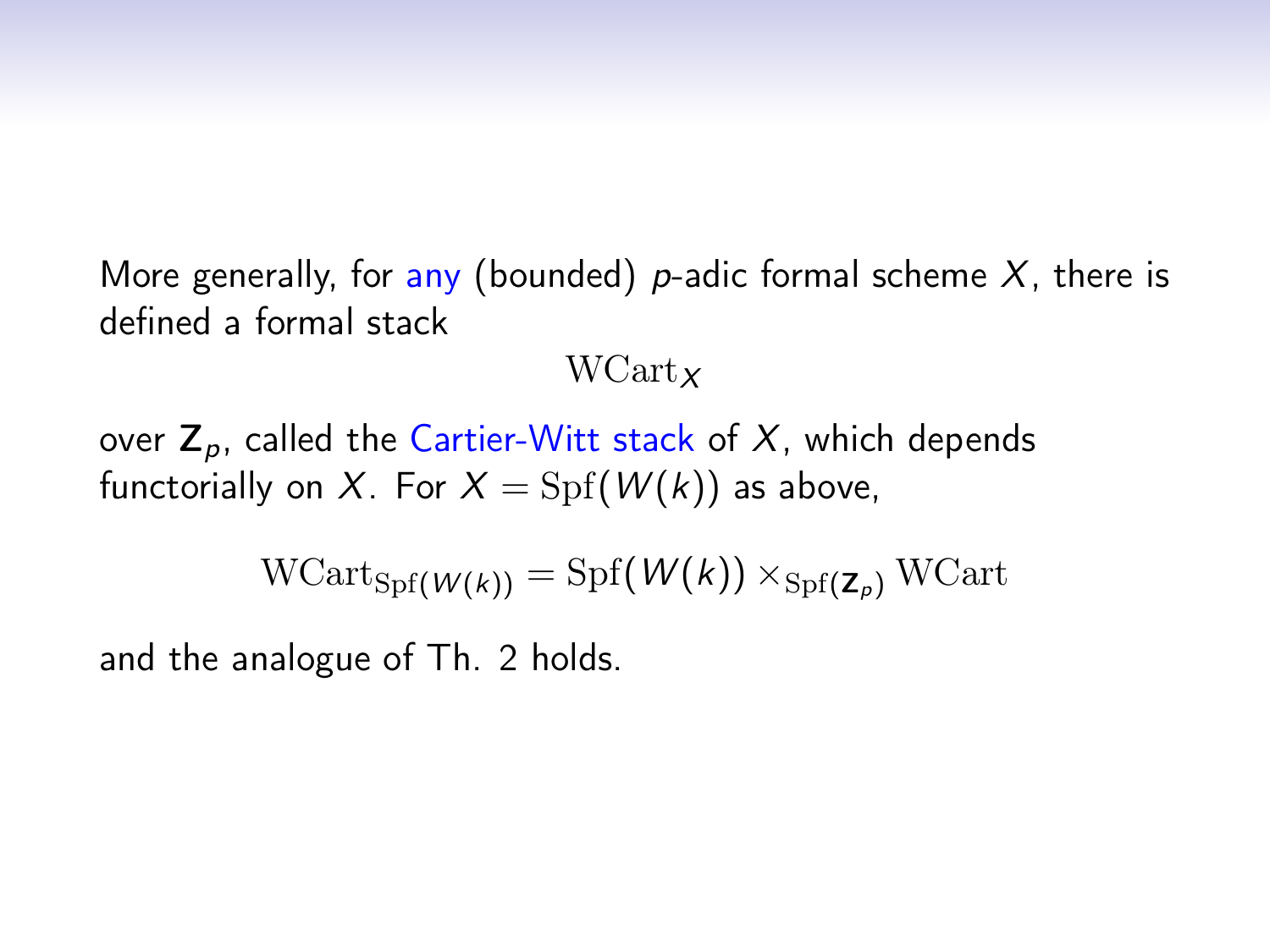For R a p-nilpotent ring,  $WCart_x(R)$  is the groupoid

$$
\mathrm{WCart}_X(R)=\{(I \stackrel{\alpha}{\to} W(R)), x \in X(W(R)/L)\},\
$$

where  $(I\stackrel{\alpha}{\to}W(R))$  is a Cartier-Witt divisor on  $R$ , and  $x$  a point of  $X$  with value in the animated ring  $W(R)/{}^L I$  defined by  $(I \stackrel{\alpha}{\rightarrow} W(R)).$ 

Examples.

•  $WCart_{Spf(Z_n)} = WCart$ 

• WCart ${}_{\text{Spec}(k)} = \text{Spf}(W(k)).$ 

The construction  $X \mapsto \text{WCart}_X$  leads to a theory of prismatization, developed in [BL1].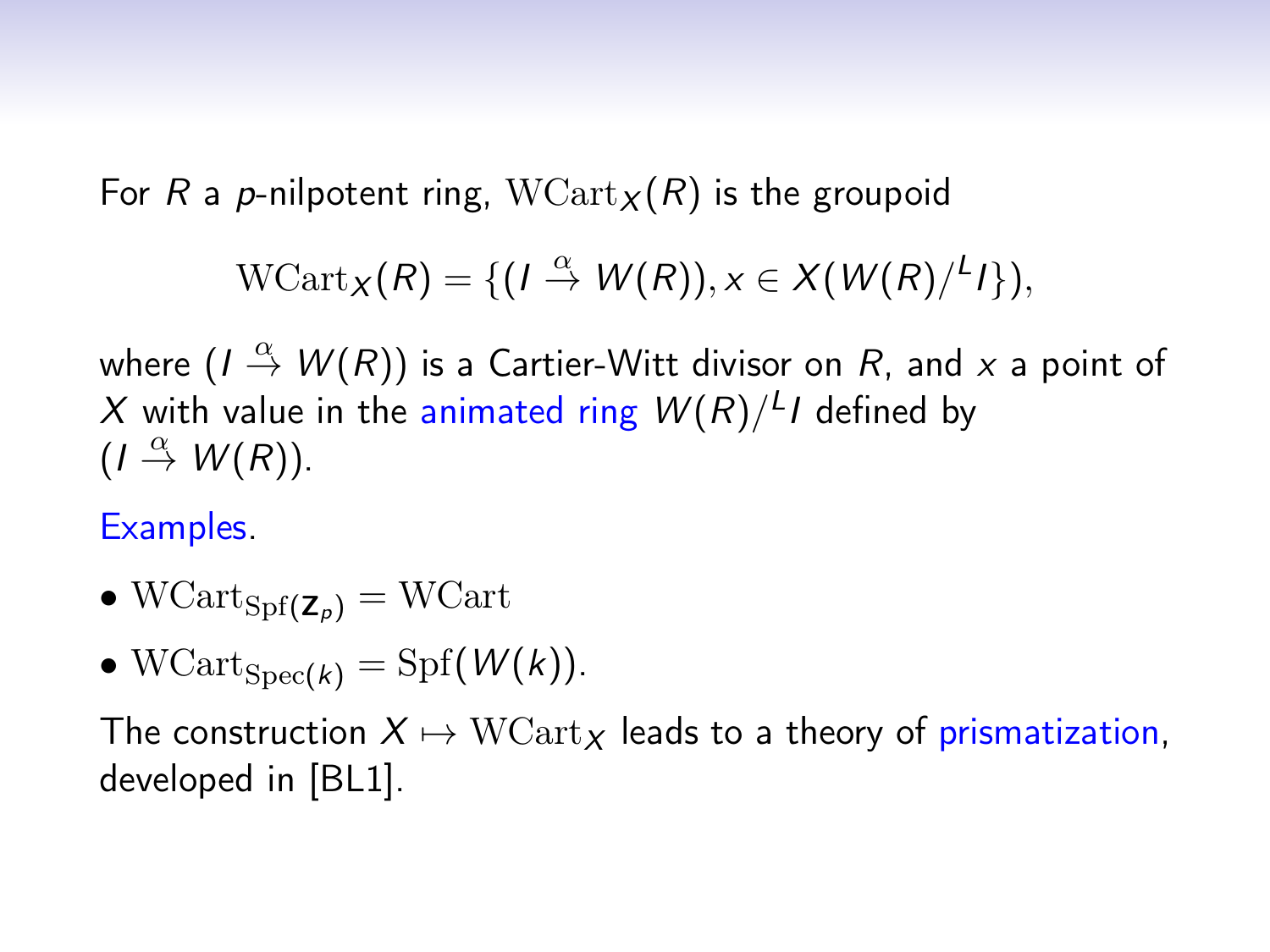## 4. The Hodge-Tate stack

The category D(WCart) is hard to describe "concretely", but It turns out that WCart contains an effective Cartier divisor, the Hodge-Tate divisor  $WCart^{HT}$ , whose category of quasi-coherent objects on it has a simple description.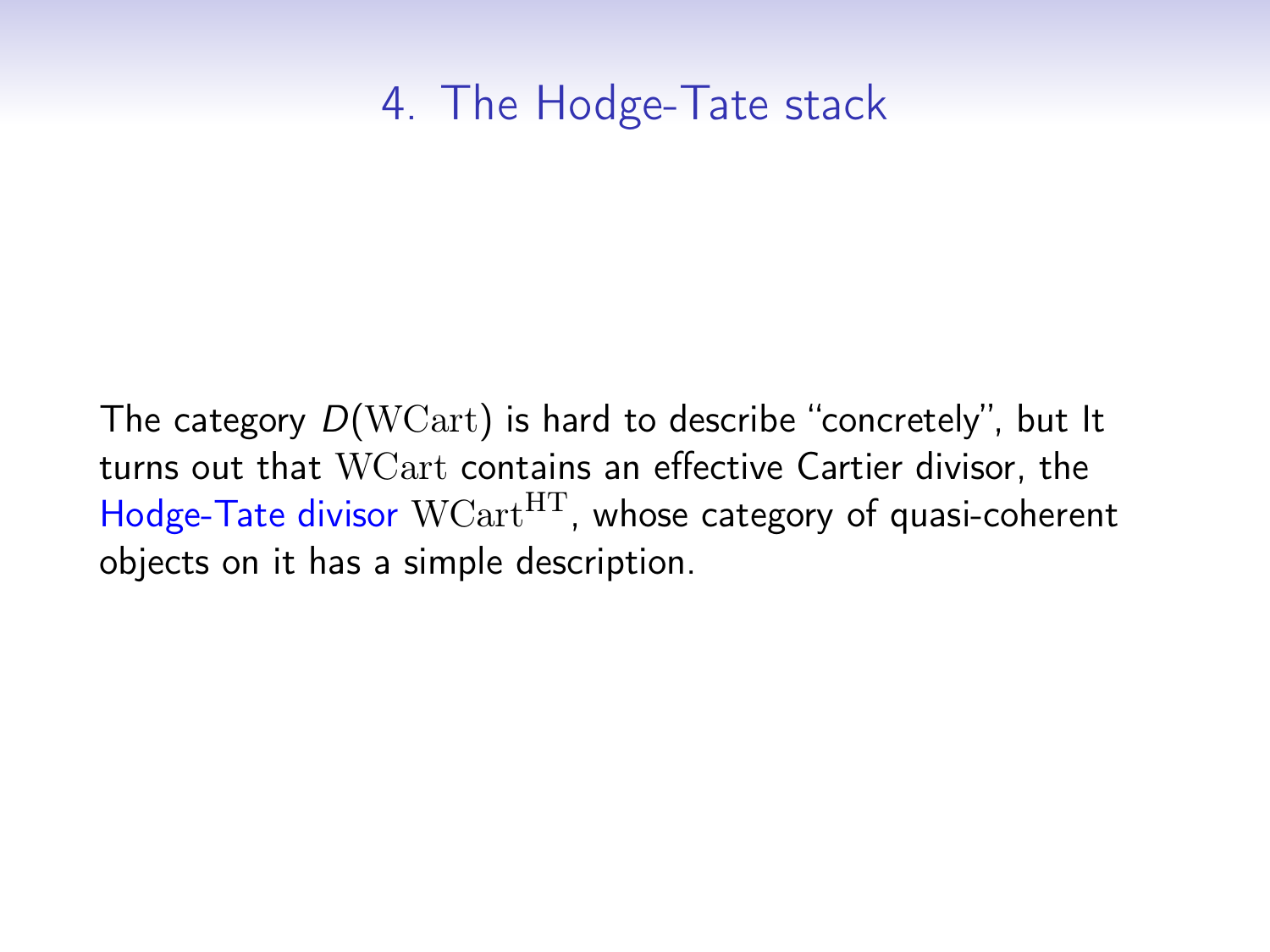The Hodge-Tate divisor

Definition. The Hodge-Tate divisor is the closed substack

 $WCart<sup>HT</sup> \hookrightarrow WCart$ .

whose  $R$ -points consist of Cartier-Witt divisors /  ${\mathrel{{\triangleleft}\over{\to}}}$   $W(R)$  such that the composition  $I\stackrel{\alpha}{\to} W(R)\to R$  is zero. In other words, it's the fibre product



where the right vertical map is induced by the projection  $(a_0, a_1, \dots) \mapsto a_0$ .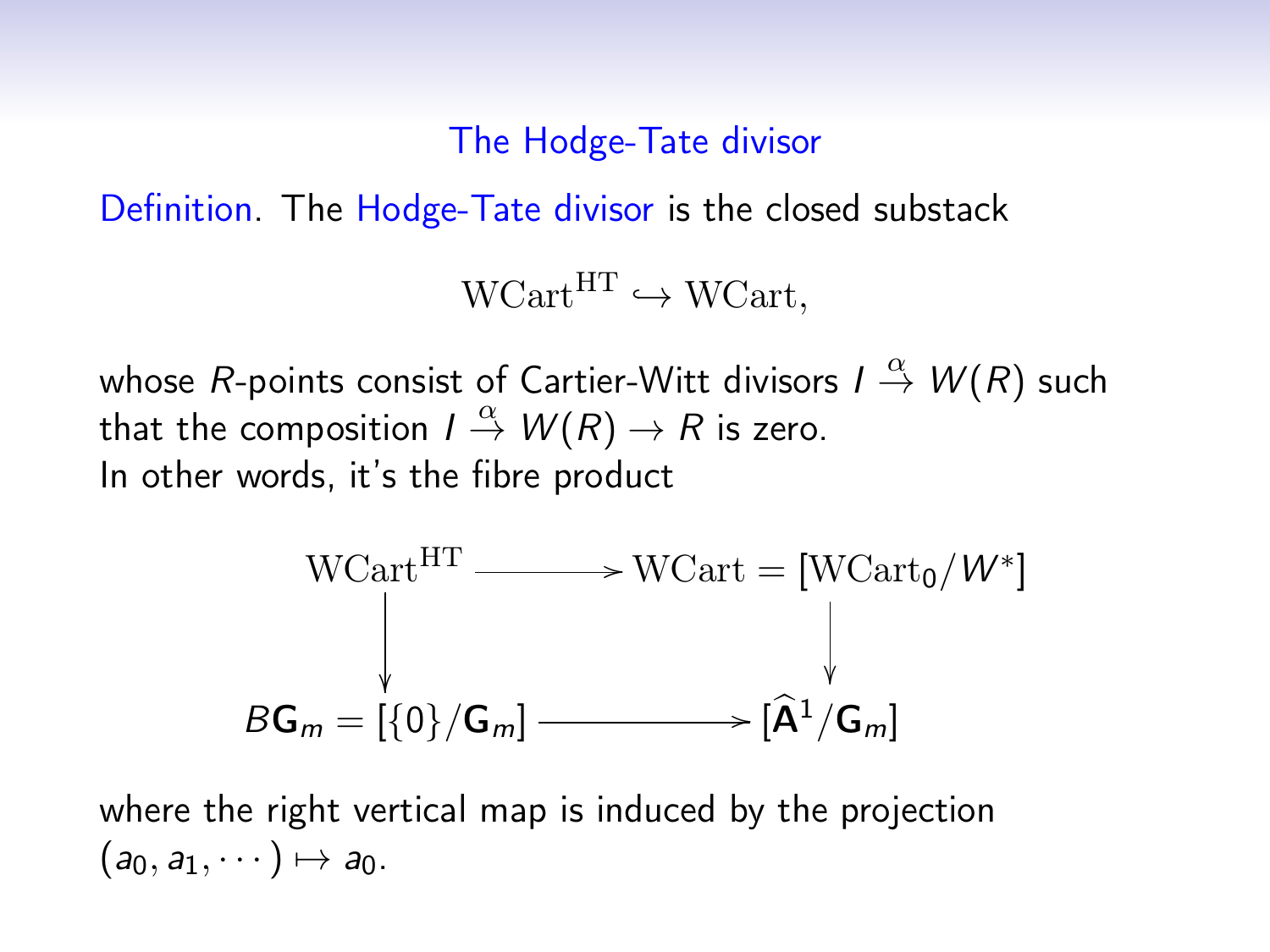Equivalently,

$$
\mathrm{WCart}^{\mathrm{HT}} \xrightarrow{\sim} [\mathit{VW}^*/\mathit{W}^*].
$$

Thus,  $R \mapsto (V(1) \in VW^*(R))$  yields a canonical point, the Hodge-Tate point,

$$
\eta := V(1) : \mathrm{Spf}(\mathbf{Z}_p) \to \mathrm{WCart}^{\mathrm{HT}}.
$$

Theorem 3 ([Dr], [BL]). The HodgeTate point is a flat cover and induces an isomorphism

$$
BW^*[F] := [\mathrm{Spf}(\mathbf{Z}_p)/W^*[F]] \overset{\sim}{\to} \mathrm{WCart}^{\mathrm{HT}},
$$

where  $W^{*}[F]$  is the stabilizer of  $\eta$ , i.e., the group scheme (over  $\mathsf{Z}_{\boldsymbol{\rho}})$ 

$$
W^*[F]:=\mathrm{Ker}(F:W^*\to W^*).
$$

Proof. By  $xVy = V(Fx.y)$  and faithful flatness of  $F: W^* \to W^*$ ,  $V W^* = W^*. V(1)$ , hence  $\text{WCart}^{\text{HT}} = \text{Cone}(W^* \overset{F}{\rightarrow} W^*) = BW^*[F].$ 

The left vertical map in above cartesian square is thus identified to

$$
BW^*[F] \to B\mathbf{G}_m
$$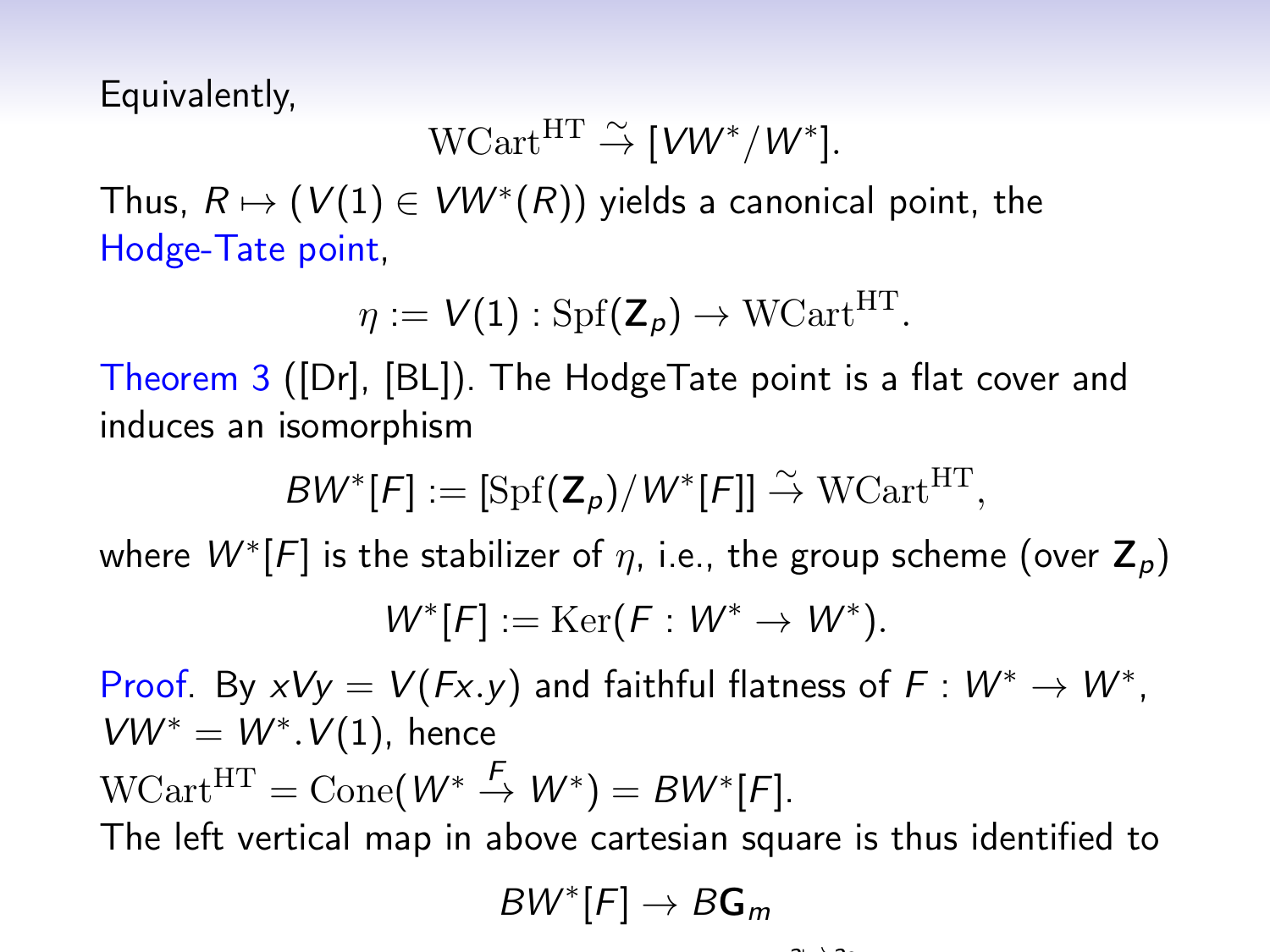## Main results ([BL], [Dr])

• Identification of Hodge-Tate crystals with quasi-coherent complexes on WCart<sup>HT</sup>

 $\bullet$  Identification of  $W^{*}[F]$  with  ${\sf G}_{m}^{\sharp}$ , PD-envelope at 1 of  ${\sf G}_{m}$ , and description as an extension

$$
0\to \mu_{\text{p}}\to \mathbf{G}_m^{\sharp}\to \mathbf{G}_a^{\sharp}\to 0,
$$

where  $\mathsf{G}_a^\sharp = \mathsf{PD}\text{-}\mathsf{envelope}$  of  $\mathsf{G}_a$  at  $0$ 

• Identification of  $D(WCart<sup>HT</sup>)$  with the category of Sen complexes, i.e. the full subcategory of the  $(\infty)$ -category  $\widehat{D}(\mathbf{Z}_n[\Theta])$ of objects M of  $\widehat{D}(\mathbf{Z}_p)$  endowed with an endomorphism  $\Theta$  such that  $\Theta$  (the Sen operator) has the property that  $\Theta^p - \Theta$  on  $H^*(M \otimes^L \mathsf{F}_p)$  is locally nilpotent.

(Discussed in Section 5.)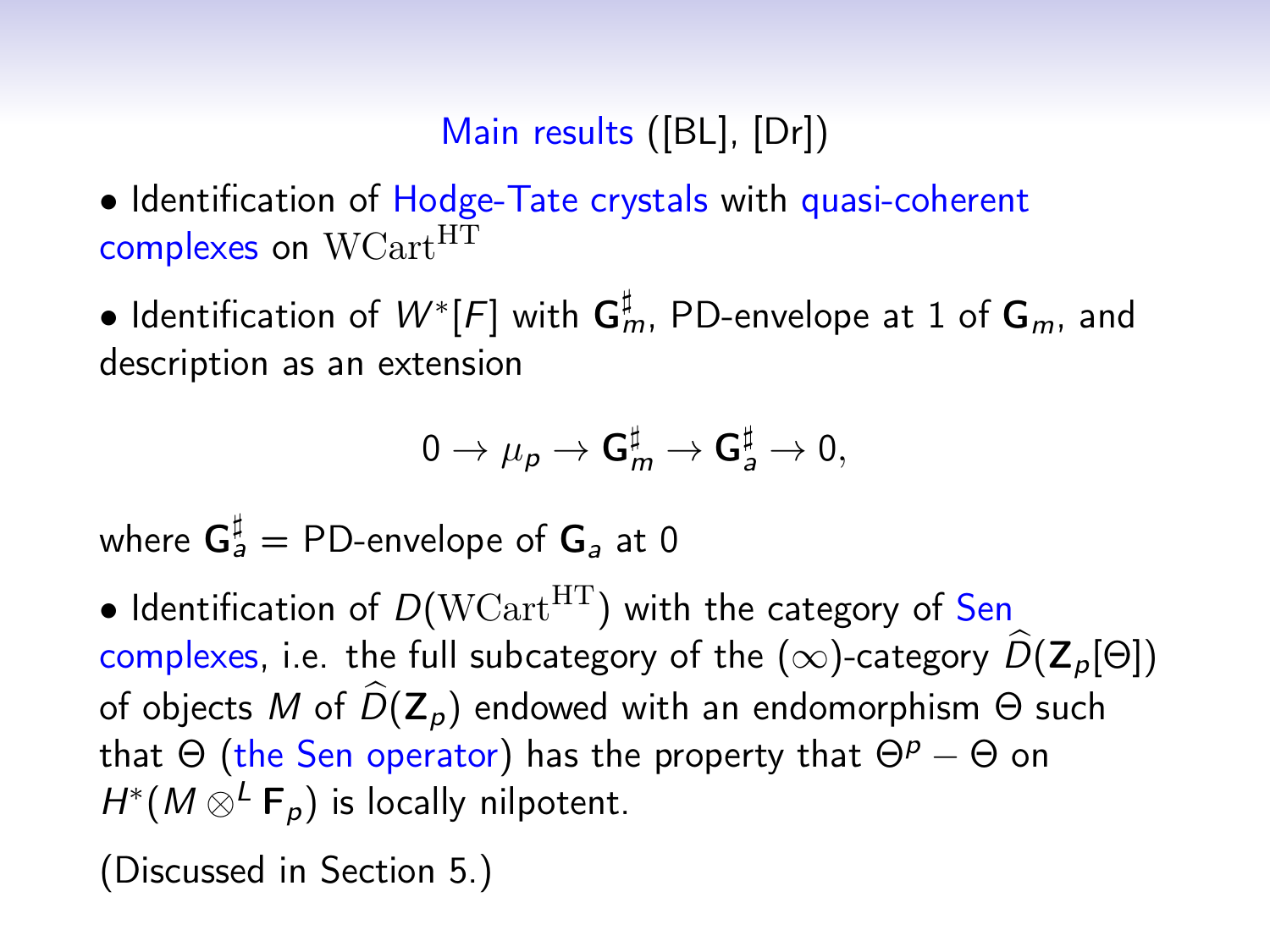• Identification of Hodge-Tate crystals with quasi-coherent complexes on WCart<sup>HT</sup>

Similarly to D(WCart) define

$$
D(\text{WCart}^{\text{HT}}) := \underbrace{\lim_{\text{Spec}(R) \to \text{WCart}^{\text{HT}}}} D(R).
$$

If  $(A, I)$  is a bounded prism, then  $\rho_{(A, I)} = Spf(A) \rightarrow WCart$ restricts to

$$
\rho^{\mathrm{HT}}_{(A,I)}:\mathrm{Spf}(A/I)\to \mathrm{WCart}^{\mathrm{HT}},
$$

 $\rho_{(\mathcal{A},I)}(f:\mathcal{A}/I\to R)=(I\otimes_{\mathcal{A}}\mathcal{W}(R)\stackrel{\alpha}{\to}\mathcal{W}(R))\in \text{WCart}^{\text{HT}}(R).$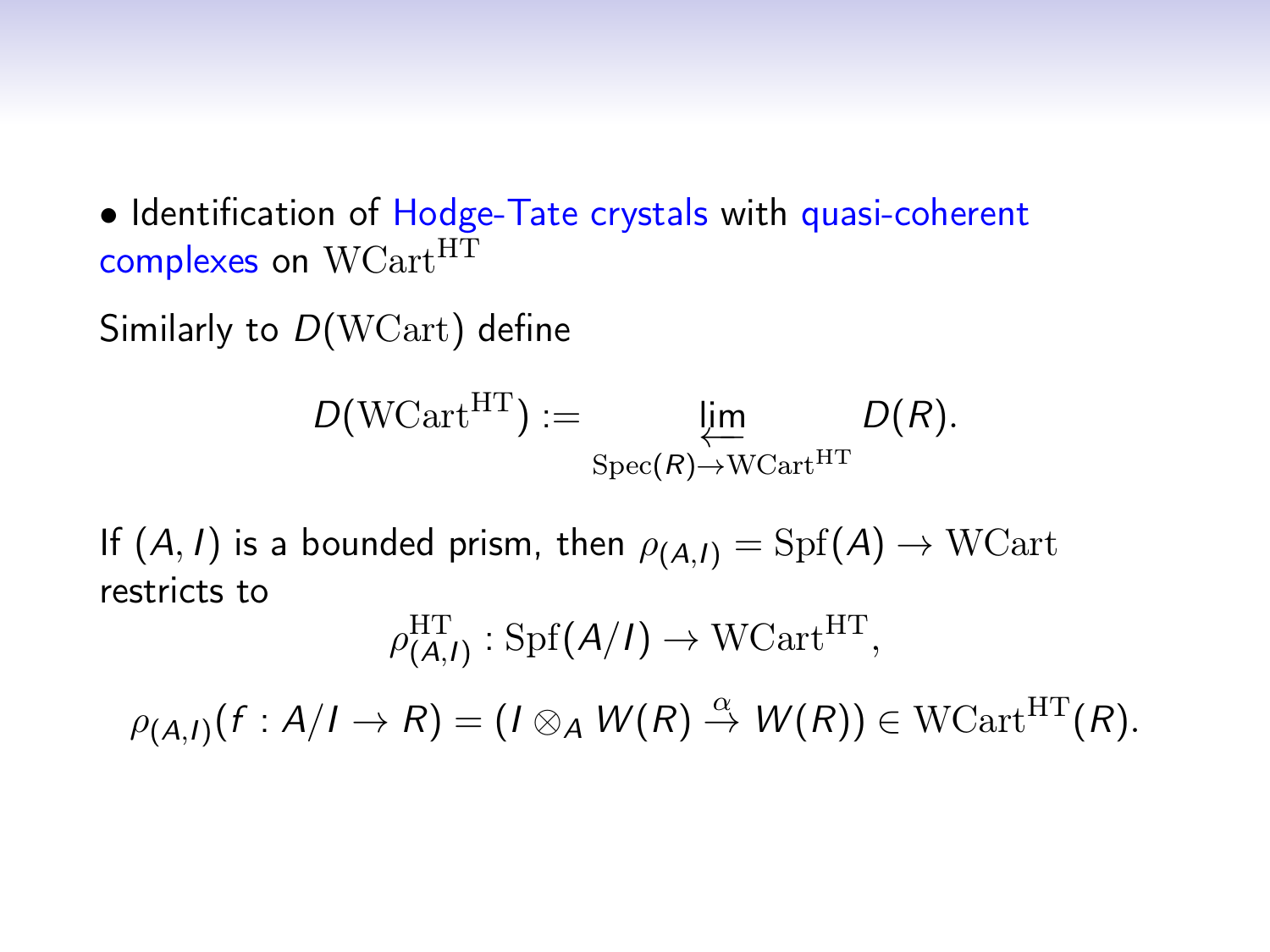From

$$
\rho^{\mathrm{HT}}_{(A,I)}:\mathrm{Spf}(A/I)\rightarrow \mathrm{WCart}^{\mathrm{HT}},
$$

get pull-back map

$$
(\rho_{(A,I)}^{\mathrm{HT}})^* : D(\mathrm{WCart}^{\mathrm{HT}}) \to \widehat{D}(A/I),
$$

and functor

$$
D(\text{WCart}^{\text{HT}}) \to \varprojlim_{(A,I)} \widehat{D}(A/I) = \widehat{D}_{\text{crys}}(\text{Spf}(\mathbf{Z}_p)_{\underline{\mathbb{A}}}, \overline{\mathcal{O}}),
$$

where the right hand side is the  $(\infty-)$ category of p-complete Hodge-Tate crystals (section 2, end). The above classification of p-complete crystals, restricted to Hodge-Tate crystals, yields:

Theorem 4. The above functor is an equivalence:

$$
D(\mathrm{WCart}^\mathrm{HT}) \stackrel{\sim}{\to} \widehat{D}_\mathrm{crys}(\mathrm{Spf}(\mathbf{Z}_p)_{\not\triangle}, \overline{\mathcal{O}})
$$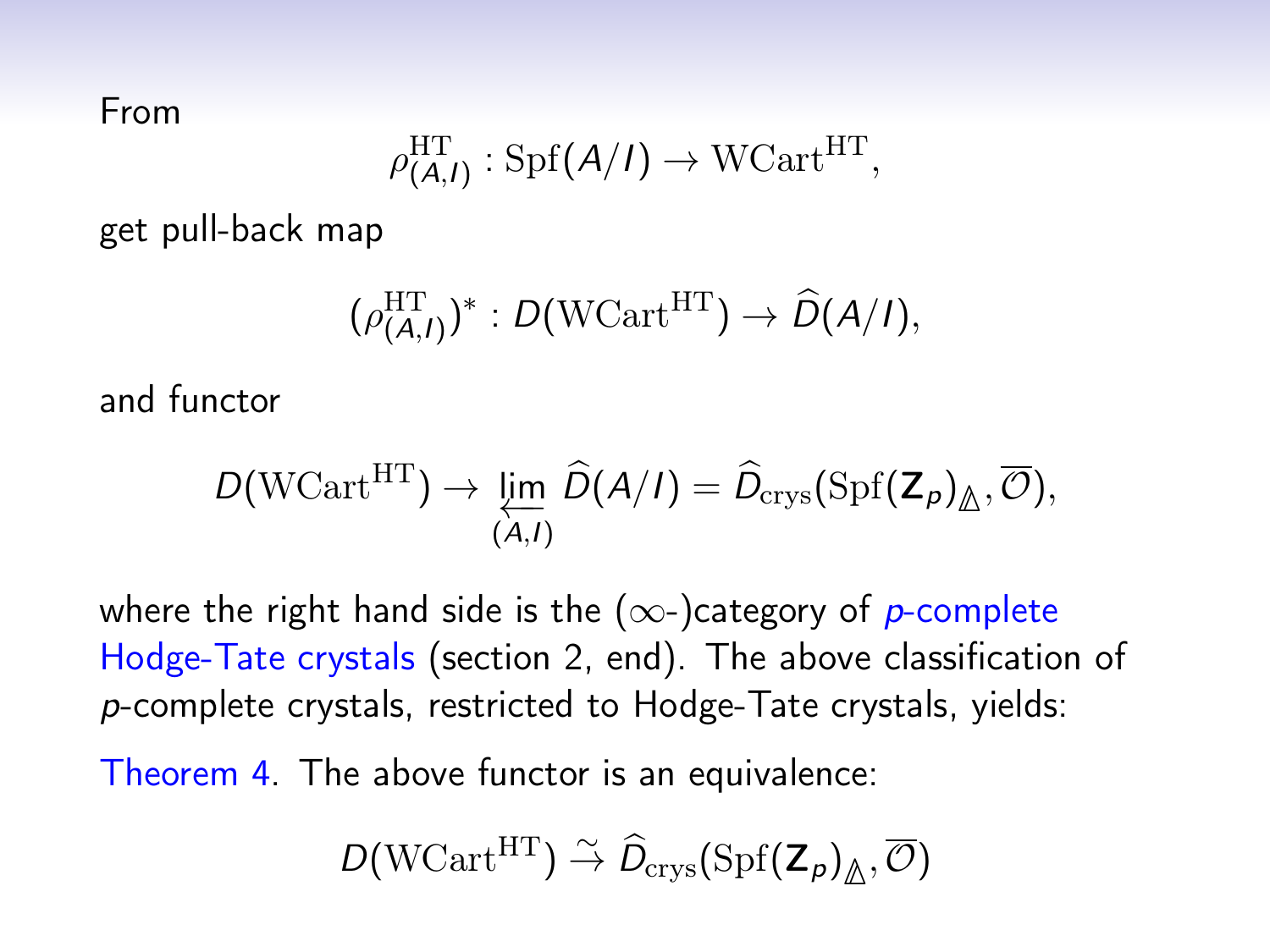More generally, given a p-adic formal scheme  $X$ , one defines the Hodge-Tate divisor  $WCart_X^{\mathrm{HT}}$  by the pull-back square:



Examples. For  $k$  as above,

$$
\mathrm{WCart}_{\mathrm{Spec}(k)}^{\mathrm{HT}} = \mathrm{Spec}(k),
$$

 $\text{WCart}_{\text{Spf}(\mathcal{W}(k))}^{\text{HT}} = \text{Spf}(\mathcal{W}(k)) \times_{\text{Spf}(\mathbf{Z}_p)} \text{WCart}^{\text{HT}}.$ and we have the equivalence

$$
D(\mathrm{WCart}_{\mathrm{Spf} }^{\mathrm{HT}}(\overline{W(\overline{k})}) ) \overset{\sim}{\to} \widehat{D}_{\mathrm{crys}}(\mathrm{Spf}(\overline{W(\overline{k})})_{\underline{\mathbb{A}}}, \overline{\mathcal{O}}),
$$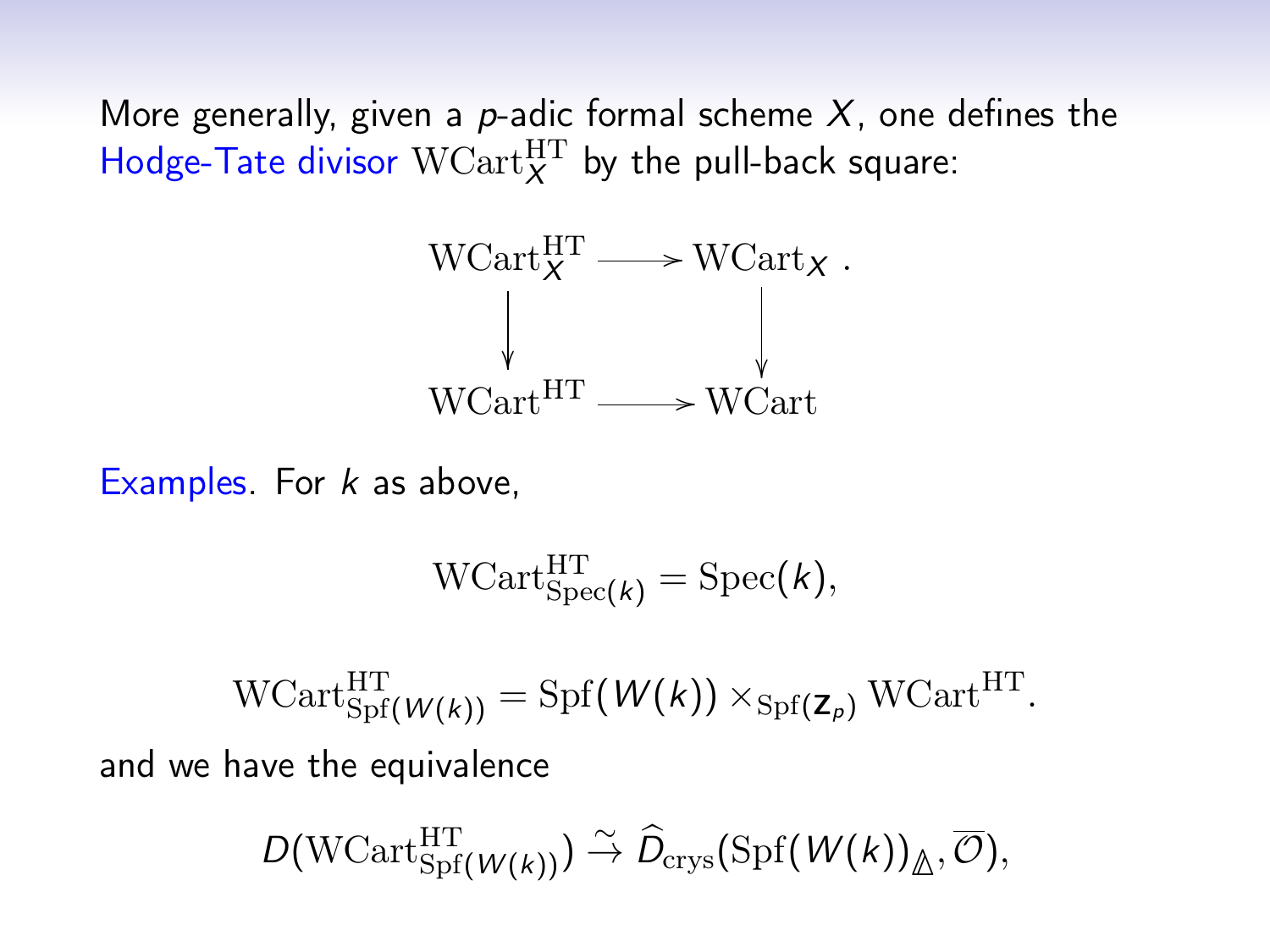Corollary. There are canonical equivalences

 $\widehat{D}_{\mathrm{crys}}(\mathrm{Spf}(W(k))_{\triangle}, \overline{\mathcal{O}}) \stackrel{\sim}{\leftarrow} D(\mathrm{WCart}_{\mathrm{Spf}(W(k))}^{\mathrm{HT}}) \stackrel{\eta^*}{\rightarrow} D((BW^*[F])_{\mathrm{Spf}(W(k))}),$ 

$$
\mathcal{E}\mapsto \mathcal{E}_\eta:=\eta^*(\mathcal{E})
$$

where

 $\bullet$   $\eta=V(1)$  :  $\mathrm{Spf}(W(k))\rightarrow\mathrm{WCart}_{\mathrm{Spf}(W(k))}^{\mathrm{HT}}$  is the canonical point defined above

• a Hodge-Tate crystal is identified with the corresponding quasi-coherent complex on the Hodge-Tate stack.

 $\bullet$  an object  $\mathcal E$  of  $D(\mathrm{WCart}_{\mathrm{Spf}(W(k))}^{\mathrm{HT}}) = D((B W^{*}[F])_{\mathrm{Spf}(W(k))})$  is identified by  $\mathcal{E}\mapsto \mathcal{E}_\eta:=\eta^*(\tilde{\mathcal{E}})$  with a pair of an object  $E \in \widehat{D}(\mathrm{Spf}({W}(k))$  and an action  $\alpha$  of  $\mathsf{G}_{m}^{\sharp}$  on it.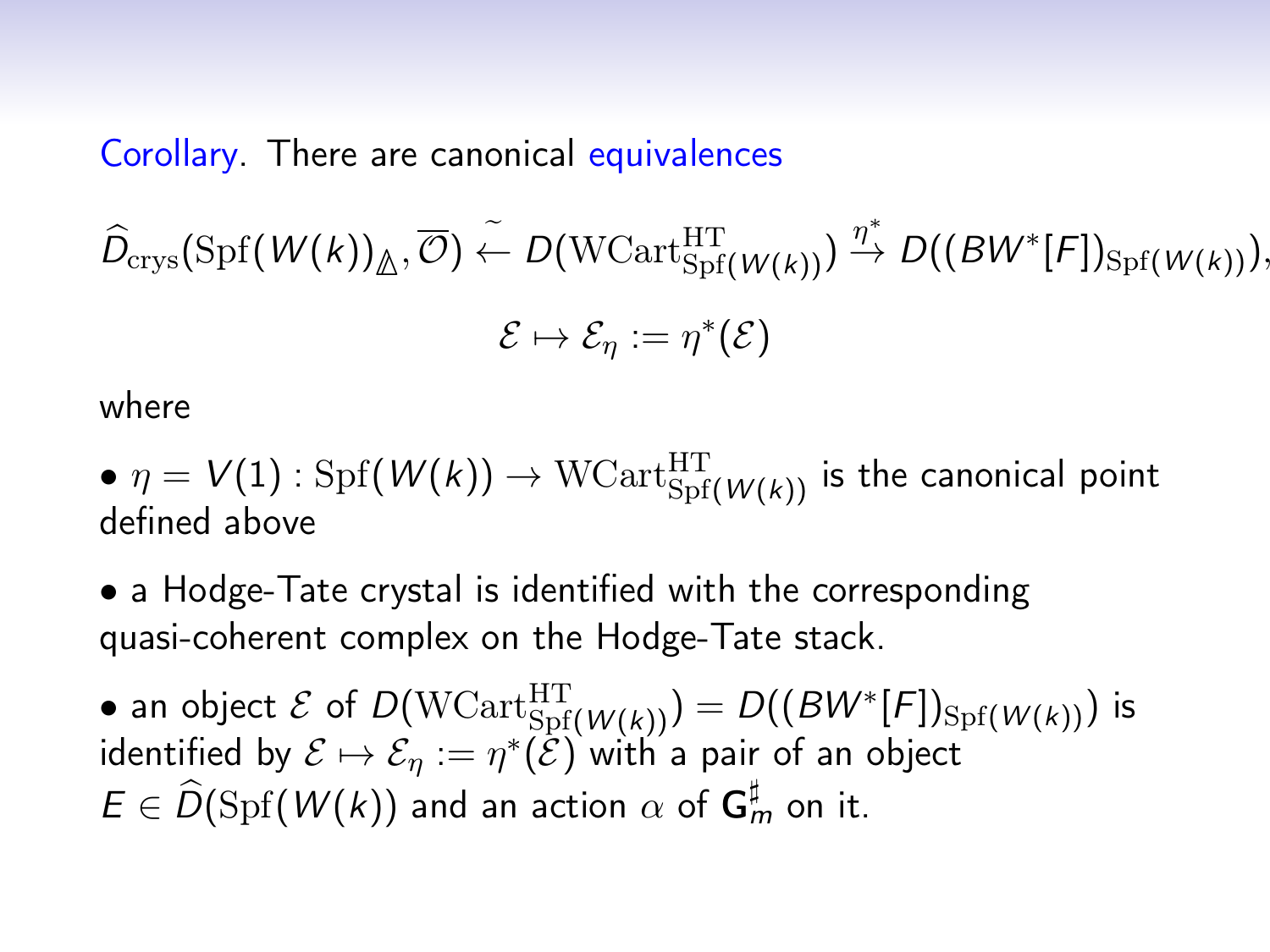# The group scheme  $\mathsf{G}^\sharp_m$

Proposition ([Dr, 3.2.6], [BL, 3.4.11, 3.5.18]) (i) The composite  $W[F] \rightarrow W \rightarrow G_a$  induces an isomorphism

$$
W[F] \overset{\sim}{\rightarrow} \mathbf{G}_a^{\sharp} = \text{Spec}(D_{(t)}\mathbf{Z}_p[t]) = \text{Spec}(\Gamma_{\mathbf{Z}_p}(\mathbf{Z}_p t)).
$$

(ii) The composite  $W^{*}[F]\rightarrow W^{*}\rightarrow {\bf G}_{m}$  induces an isomorphism

$$
W^*[F] \overset{\sim}{\to} \mathsf{G}_m^{\sharp} = \mathrm{Spec}(D_{(t-1)}(\mathsf{Z}_p[t, t^{-1}]).
$$

(iii) There is an exact sequence of group schemes (over  $Z_p$ )

$$
0\to \mu_p\overset{[.]}\to \mathbf{G}_m^\sharp\overset{\log(-)}\to \mathbf{G}_a^\sharp\to 0,
$$

split over  $F_p$ , where

$$
\mathsf{G}^\sharp_a := \mathrm{Spec}(\mathsf{Z}_p\langle t\rangle)(\stackrel{\sim}{\to} \mathcal{W}[F])
$$

is the PD-envelope of  $G_a$  at the origin.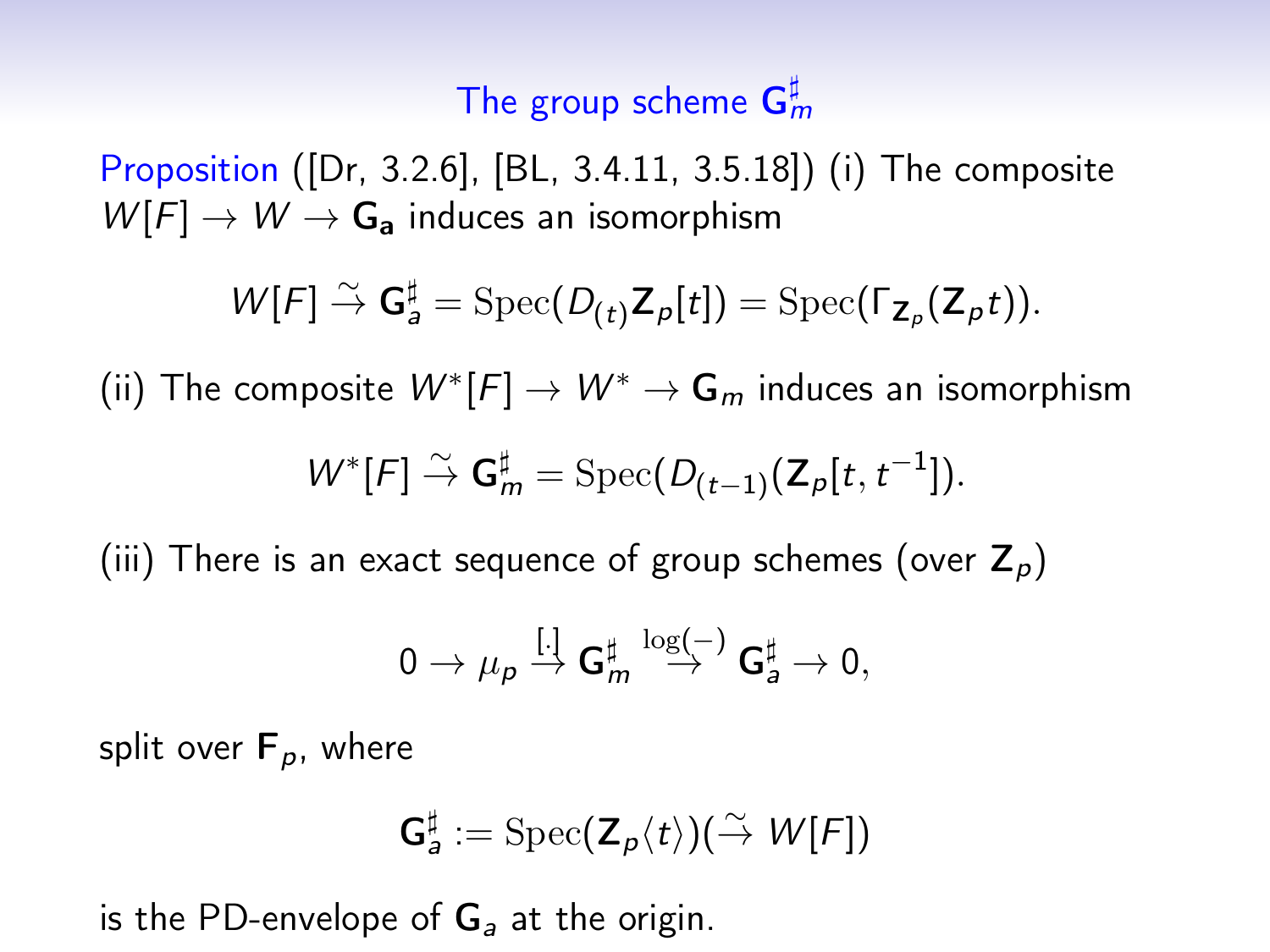Proof. Main point is (i). Drinfeld's argument: use description of  $\mathbf{Z}_p\langle t \rangle$  by generators  $u_n = t^{p^n}/p^{\frac{p^n-1}{p-1}}$  and relations  $u_n^p = pu_{n+1}$ , and Joyal's theorem to the effect that the coordinate ring  $B = \Gamma(W, \mathcal{O})$ of W is the free  $\delta$ -ring on one indeterminate  $y_0$ , i.e., is the polynomial ring

$$
B=\mathbf{Z}_p[y_0,y_1,\cdots],
$$

with  $y_n = \delta^n(y_0)$ .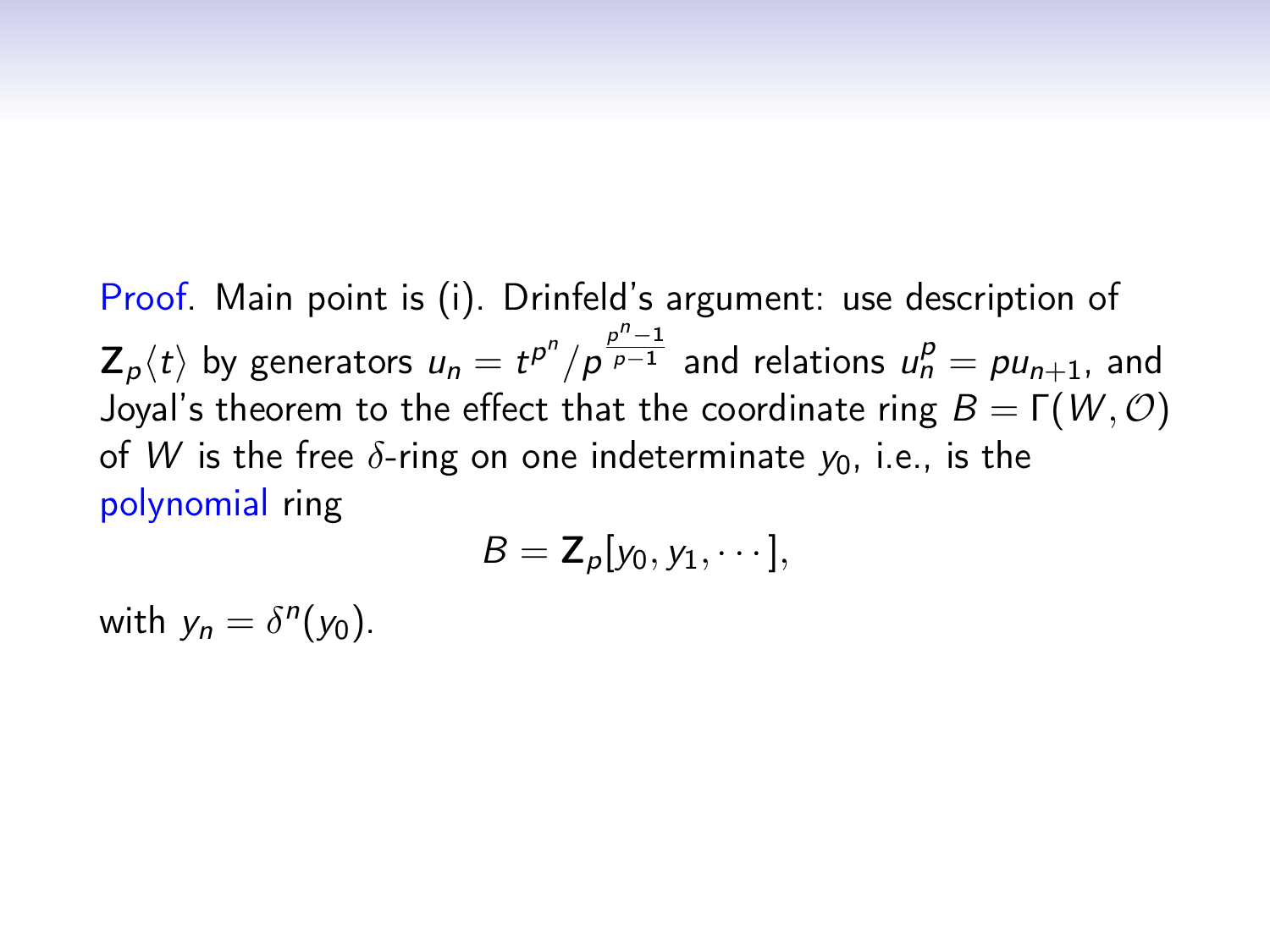## 5. Sen operators, Hodge diffraction

Let  $\mathcal{E}\in D(\mathrm{WCart}^\mathrm{HT})=D(B\mathsf{G}_m^\sharp)^5$ , that we identify with the pair of an object  $E = \mathcal{E}_n \in \tilde{D}(\text{Spf}(W(k)))$  and an action  $\alpha: \mathsf{G}_m^\sharp \to \mathrm{Aut} (E).$  Consider the induced infinitesimal action

$$
\mathrm{Lie}(\alpha) : \mathrm{Lie}(\mathsf{G}_m^\sharp) \to \mathrm{End}(E),
$$

where  $\mathrm{Lie}(\mathsf{G}_m^\sharp)=\mathsf{G}_m^\sharp(\mathrm{Spf}({W}(k))[\varepsilon]/(\varepsilon^2)).$ In particular, the point  $1+[\varepsilon]\in\mathrm{Lie}(\mathsf{G}_m^\sharp)$  gives an endomorphism

 $\Theta_{\mathcal{E}} \in \text{End}(E)$ 

called the Sen operator.

The Sen operators satisfy a Leibniz rule

$$
\Theta_{\mathcal{E}\otimes\mathcal{F}}=\Theta_{\mathcal{E}}\otimes\mathrm{Id}_{\mathcal{F}}+\mathrm{Id}_{\mathcal{E}}\otimes\Theta_{\mathcal{F}}.
$$

<sup>&</sup>lt;sup>5</sup>In this section we work over  $W(k)$  and in general omit the subscript  $Spf(W(k))$ .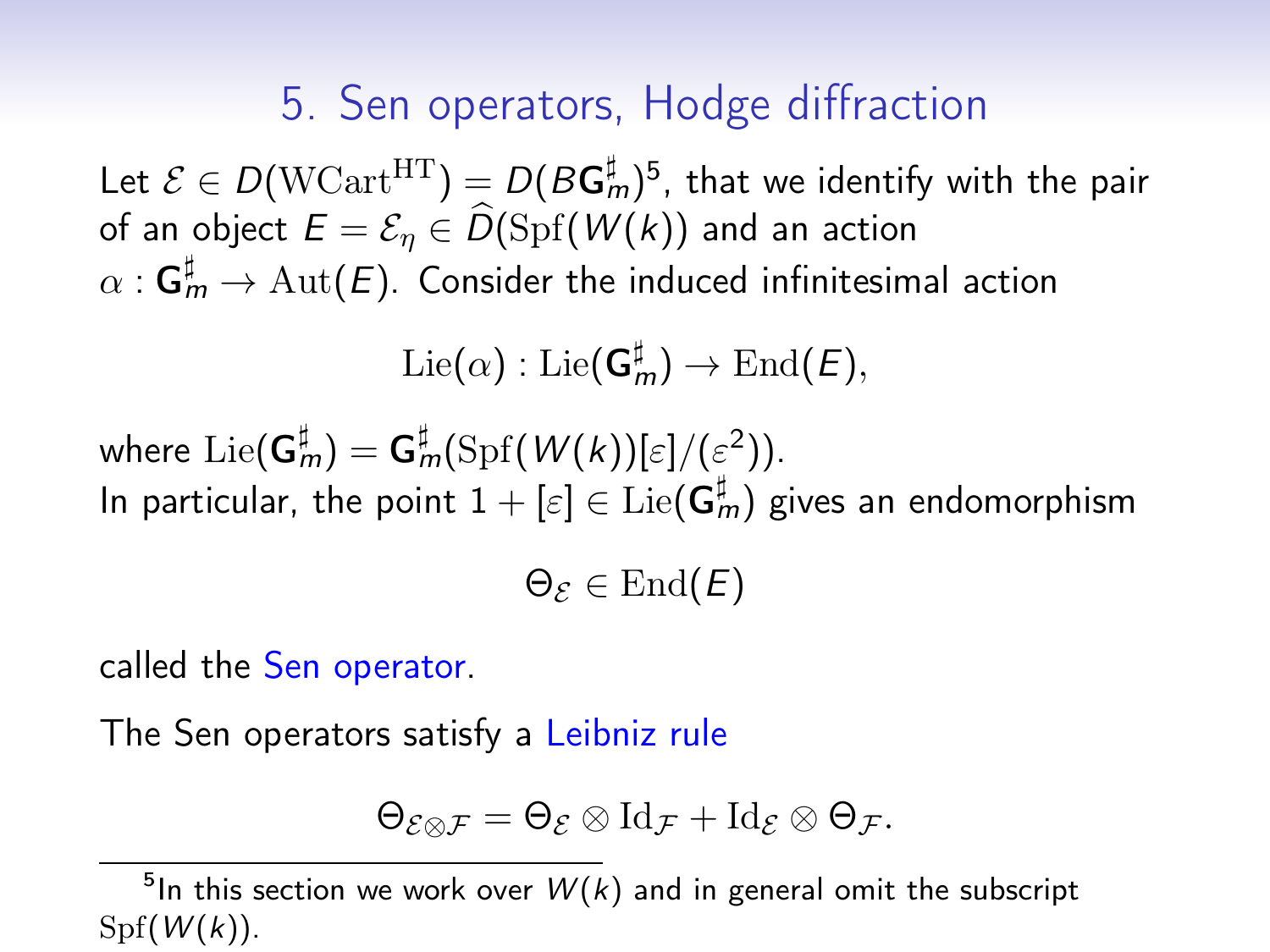Examples. (1)  $\Theta_{\mathcal{O}_{W\text{Cart}}\text{HT}} = 0$ .

(2) For the (Hodge-Tate) Breuil-Kisin twist  $\mathcal{O}_{WCart}$ HT {1}, i.e., the line bundle on  $\text{WCart}^{\text{HT}}$  defined by  $\mathcal{I}/\mathcal{I}^2$ , where  $\mathcal{I}:(\mathcal{A},I)\mapsto I$ :

$$
\Theta_{\mathcal{O}_{\text{WCart}}H\text{T}}\{\mathbf{1}\}=\text{Id}.
$$

Hence  $\Theta_{\mathcal{O}_{W\text{Cartiff}}\{n\}} = n\text{Id}.$ 

(Note: The Hodge-Tate crystal  $\mathcal{O}_{WCart}$ HT $\{1\}$  is induced on the Hodge-Tate divisor from the (crystalline) Breuil-Kisin line bundle  $\mathcal{O}_{\text{WCart}}\{1\}$ , a prismatic F-crystal [BL, 3.3.8] satisfying  $\varphi^*{\mathcal O}_{\rm WCart}\{1\} \stackrel{\sim}{\to} {\mathcal I}^{-1}\otimes{\mathcal O}_{\rm WCart}\{1\}).$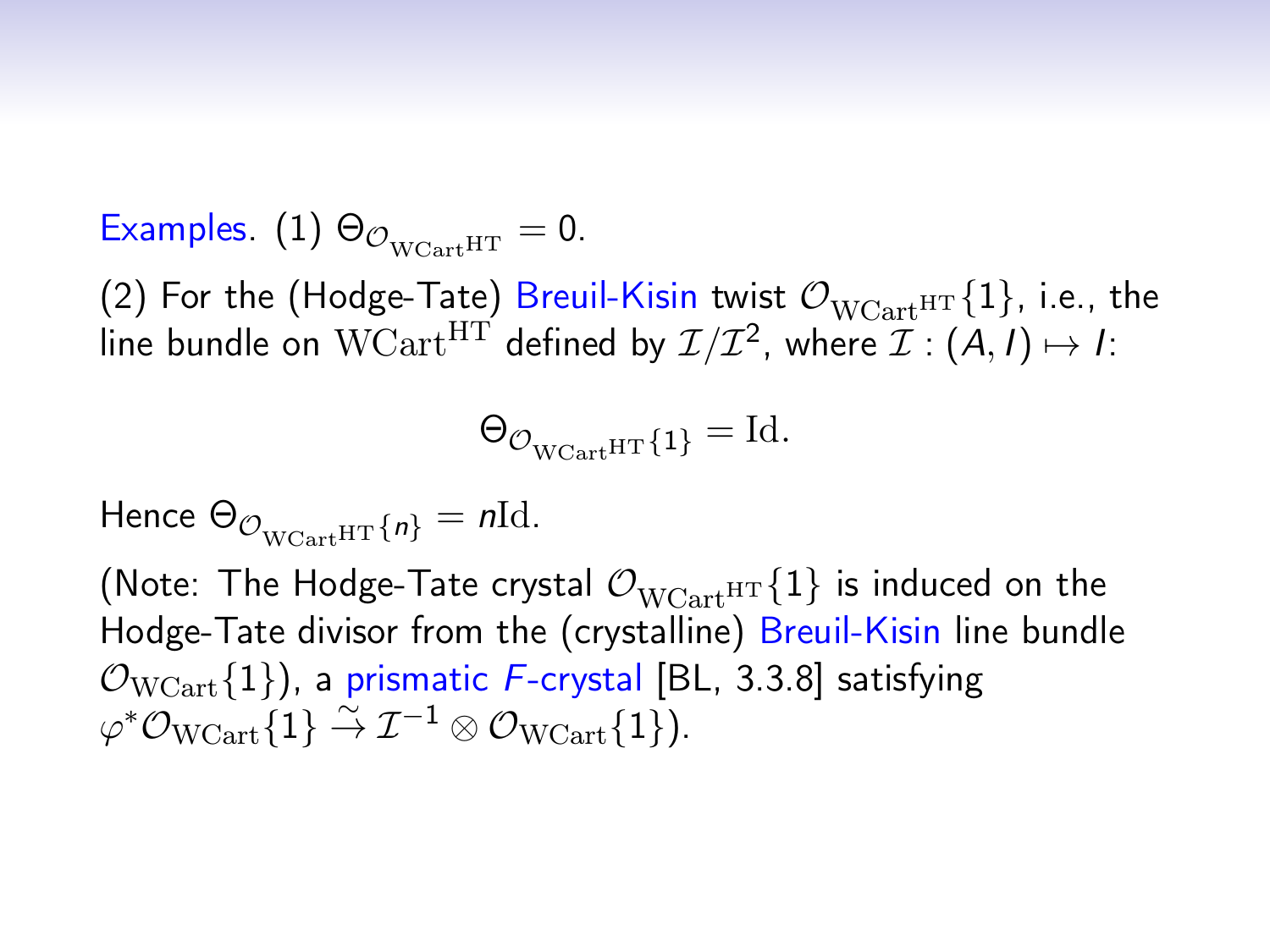(3) The cartesian square



yields

$$
\eta^*\eta_*\mathcal{O}=\widehat{\mathcal{O}}_{\mathsf{G}_m}^\sharp,
$$

where the right hand side denotes the  $p$ -completion of the coordinate ring  $D_{(t-1)}(W(k)[t,t^{-1}])$  of  ${\sf G}_{m}^{\sharp}$ . One has:

$$
\Theta_{\widehat{\mathcal{O}}_{\mathsf{G}_m}^\sharp} = t\partial/\partial t.
$$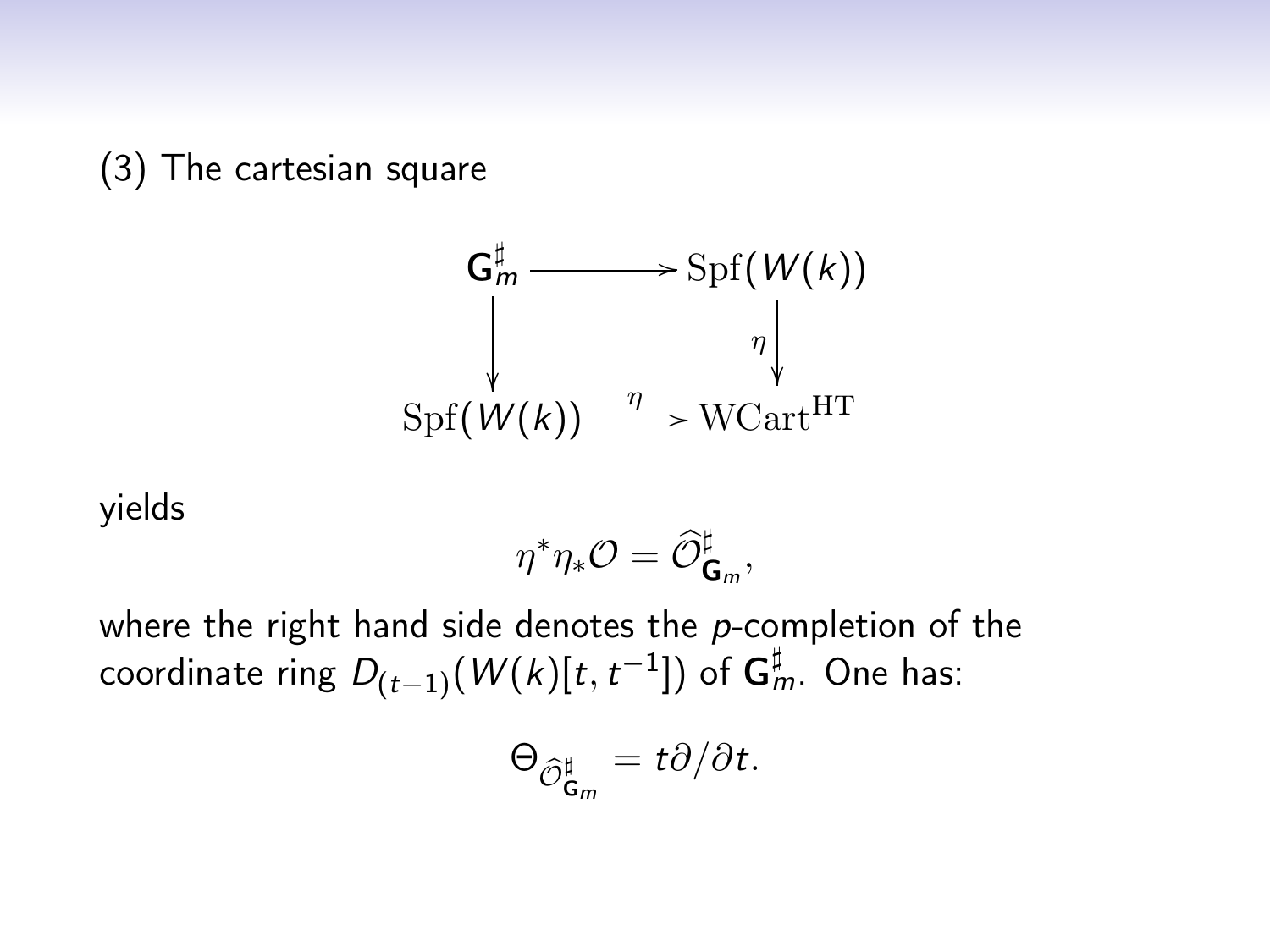Denote by

# $\widehat{D}(W(k)[\Theta])$

the category of pairs  $(M, \Theta_M)$  where M is a p-complete object of  $D(W(k))$  and  $\Theta_M$  an endomorphism of M.

Theorem 5 [BL, 3.5.8]. The functor

$$
D(\mathrm{WCart}_{\mathrm{Spf}(\mathit{W}(k))}^{\mathrm{HT}}) \rightarrow \widehat{D}(\mathit{W}(k)[\Theta]), \mathcal{E} \mapsto (\mathcal{E}_{\eta}, \Theta_{\mathcal{E}})
$$

is fully faithful and its essential image consists of pairs  $(M, \Theta_M)$ such that  $(\Theta_{M})^p-\Theta_{M}$  is locally nilpotent $^6$  on  $H^*(M\otimes^L_{W(k)}k)$ (such pairs are called Sen complexes).

 $^6$ i.e., for each  $x \in H^i$ , there exists  $n(x)$  such that  $(\Theta^p_M - \Theta_M)^n . x = 0$  for  $n \geqslant n(x)$ .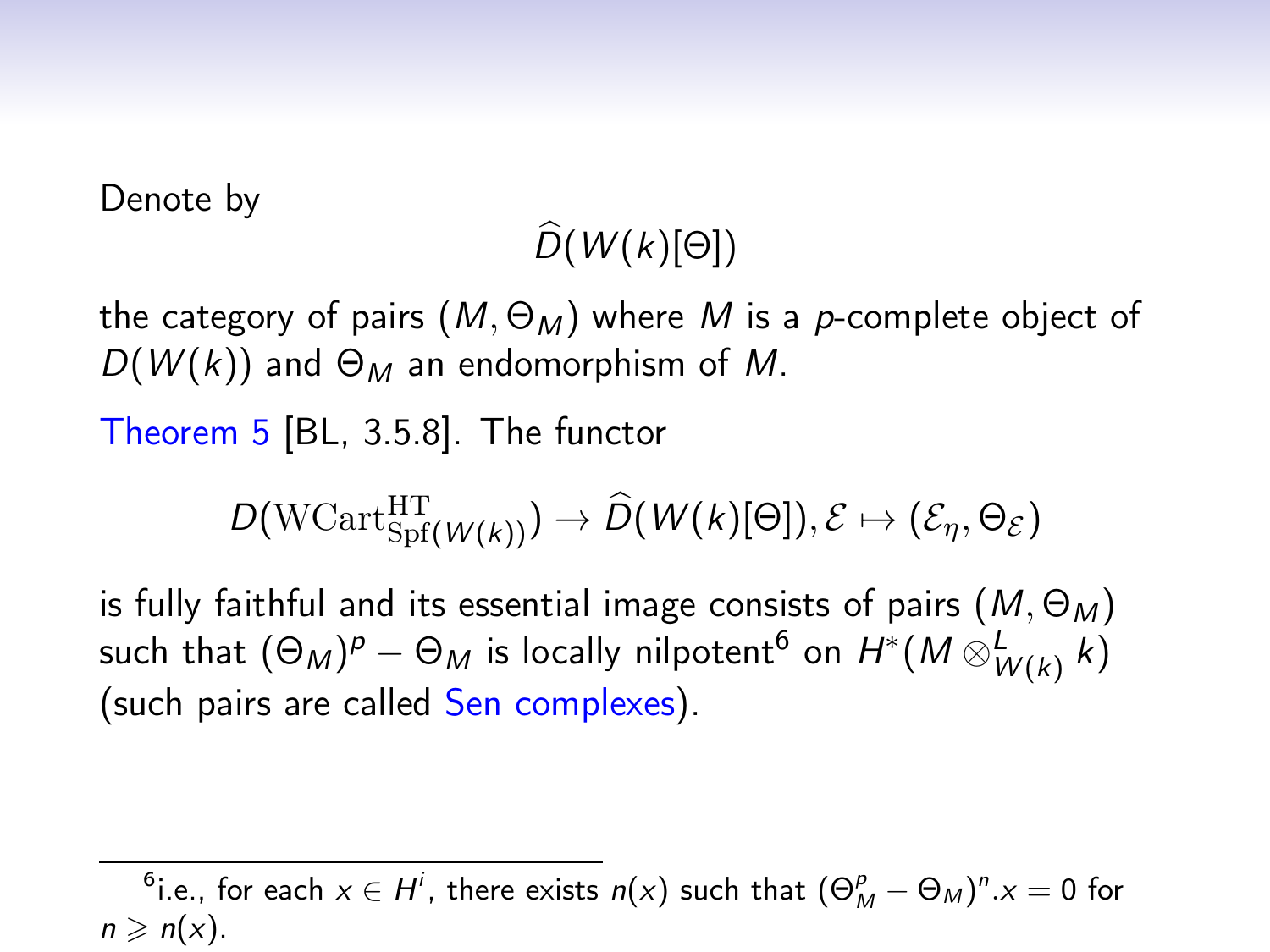Proof. Main points: (i) A fixed point formula: for  $\mathcal{E} \in D(WCart^{HT})$ ,  $\mathcal{E} \overset{\sim}{\rightarrow} (\eta_* \eta^* \mathcal{E})^{\Theta=0}$ 

(ii) Dévissage (using the co-regular representation of  $\widehat{\mathcal{O}}_{\mathsf{G}_m}^{\sharp}$ ) showing that  $D(WCart<sup>HT</sup>)$  is generated, under shifts and colimits, by the Breuil-Kisin twists  $\mathcal{O}_{WCart}$ <sub>HT</sub> $\{n\}$   $(n \ge 0)$ .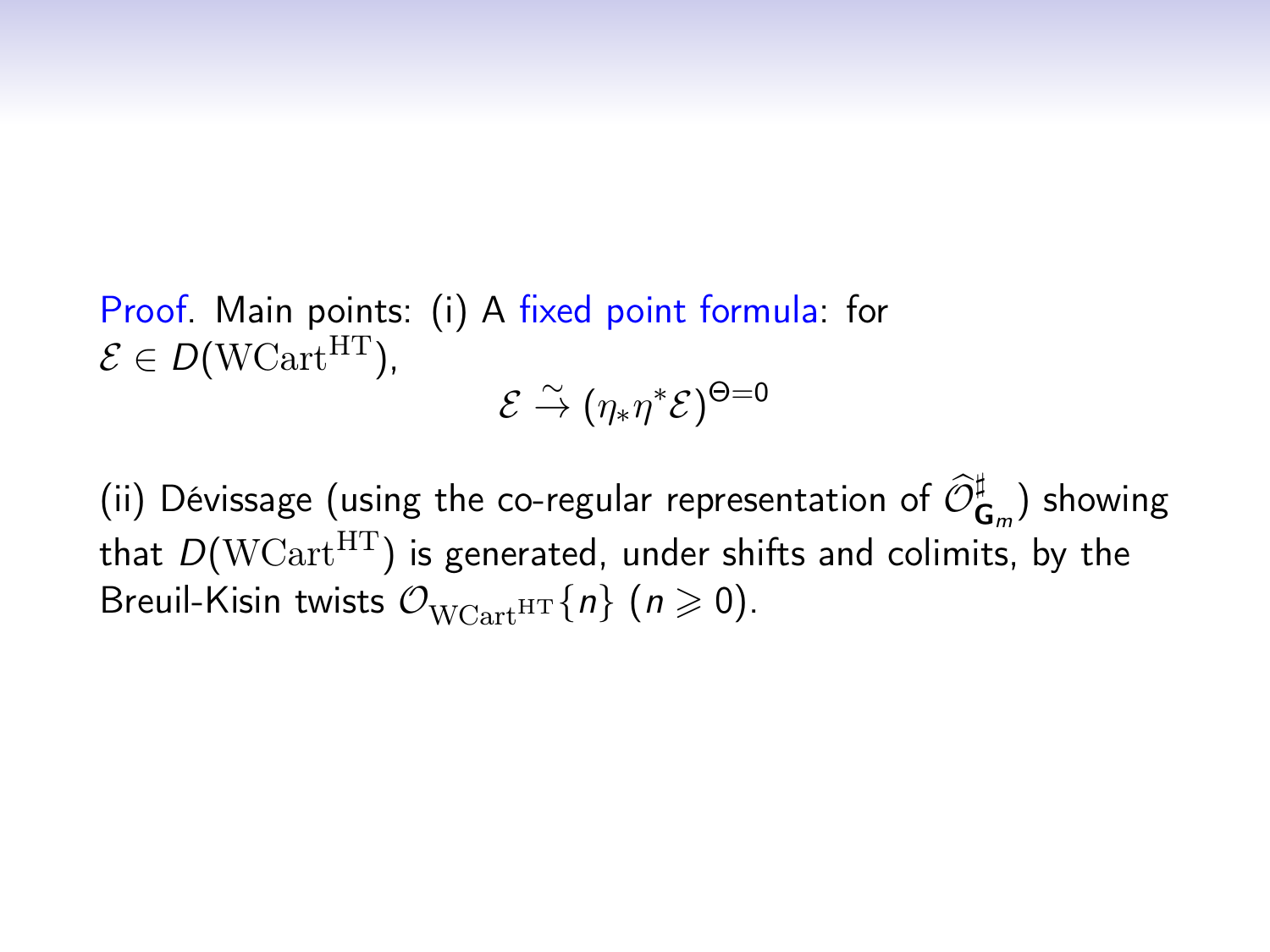#### The diffracted Hodge complex  $\Omega_X^{\not\!\!D}$  $X/W(k)$

Let's come back to our formal smooth  $f : X \to \mathrm{Spf}(W(k))$ . (a) Assume first that X is affine,  $X = Spf(R)$ . Denote by

$$
\Omega_{R/W(k)}^{\not\!D} \in \widehat{D}(\mathrm{Spf}(W(k))[\Theta])
$$

the Sen complex associated with the p-complete Hodge-Tate crystal over  $Spf(W(k))$ 

$$
(A,I)\mapsto (Rf_*\overline{\mathcal{O}}_{\underline{\mathbb{A}}})(A,I)=R\Gamma_{\overline{\underline{\mathbb{A}}}}(X_{\overline{A}}/A):=R\Gamma((X_{\overline{A}}/A)_{\underline{\mathbb{A}}},\overline{\mathcal{O}})\in \widehat{D}(\overline{A}).
$$

This Sen complex is called the diffracted Hodge complex of  $R/k$ .

The canonical truncation filtration of RΓ<sub>Δ</sub>(X<sub>A</sub>/A) for  $(A,I)\in \mathrm{Spf}(\pmb{W}(\pmb{k})\sp{\Delta}$  defines a canonical increasing, multiplicative filtration of  $\Omega_R^{\not\!\!D}$  $_{R/W(k)}^{\psi}$ , called the conjugate filtration, which is stable under Θ,

$$
\mathrm{Fil}^{\mathrm{conj}}_{\bullet}=(\mathrm{Fil}^{\mathrm{conj}}_{0}\to\mathrm{Fil}^{\mathrm{conj}}_{1}\to\cdots).
$$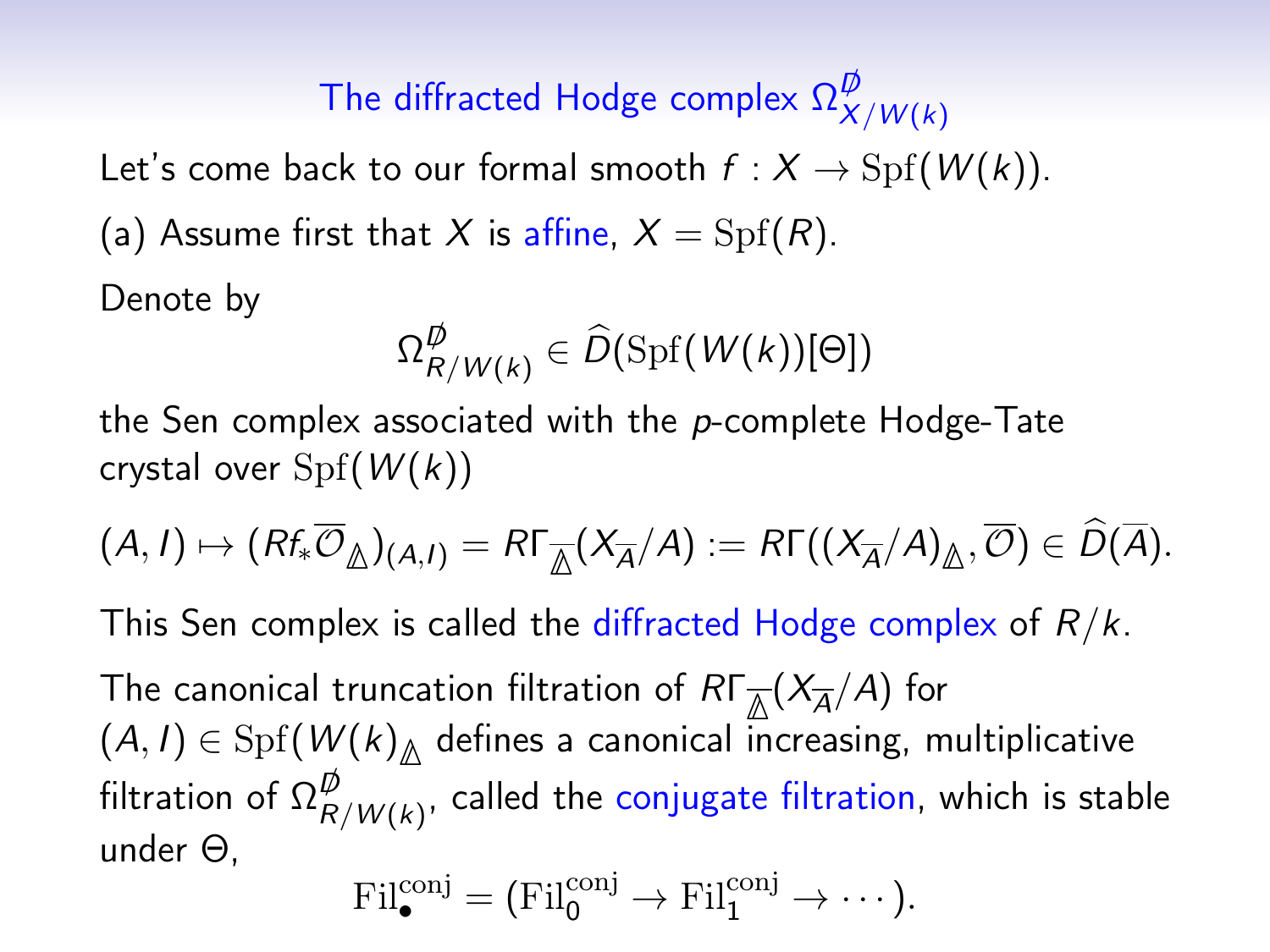It follows from the Hodge-Tate comparison theorem and the smoothness of  $R/W(k)$  that

$$
\operatorname{gr}_i^{\operatorname{conj}} = \Omega^i_{R/W(k)}[-i]\{-i\}
$$

In particular,  $\mathrm{Fil}^{\mathrm{conj}}_0=R$ , so that  $\Omega_R^{\not\!\!D}$  $_{R/W(k)}^{\rm \nu}$  can be promoted to a filtered object of  $\widehat{D}(R)[\Theta]$ , which is perfect as a filtered object of  $\widehat{D}(R)$ .

By Examples (1) and (2) above, we have

$$
\Theta|H^i(\Omega_{R/W(k)}^{\emptyset})=-i.
$$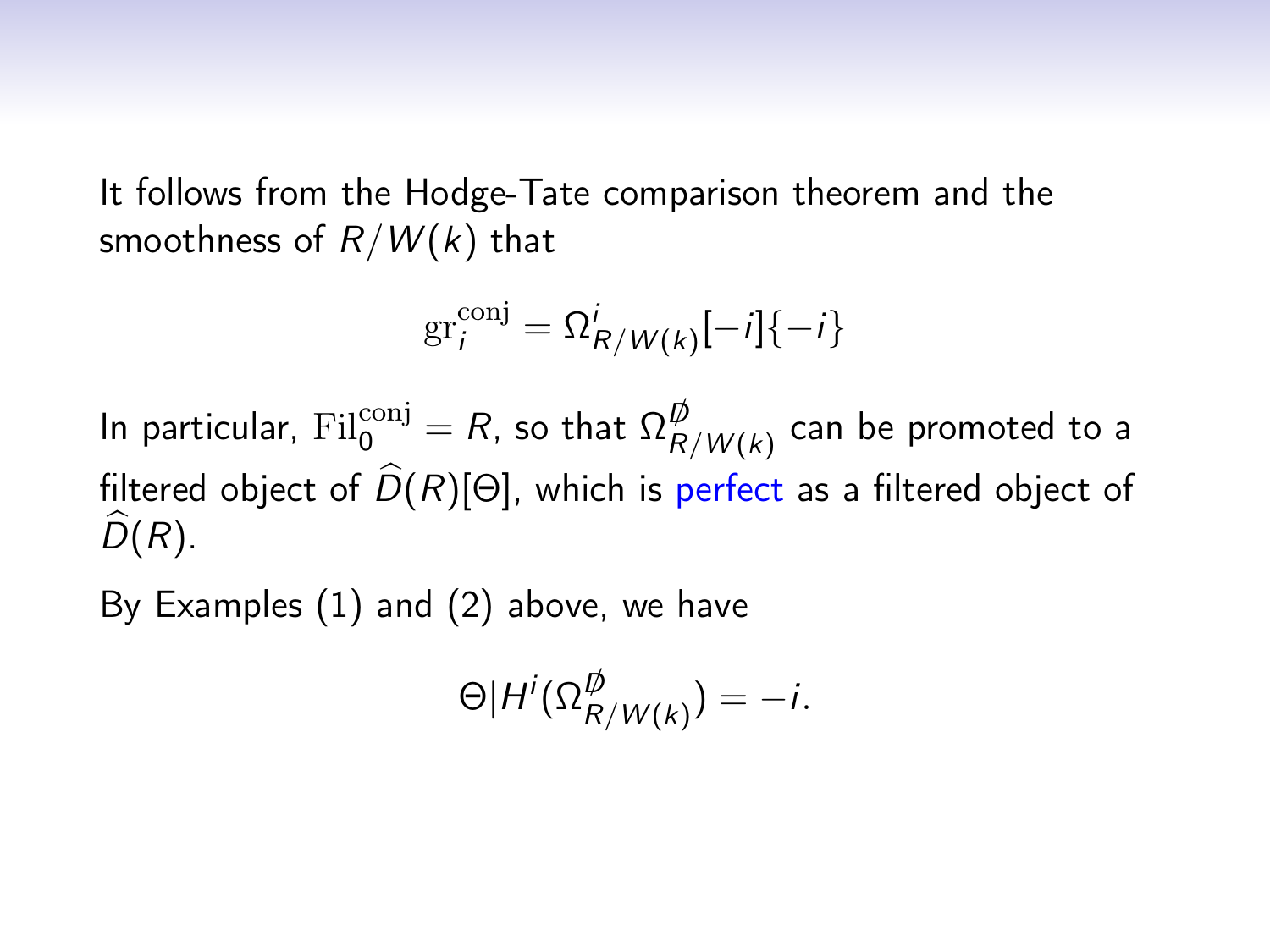(b) For a general formal smooth  $f:X\to \mathrm{Spf}(W(k)),$  the  $\Omega_R^\not B$  $R/W(k)$ patch to a filtered perfect complex in  $D(X, \mathcal{O}_X)$ , called the diffracted Hodge complex of  $X/W(k)$ 

> $\Omega_\mathsf{x}^\not\!\!D}$  $_{X/W(k)}^{\omega},$

equipped with a Sen operator Θ satifying

$$
\Theta|H^i(\Omega_{X/W(k)}^{\not\!D})=-i.
$$

(which implies (the already known) fact that

 $\Theta^p-\Theta$  on  $H^*(\Omega_{X/W(k)}^{\not \! \! D}\otimes^L k)$  is nilpotent, and even zero (as  $H^*(\Omega_{X/W(k)}^{\not\!D})$  is locally free of finite type over  $X)$ .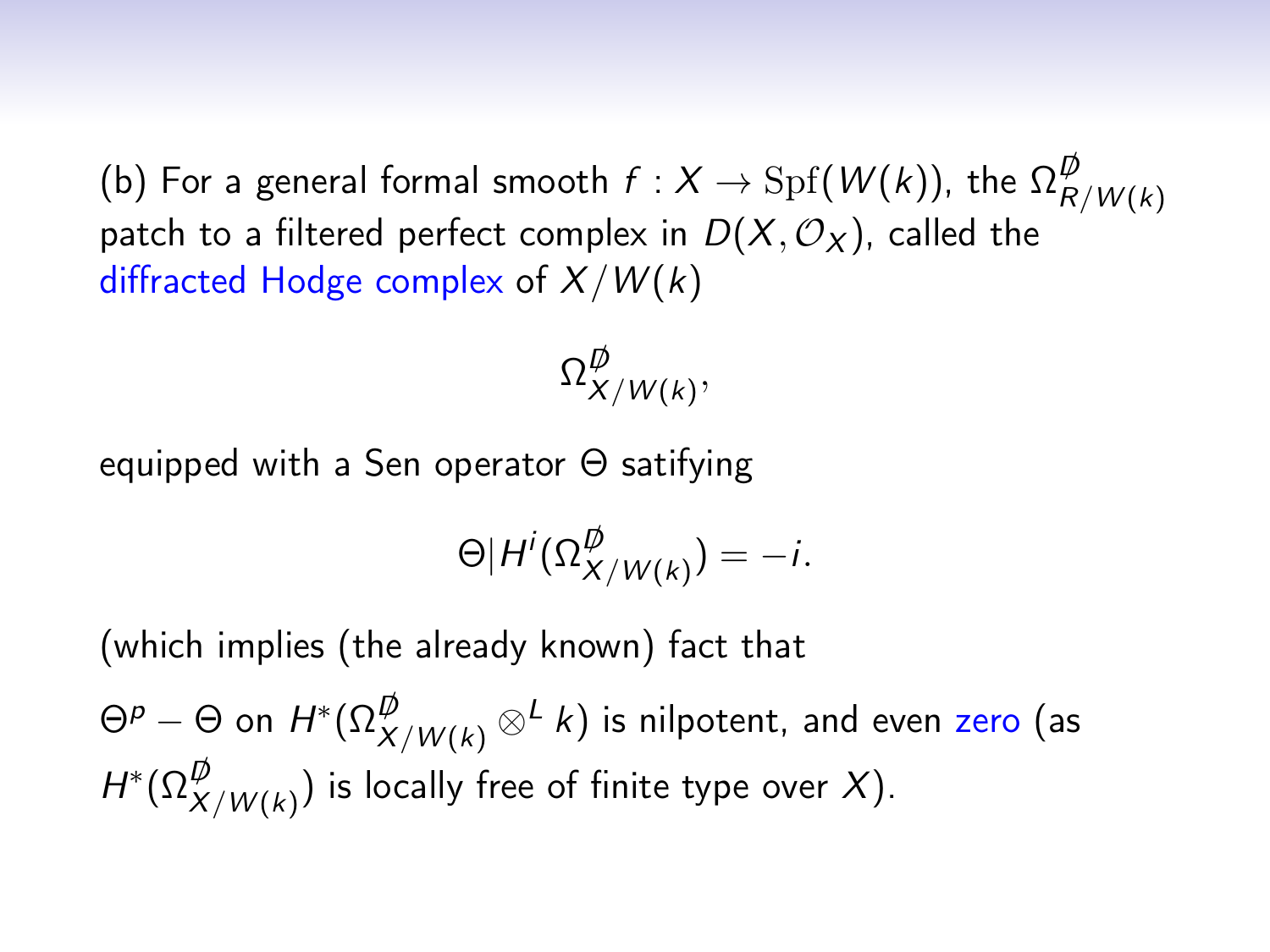${\sf Remarks.} \,\,\text{(1)}$  The Hodge complex  $\Omega^*_{X/W(k)} \coloneqq \oplus_i \Omega^i_{X/W(k)}[-i]$  and the diffracted one  $\Omega_X^{\not\!\!D}$  $_{X/{W(k)}}^{\omega}$  are both filtered perfect complexes in  $D(X, \mathcal{O}_X)$ : the former one, with the trivial filtration, with  $\mathrm{gr}^i=\Omega^i_{X/W(k)}[-i],$  the latter one with the canonical filtration, with  $\mathrm{gr}_i = \Omega^i_{X/W(k)}[-i]\{-i\}$  (and the additional structure  $\Theta).$ Bhatt and Lurie view this deviation and enrichment as a diffraction phenomenon, like a wave being diffracted by a slit  $(n : Spf(W(k)) \to WCart^{HT})$ .

(2) Let  $K := W(k)[1/p]$  and  $C := K$ . It is shown in [BL, 3.9.5, 4.7.22] that by extending the scalars to  $\mathcal{O}_C$ , and using the prismatic - étale comparison theorem, Θ corresponds to the classical Sen operator on the (semilinear) representation  $C\otimes_{W(k)} H^*(X_{\overline{K}},\mathbf{Z}_p)$  of  $\mathrm{Gal}(\overline{K}/K)$  and (for  $X/W(k)$  proper and smooth) yields the Hodge-Tate decomposition

$$
C\otimes H^{n}(X_{\overline{K}},\mathbf{Z}_{p})\stackrel{\sim}{\to} \oplus_{i}C(-i)\otimes_{W(k)}H^{n-i}(X,\Omega^{i}_{X/W(k)}).
$$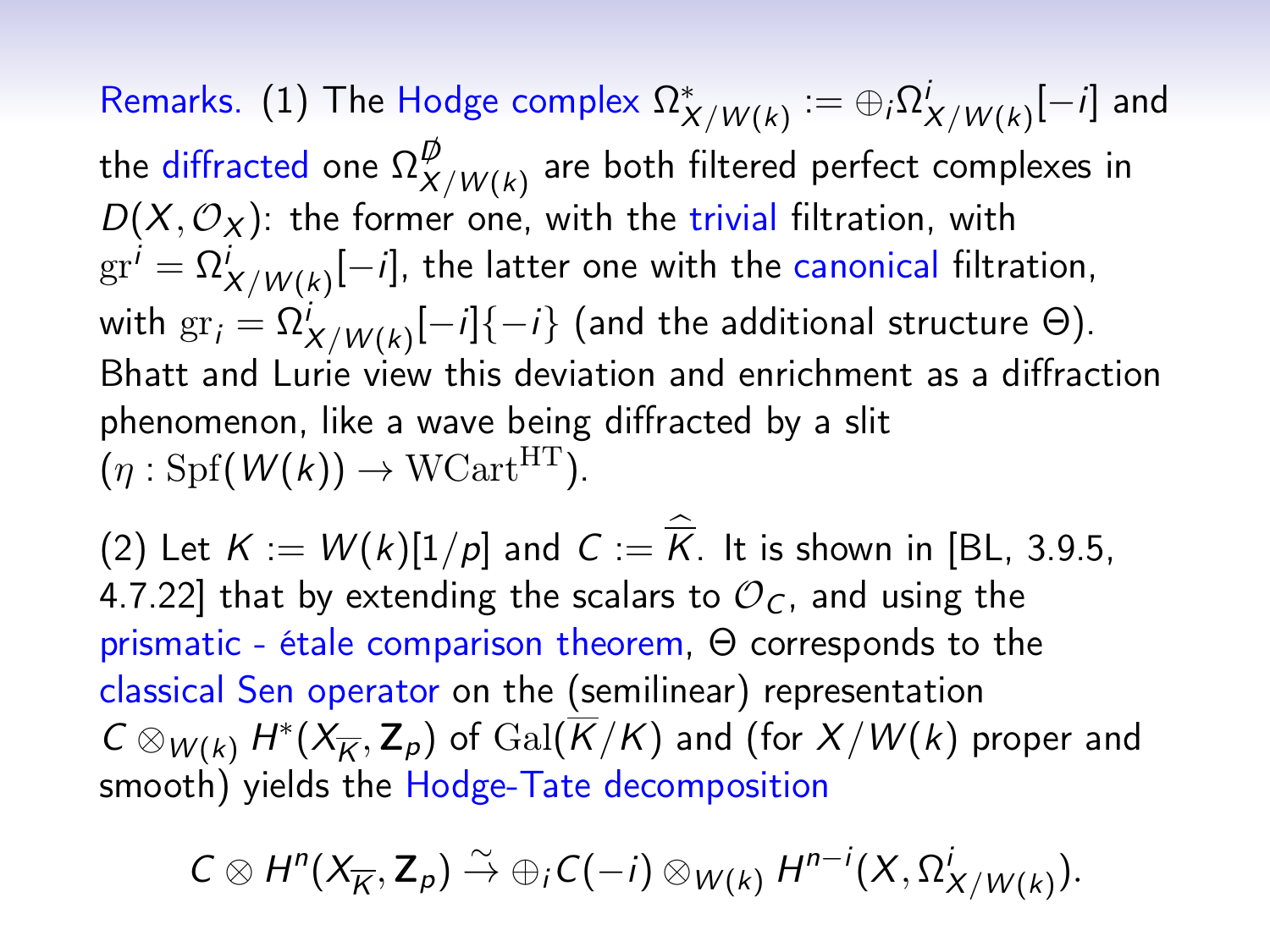#### End of proof of Th. 1.

Recall:  $Y := X \otimes_{W(k)} k$ . Define

$$
\Omega_{Y/k}^{\not\!D} := \Omega_{X/W(k)}^{\not\!D} \otimes_{W(k)}^L k \in D(Y, \mathcal{O}_Y),
$$

and let again Θ denote the endomorphism induced by the Sen operator of  $\Omega_X^{\not\!\!D}$  $_{X/W(k)}^{\omega}$ .

As we already know that

(i) 
$$
H^i(\Omega_{Y/k}^{\not\!D}) \stackrel{\sim}{\rightarrow} \Omega_{Y/k}^i
$$
 canonically,

(ii)  $\Theta$  is a derivation, and acts by  $-i$  on  $H^i$ ,

it remains to construct the isomorphism (in  $D(Y', \mathcal{O}_{Y'}))$ 

$$
(0.2) \qquad \qquad \varepsilon : \varphi^* \Omega_{Y/k}^{\not\!D} \stackrel{\sim}{\to} F_* \Omega_{Y/k}^{\bullet},
$$

with the property:

(iii)  $\varepsilon$  is multiplicative and (via (i)) induces the Cartier isomorphism  $C^{-1} : \Omega^i_{Y'/k} \overset{\sim}{\rightarrow} H^i(F_*\Omega^{\bullet}_{Y/k})$  on  $\overset{\sim}{H^i}$ .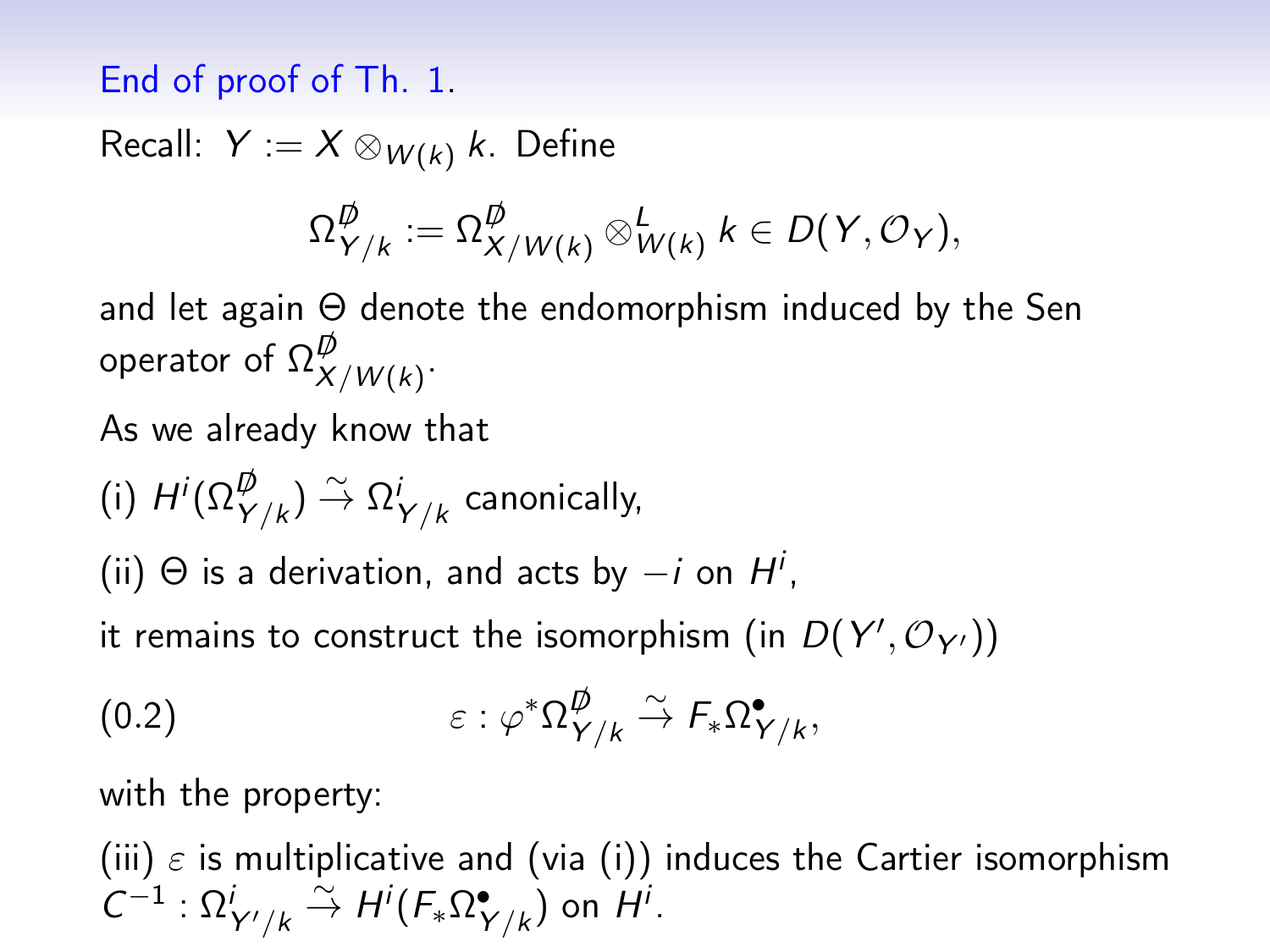#### Interlude: Sen complexes and evaluation of Hodge-Tate crystals

A preliminary is needed for the construction of  $\varepsilon$ .

Recall that if  $\mathcal E$  is a (p-complete) Hodge-Tate crystal on  $\mathrm{Spf}(\mathcal{W}(k))_{\bigtriangleup}$ , the corresponding Sen complex  $(E,\Theta)$  is defined by

$$
E=\eta^*\mathcal{E},
$$

where  ${\cal E}$  is identified with an object of  $D({\rm WCart}^{\rm HT})=D({\cal B} {\sf G}^\sharp_m),$ and

$$
\eta: \operatorname{Spf} (W(k)) \to B\mathsf{G}_m^\sharp
$$

is the point  $\mathit{V}(1)$ , corresponding to the trivial  $\bm{\mathsf{G}}_m^\sharp$ -torsor on  $Spf(W(k))$ .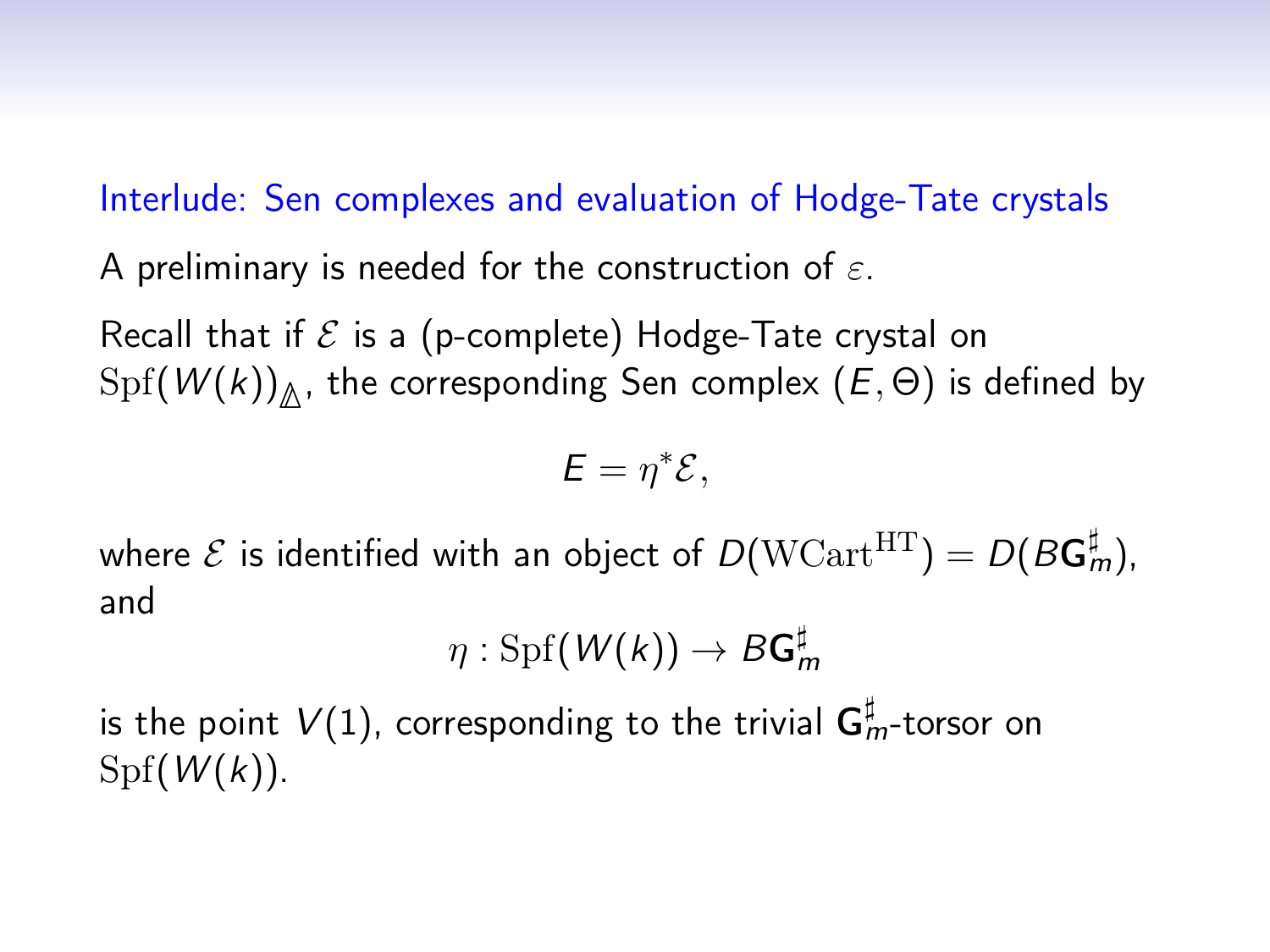Let  $(A, I) \in \mathrm{Spf}(W(k))_{\triangle}$ . Consider the canonical map

$$
\rho^{\mathrm{HT}}_{(A,I)}:\mathrm{Spf}(\overline{A})\rightarrow \mathrm{WCart}^{\mathrm{HT}}=B\mathsf{G}^\sharp_m
$$

It corresponds to a  ${\sf G}_{m}^\sharp$ -torsor  ${\cal P} = {\cal P}_{(A,I)}$  over  ${\rm Spf}(\overline{A}),$  and this torsor is trivial if and only if one can fill in the diagram (of A-linear maps)

$$
\begin{pmatrix}\n & W(\overline{A}) \\
& v_{(1)}\n\end{pmatrix}
$$
\n
$$
A \longrightarrow_{\psi(A, I)} W(\overline{A})
$$

with a top horizontal A-linear map  $\xi : I \to W(\overline{A})$  making the square commute, where  $\psi_{(\mathcal{A},I)}$  is the unique lift of  $\mathcal{A}\rightarrow\mathcal{A}$ compatible with  $\delta$ .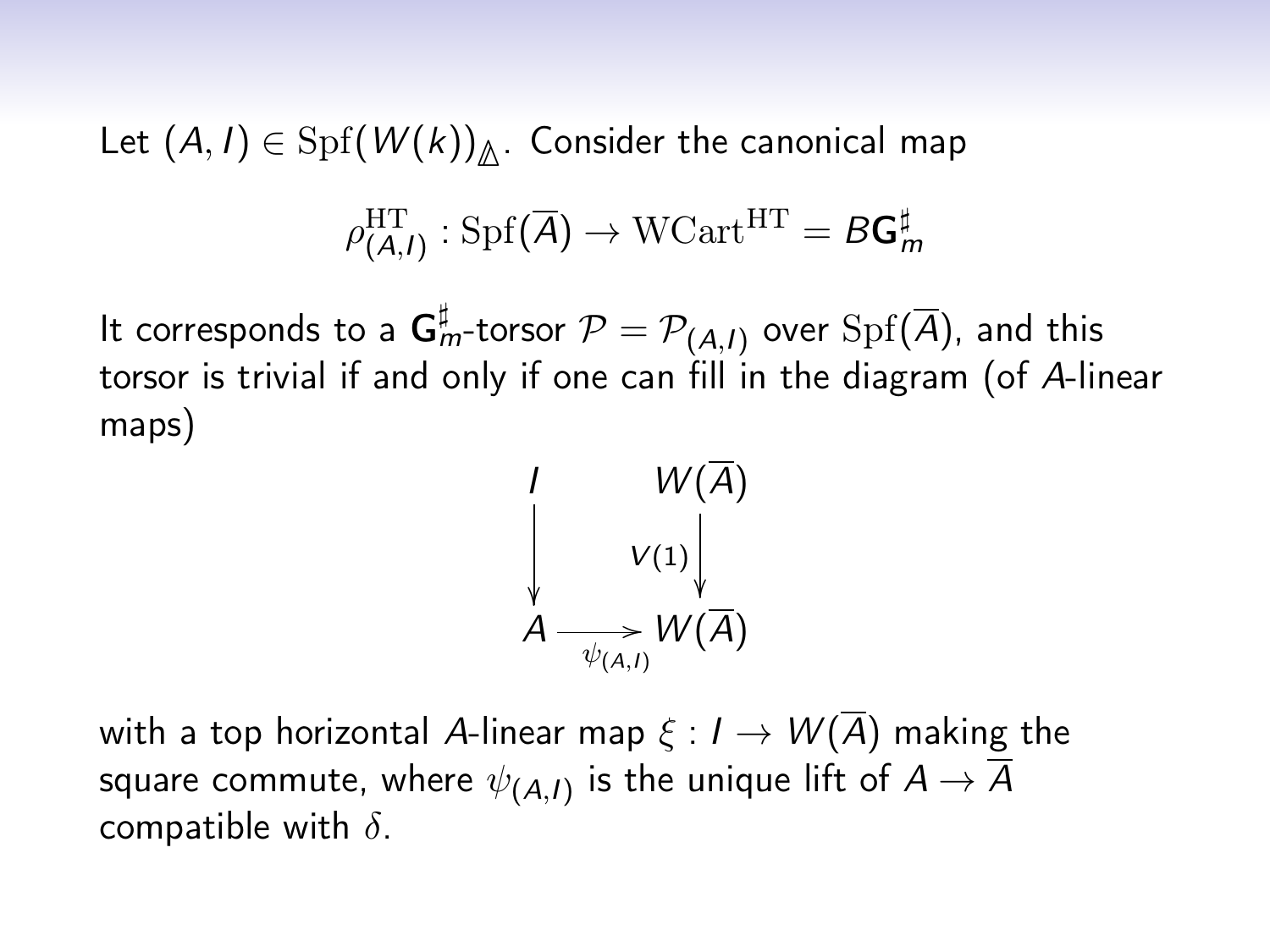We'll say that  $(A,I)$  is neutral if  $\rho^{\rm HT}_{(A,I)}$  factors through  $\eta$ , i.e.,  $\mathcal{P}_{(\mathcal{A}, I)}$  is trivial). If  $(\mathcal{A}, I)$  is neutral, then

$$
\mathcal{E}(\overline{A}) \stackrel{\sim}{\rightarrow} \overline{A} \otimes_{W(k)} \mathcal{E}_{\eta}
$$

in  $\widehat{D}(\overline{A})$ .

Consider the  $q$ -de Rham prism  $Q := (\mathsf{Z}_p[[q-1]], ([p]_q), \varphi(q) = q^p)$  on which  $i \in \mathsf{F}_p^*$  acts by  $q\mapsto q^{[i]}$  ([ $i$ ]  $\in \mathsf{Z}_p^*$  the Teichmüller representative). Let

$$
Q_0:=Q^{\pmb{F}^*_p}
$$

By [BL, 3.8.6]

$$
Q_0=(\mathsf{Z}_p[[\widetilde{\rho}]],(\widetilde{\rho}),\varphi(q)=q^p),\ \widetilde{\rho}:=\sum_{i\in\mathsf{F}_p}q^{[i]}).
$$

and the prism  $(A, I) = W(k) \otimes_{\mathbb{Z}_p} Q_0$  is neutral.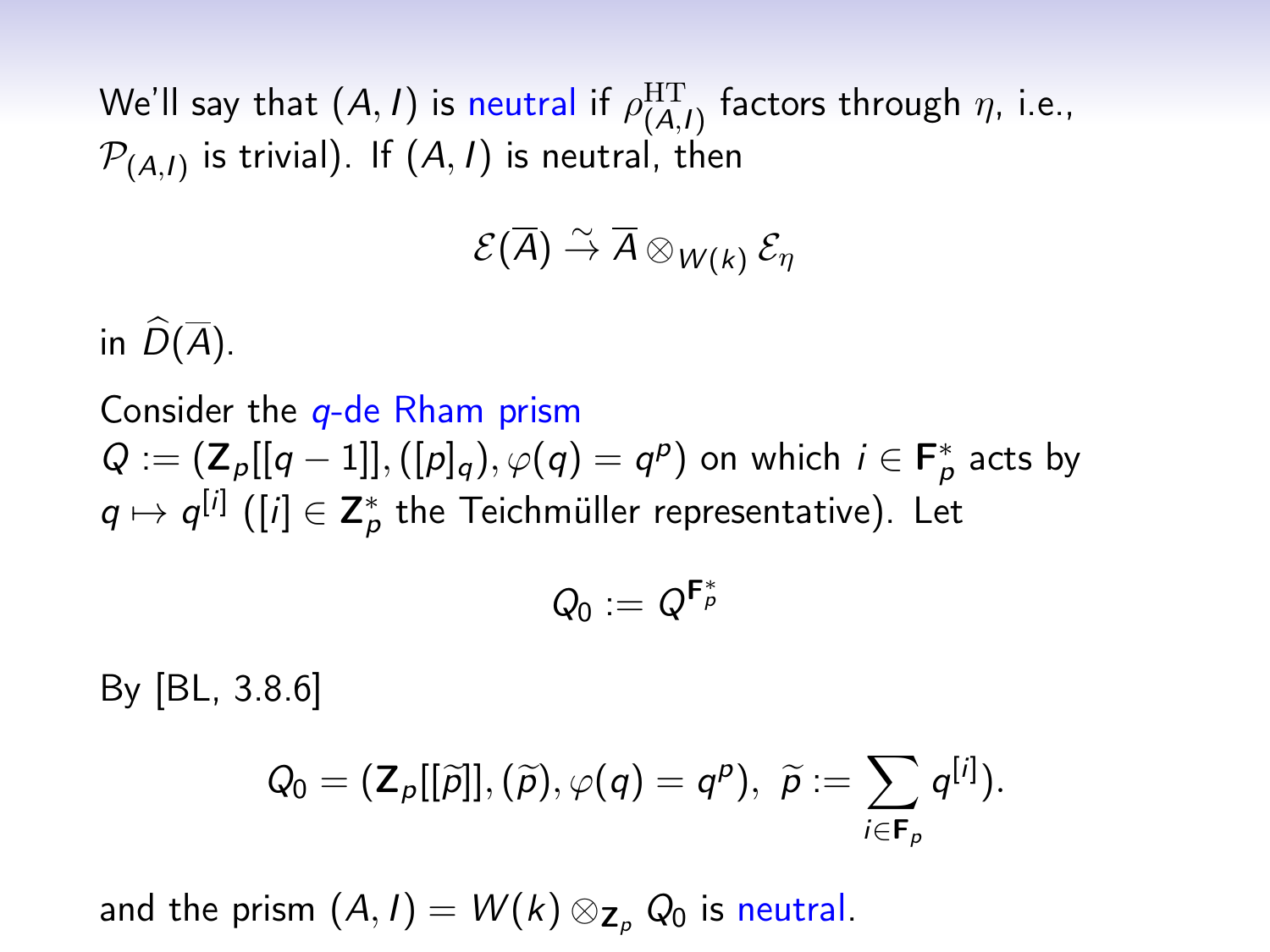Remark (Gabber). The element  $p - [p] \in W(\mathbb{Z}_p)$  is of the form  $Vx$ , for  $x$  with ghost coordinates

$$
w(x)=(1-p^{p-1},1-p^{p^2-1},\cdots),
$$

and  $x$  is in the image of  $F$  if and only if  $p$  is odd. Therefore the Breuil-Kisin prism  $(A, I) = (W(k)[[u]], (p - u), u \mapsto u^p)$  has  $A/I = W(k)$ , but is neutral if and only if p is odd.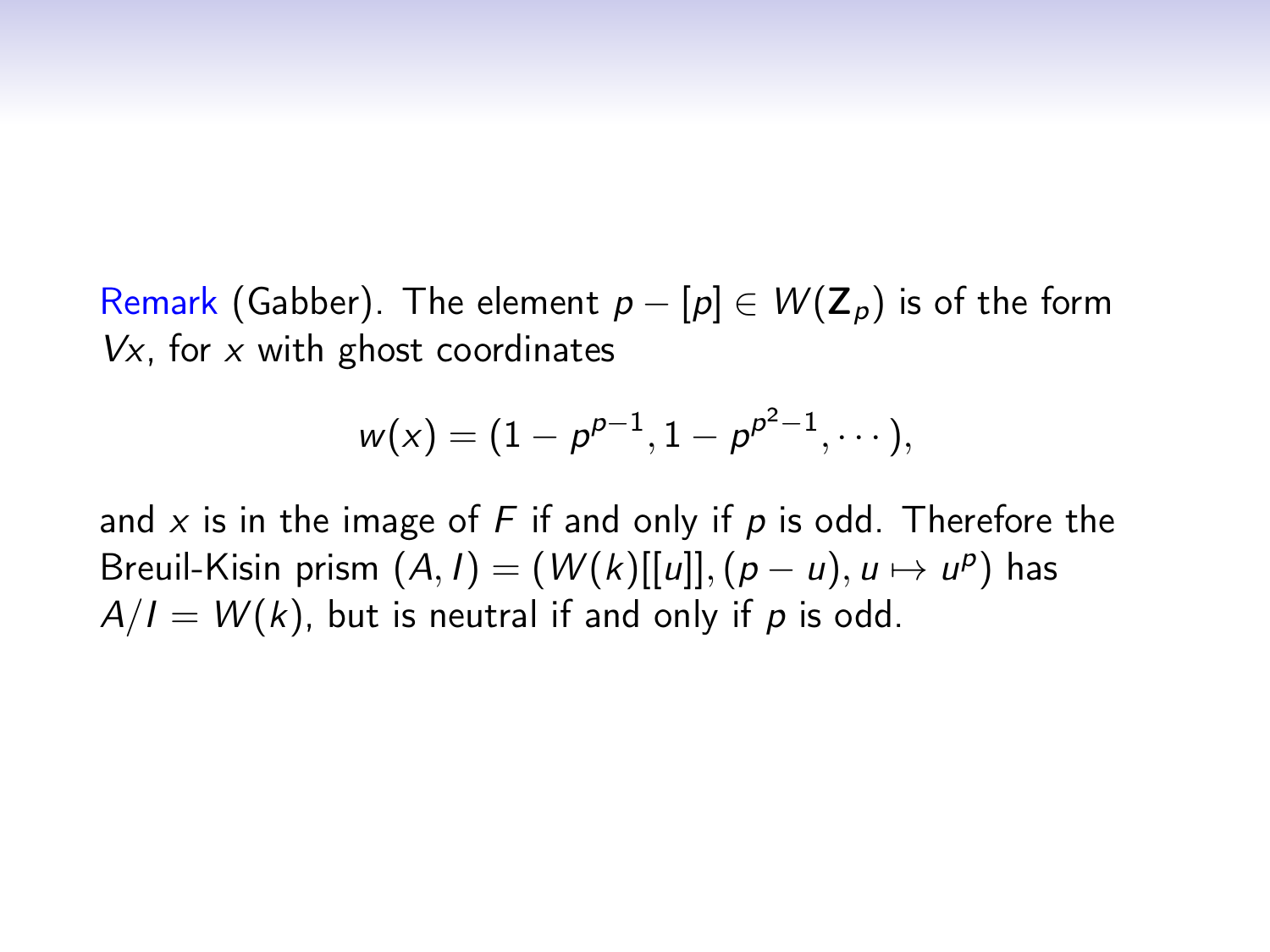#### Construction of  $\varepsilon$ .

Applying the above to the Hodge-Tate crystal  $\mathcal{E} = Rf_*\mathcal{O}_{\mathbb{A}}$  for  $f : \text{Spf}(R) \to \text{Spf}(W(k))$ , and the prism  $(A, I) = W(k) \overline{\otimes}_{\mathbb{Z}_p} Q_0$ , with  $\overline{A} = W(k)$  we find

$$
\Omega_{R/W(k)}^{\raisebox{-1pt}{$\not$}}\stackrel{\sim}{\to} (\mathit{Rf}_*\overline{\mathcal{O}}_{\raisebox{-1pt}{$\not$}})_{(A,l)}
$$

in  $\widehat{D}(R)$ , and then, for a general formal smooth  $X/W (k)$ ,

$$
\Omega_{X/W(k)}^{\not\!\!D} \stackrel{\sim}{\to} \overline{\mathbb{A}}_{X/A}
$$

in  $D(X, \mathcal{O}_X)$ . The de Rham comparison theorem (dR) thus provides a multiplicative isomorphism (in  $D(X, W(k)))$ 

$$
\varphi_A^*\Omega_{X/W(k)}^{\raisebox{-1pt}{$\not$}}\stackrel{\sim}{\to} \varphi_*\Omega_{X/W(k)}^\bullet,
$$

which, by reduction mod  $p$  yields the desired isomorphism (in  $D(Y', \mathcal{O}_{Y'}))$ 

$$
(0.2) \qquad \qquad \varepsilon : \varphi^* \Omega^{\not\!D}_{Y/k} \overset{\sim}{\to} F_* \Omega^{\bullet}_{Y/k}.
$$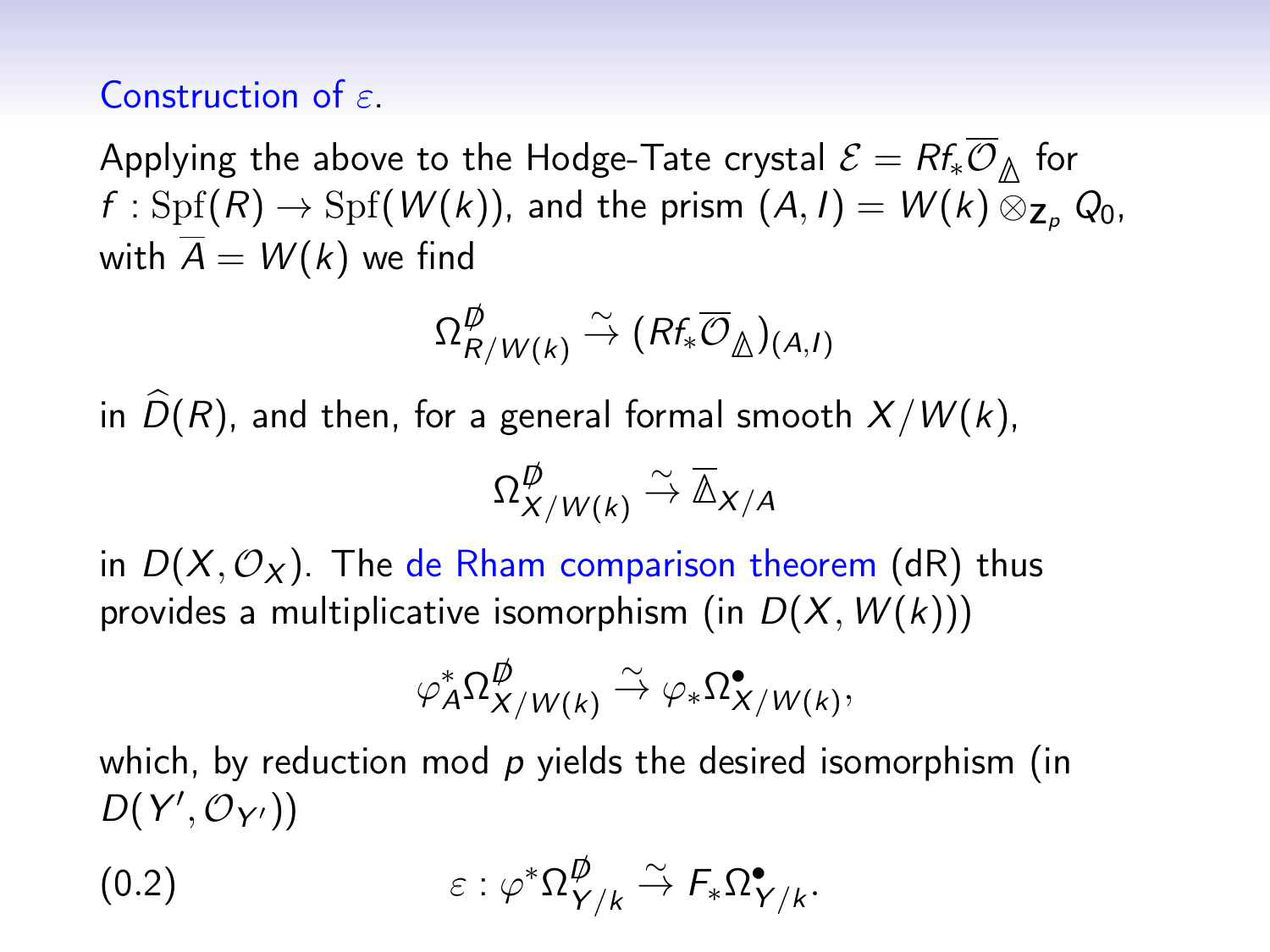#### Remarks on the mod  $p^2$  lifted case

A formal smooth lifting X of Y over  $Spf(W_2(k))$  instead of over  $Spf(W(k))$  gives rise to a similar story and yields the general case of Th. 1. Note, however, that

$$
\text{WCart}_{\text{Spf}(W_n(k))}^{\text{HT}} \nrightarrow (\mathcal{B}G_m^{\sharp})_{\text{Spf}(W_n(k))}.
$$
\n
$$
\text{(e. g., WCart}_{\text{Spec}(k))}^{\text{HT}} = \text{Spec}(k)). \text{ For all } n \ge 1,
$$
\n
$$
\text{WCart}_{\text{Spf}(W_n(k))}^{\text{HT}} = [\text{Spf}(W_n(k))^{\phi}/G_m^{\sharp}],
$$
\n
$$
\text{where } \text{Spf}(W_n(k))^{\phi} \text{ is the diffracted Hodge stack of } \text{Spf}(W_n(k)),
$$

defined by the fiber square

$$
\operatorname{Spf}(\mathcal{W}_n(k))^{\emptyset} \longrightarrow \operatorname{WCart}_{\operatorname{Spf}(\mathcal{W}_n(k))}^{\operatorname{HT}} \\ \downarrow \qquad \qquad \downarrow
$$
  

$$
\operatorname{Spf}(\mathcal{W}(k)) \xrightarrow{\eta} \operatorname{WCart}_{\operatorname{Spf}(\mathcal{W}(k))}^{\operatorname{HT}}.
$$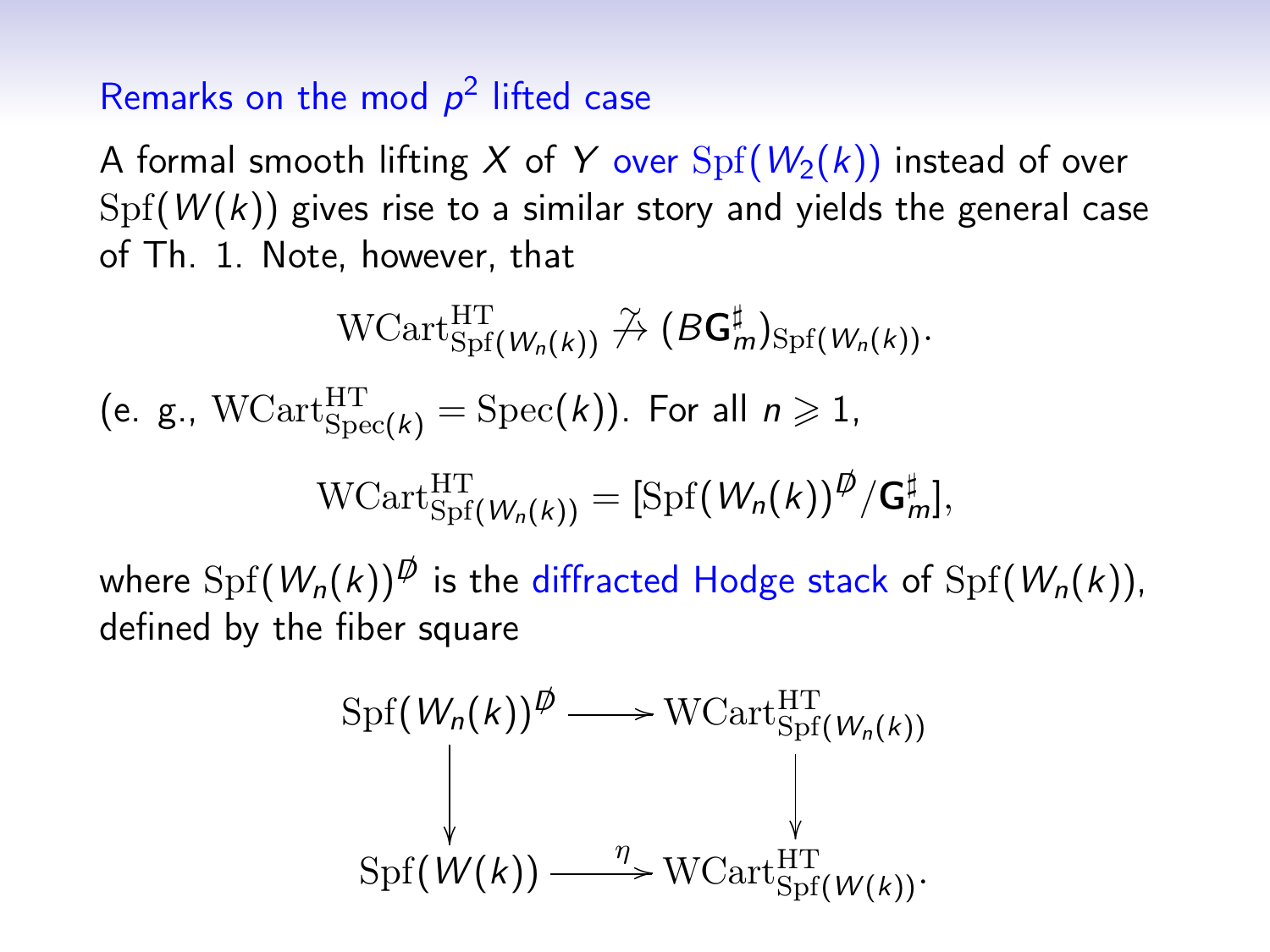In particular [BL1, 5.15], for  $n \geqslant 2$ ,

 $\text{WCart}_{\text{Spec}(W_n(k))}^{\text{HT}} \times_{\text{Spf}(W_n(k))} \text{Spec}(k) \overset{\sim}{\rightarrow} [\mathsf{G}_{a}^{\sharp}/\mathsf{G}_{m}^{\sharp}]_{\text{Spec}(k)}.$ 

Therefore the composite

$$
\operatorname{Spec}(k) \to \operatorname{Spf}(\mathcal{W}(k)) \stackrel{\eta}{\to} (B\mathsf{G}^\sharp_m)_{\operatorname{Spf}(\mathcal{W}(k)}
$$

factors through a unique map

 $\eta_2:\mathrm{Spec}(k)\to \mathrm{WCart}_{\mathrm{Spec}(W_2(k))}^{\mathrm{HT}} \times_{\mathrm{Spec}(W_2(k))} \mathrm{Spec}(k) = [\mathsf{G}_\mathsf{a}^\sharp/\mathsf{G}_m^\sharp]_{\mathrm{Spec}(k)}$ 

a section of  $[\mathsf{G}_{a}^\sharp/\mathsf{G}_{m}^\sharp]_{\mathrm{Spec}(k)}$ , whose automorphism group is  $(\mathsf{G}^\sharp_m)_{\operatorname{Spec}(k)}.$ 

This suffices to carry over the arguments to the mod  $p^2$  case.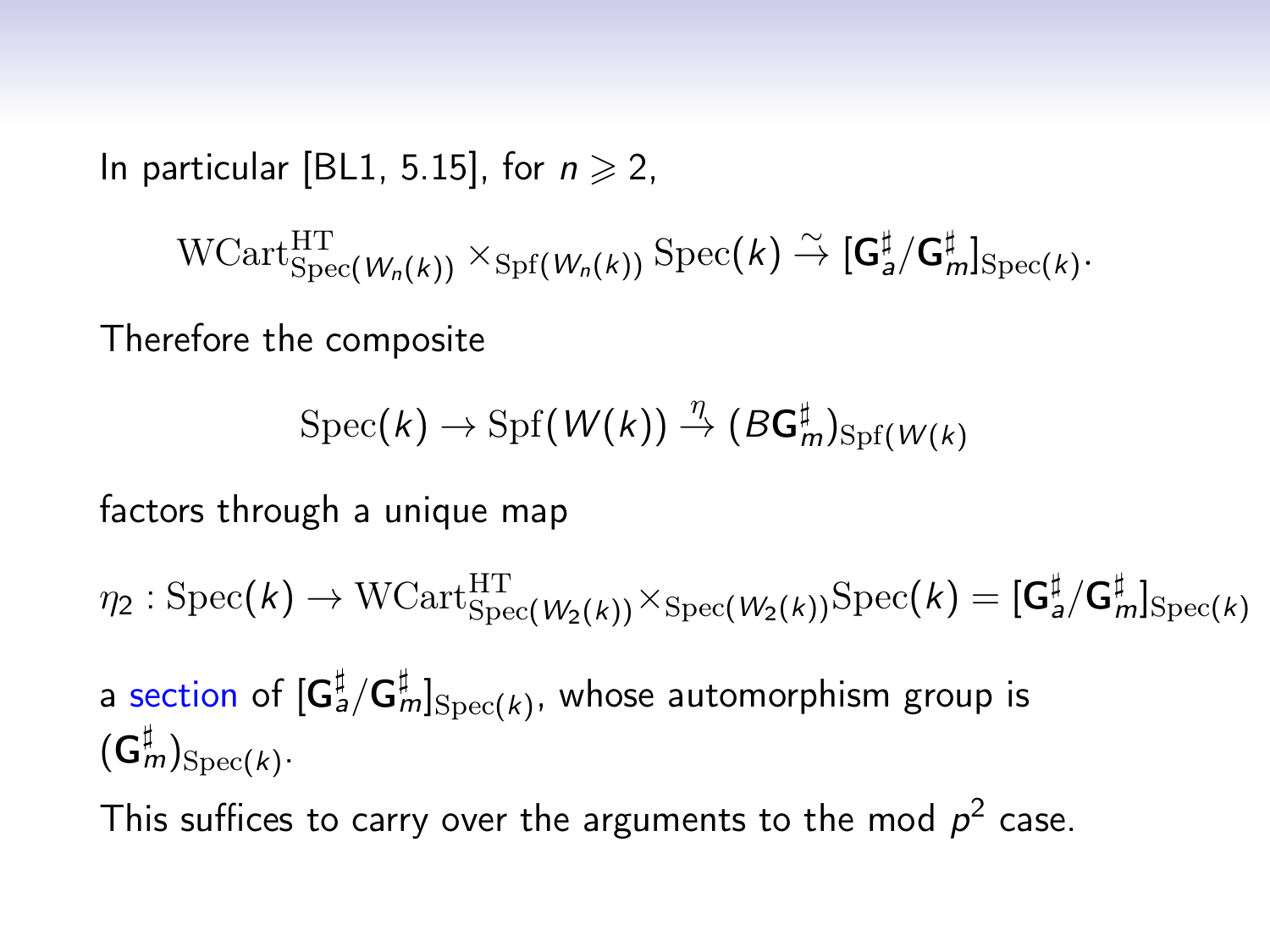6. An alternate approach: endomorphisms of the de Rham functor (after Li-Mondal, Mondal)

Let  $Y/k$  be smooth. The construction of a Sen structure on  $\mathit{\mathsf{F}_{*}\Omega^{\bullet}_{Y/k}}$  provided by a formal smooth  $X/W_2(k)$  lifting  $Y$  uses the deus ex machina WCart. One can ask:

(1) Can one understand this hidden structure more concretely?

(2) Can one bypass WCart to construct it?

While (1) remains largely open, Li-Mondal [LM] have recently given an independent proof of Th. 1, which doesn't use prismatization, but instead, a certain ring stack  ${\sf G}_{a}^{\mathrm{dR}}$  over  $W(k)$ , the de Rham stack (an avatar of WCart), which generates the de Rham cohomology functor.

It was subsequently shown by Mondal [M] that this stack is not a deus ex machina, but, in fact, can be reconstructed from the de Rham cohomology functor.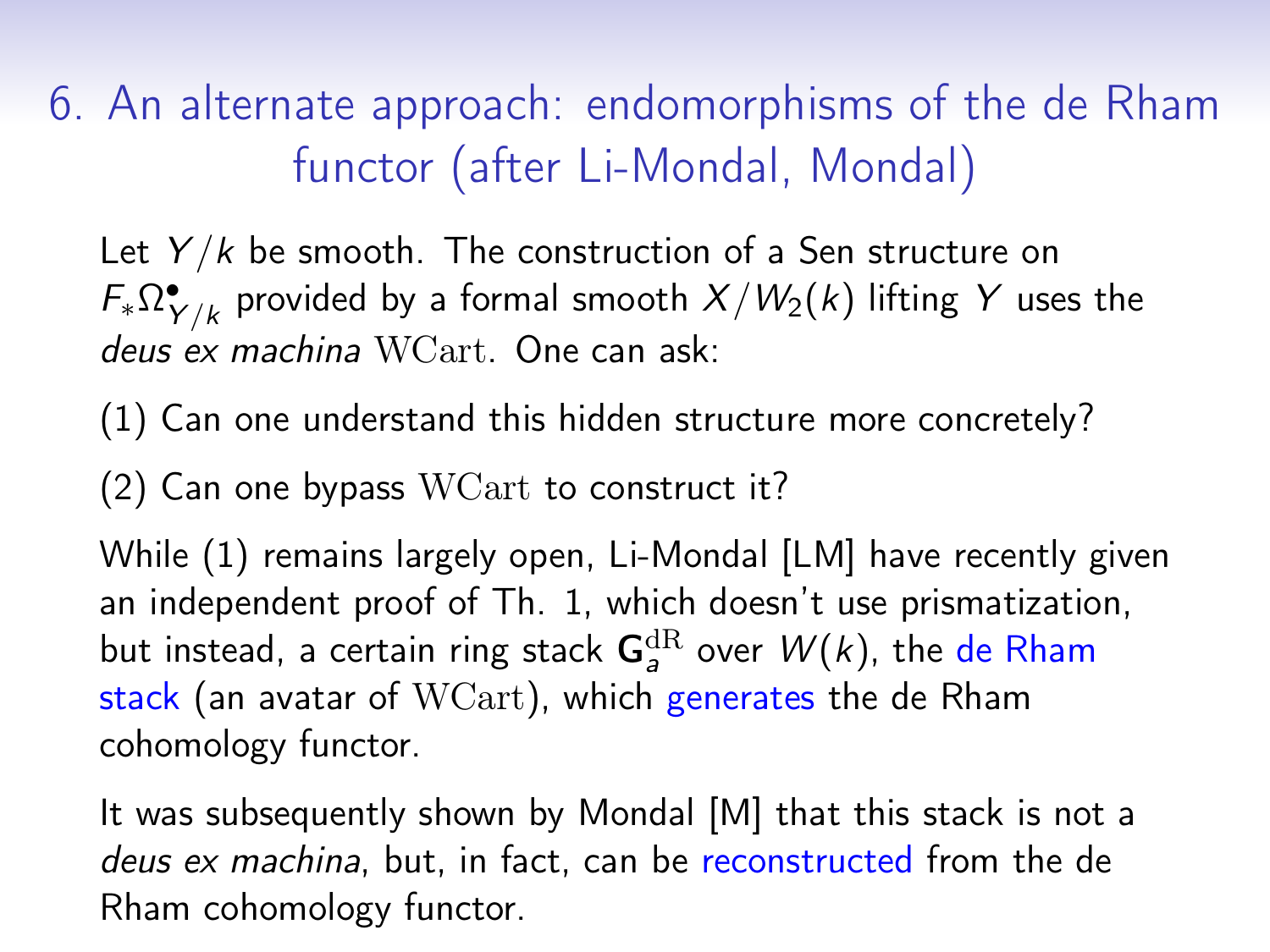de Rham cohomology functor (Drinfeld, Li-Mondal, Bhatt) ⇑ ⇓ (Mondal) The de Rham stack  $\mathsf{G}^\mathrm{dR}_\mathsf{a}$ ⇓ (Li-Mondal) Endomorphisms of the de Rham functor ⇓ Theorem 1

,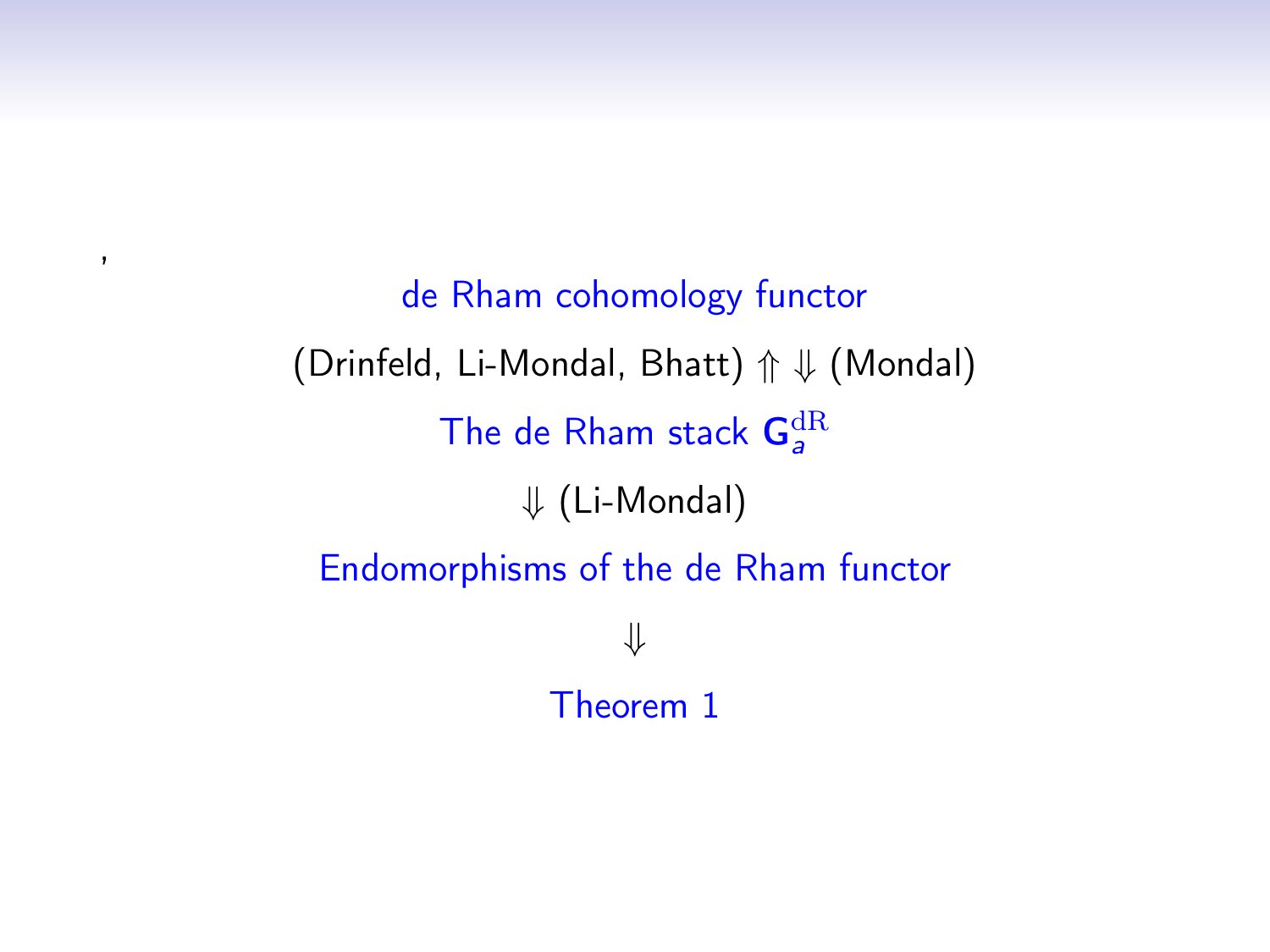#### The de Rham stack

The de Rham stack is the ring stack over  $Spf(W(k))$ 

$$
\mathbf{G}^{\mathrm{dR}}_a:=[\mathbf{G}_a/\mathbf{G}_a^\sharp]
$$

where  ${\sf G}_a^\sharp = W[F] = {\rm Spec}(W(k)\langle t\rangle)$  is viewed as a quasi-ideal in G<sup>a</sup> via the canonical map

$$
\mathsf{G}_a^\sharp\to \mathsf{G}_a
$$

induced by the projection  $W \to \mathbf{G}_a$ ,  $x \mapsto x_0$ , corresponding to  $W[t] \rightarrow W(t)$ . <sup>7</sup> Points of  $G_a^{dR}$  with value in a *p*-complete  $W(k)$ -algebra R are the groupoid underlying the animated  $W(k)$ -algebra

$$
\mathsf{G}_a^{\mathrm{dR}}(R) = (\mathsf{G}_a^{\sharp}(R) \to \mathsf{G}_a(R)).
$$

 $^{7}$ (an analogue of the Simpson stack  $[\mathsf{G}_{\scriptscriptstyle{a}}/\widehat{\mathsf{G}_{\scriptscriptstyle{a}}} ]$  in characteristic zero)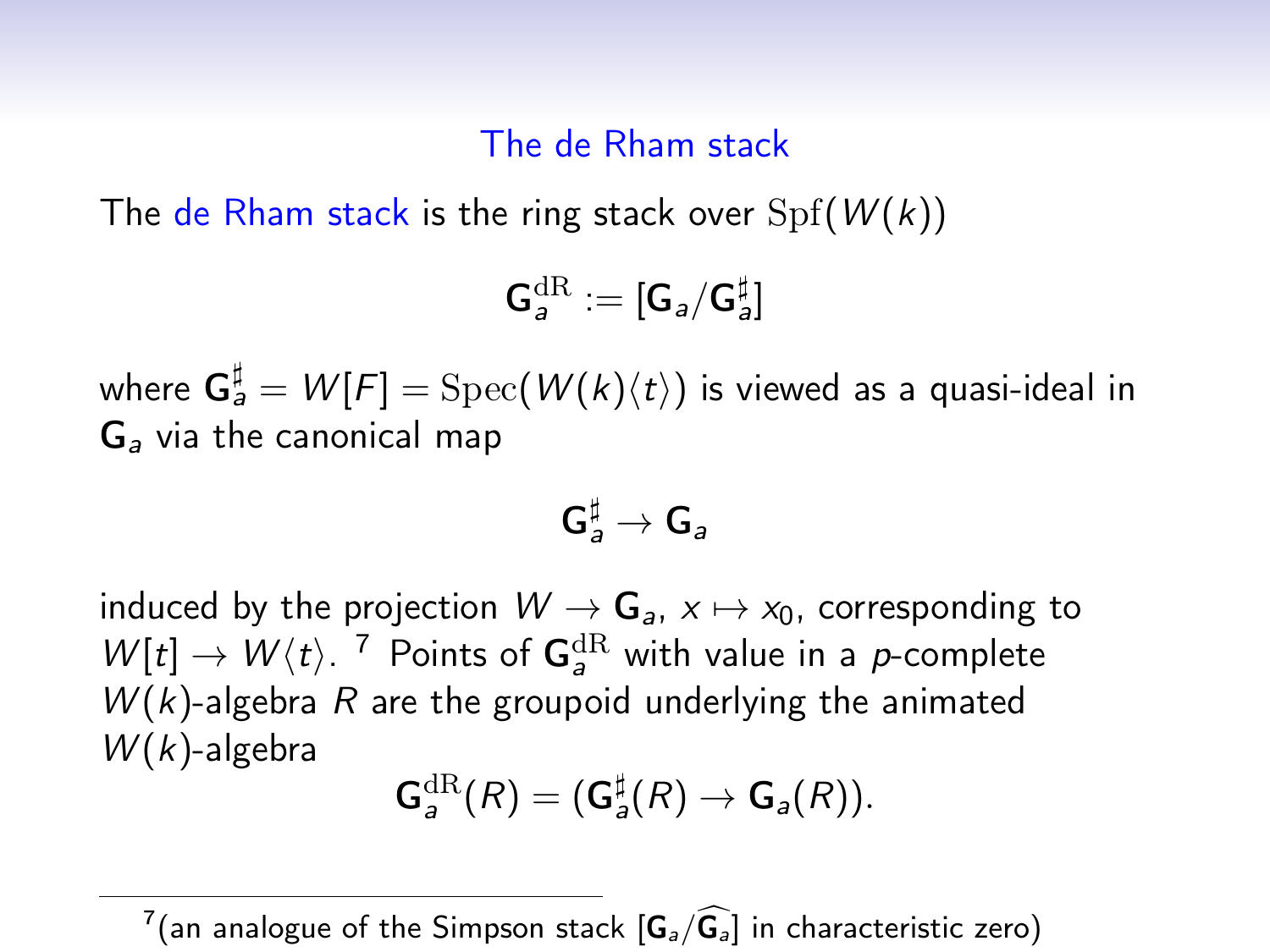Relations with WCart and de Rham cohomology

• Reconstruction of de Rham cohomology

(Bhatt) For  $X/\mathrm{Spf}(W(k))$  formal smooth, define the de Rham stack of X

### $X^{\mathrm{dR}}$

by  $X^{\mathrm{dR}}(R)=X({\mathbf{G}}_{\mathsf{a}}^{\mathrm{dR}}(R))$  on  $p$ -complete  $W(k)$ -algebras  $R$ , i.e., for  $X = \text{Spf}(A)$ ,  $X^{\text{dR}}(R) = \text{Hom}(A, \mathsf{G}^{\text{dR}}_a(R))$ , Hom taken in the category of animated  $W(k)$ -algebras.

Theorem 6 (Bhatt, Li-Mondal) $8$  There is a functorial isomorphism

$$
R\Gamma_{dR}(X/W(k)) = R\Gamma(X^{dR}, \mathcal{O})
$$

The definition of  $X^{\mathrm{dR}}$  is a special case of Li-Mondal's theory of unwinding [LM].

 $^8$ (elaborating on a theorem of Drinfeld [Dr0,Th. 2.4.2])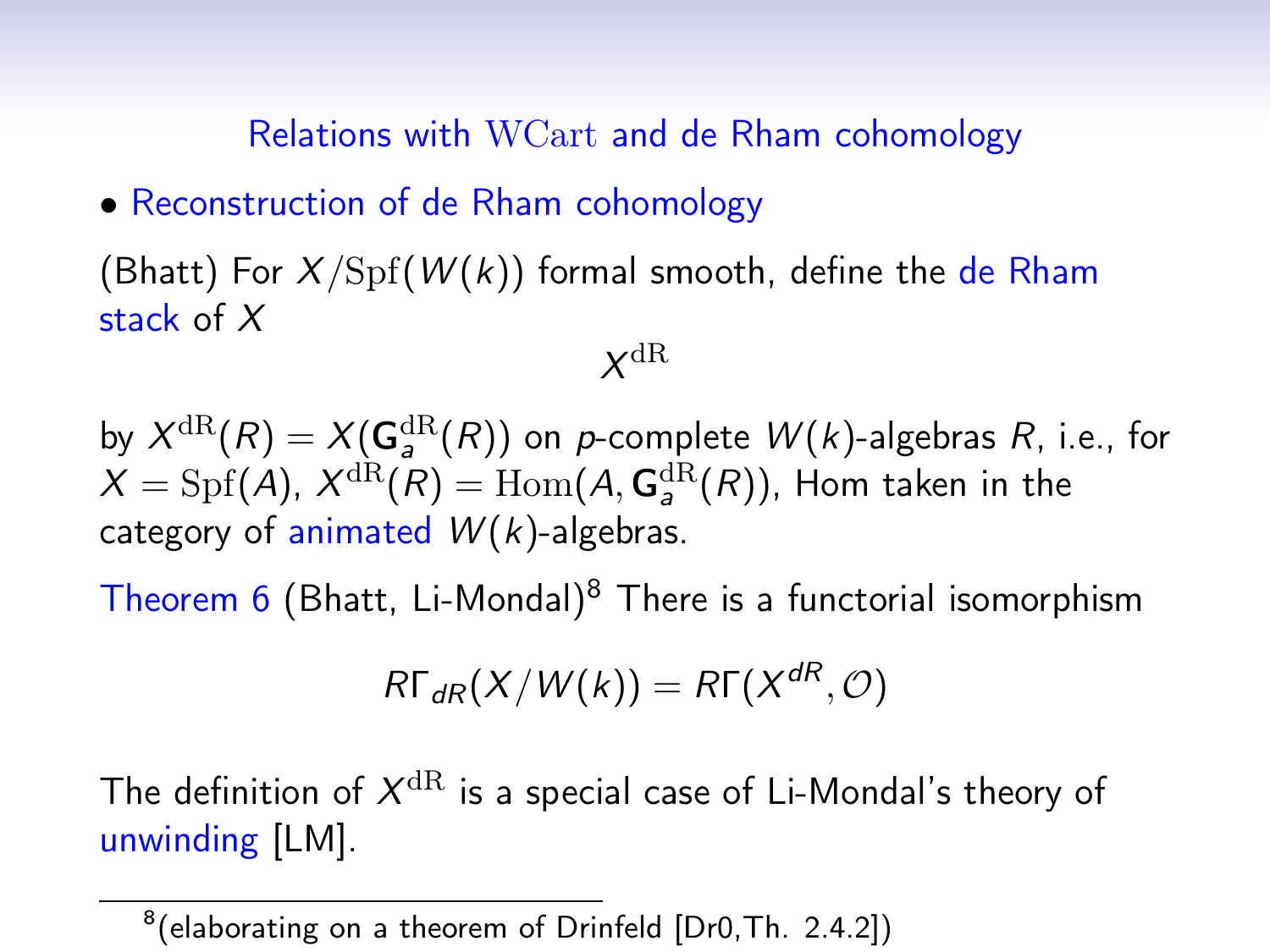- Relation with WCart and the de Rham point
- (a) (Drinfeld)  ${\mathsf G}_a^{\mathrm{dR}} \overset{\sim}{\to} [{\mathsf {\mathsf W}} \overset{p}{\to} {\mathsf {\mathsf W}}]$
- (b) Consider the de Rham point

$$
\rho_{\mathrm{dR}} = \rho(\mathbf{z}_{p,(\boldsymbol{p})}) : \mathrm{Spf}(\mathbf{Z}_{\boldsymbol{p}}) \to \mathrm{WCart}
$$

(corresponding to  $p = (p, 1 - p^{-1}, \dots) \in \mathrm{WCart}_0(\mathsf{Z}_p)).$ 

By Drinfeld's formula above  $\rho_{\rm dR}$  "generates" the de Rham stack, and, thanks to the prismatic de Rham comparison theorem yields, by pull-back, another proof of Th. 6 [BL, Prop. 5.4.8].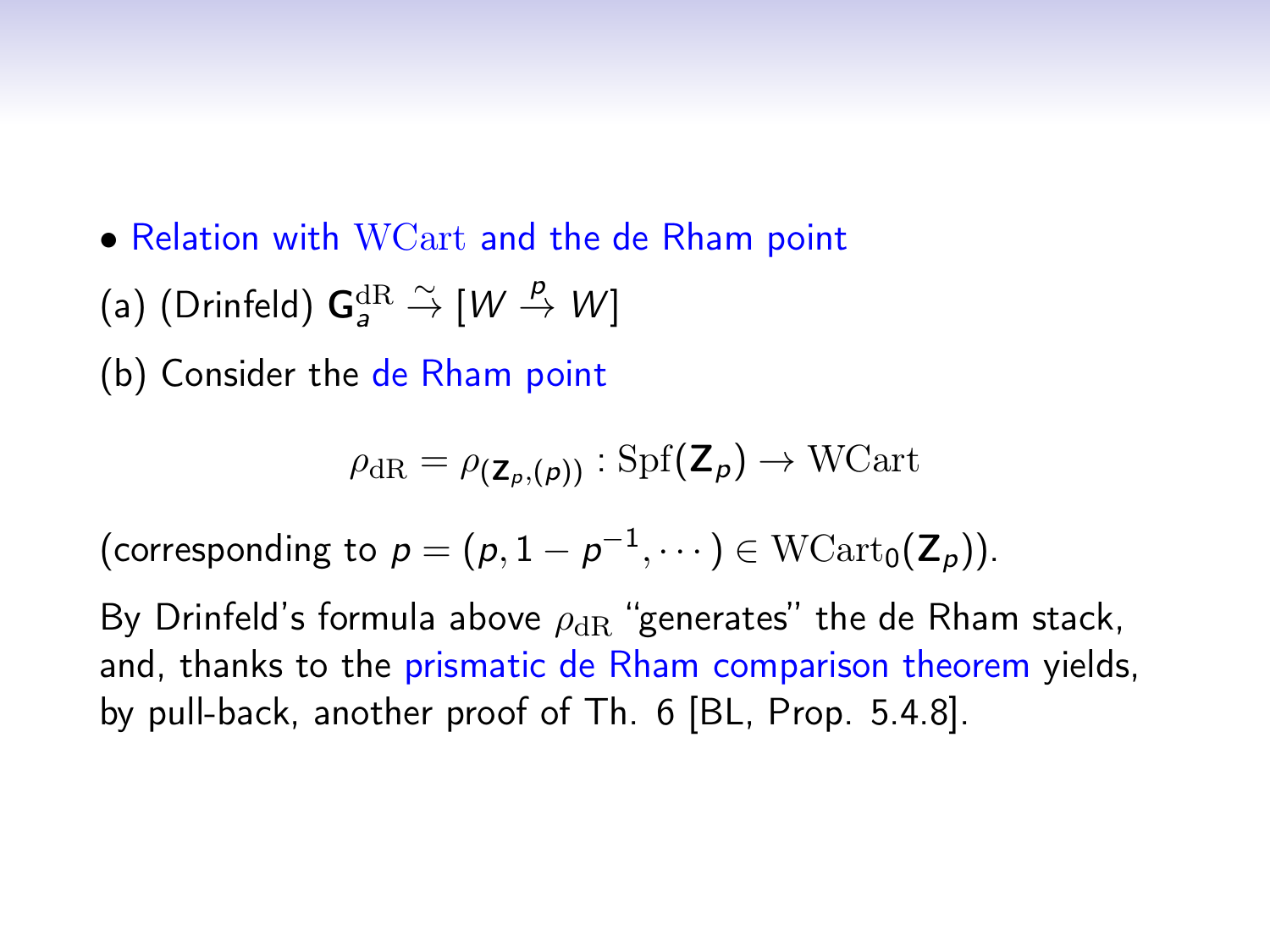#### Endomorphisms of the de Rham functor

By unwinding and using that  $\mathsf{G}_{a}^\mathrm{dR}$  is an affine stack in the sense of Toën [T] Li-Mondal [LM] show that  ${\sf G}^{\mathrm{dR}}_{{\boldsymbol{a}}}$  controls the endomorphisms of the de Rham functor. In particular, they prove:

Theorem 7 [LM, Th. 4.23] For a k-algebra B, let  $\text{CAlg}(D(B))$ denote the category of commutative algebra objects in the  $(\infty)$ category  $D(B)$ . Consider the group functor on the category of k-algebras defined by

$$
\mathsf{F}: \mathsf{B} \mapsto \mathrm{Aut}(\widetilde{\mathsf{R}} \mapsto \Omega^{\bullet}_{\widetilde{\mathsf{R}} \otimes_{W_2(k)} k/k} \otimes_k \mathsf{B} \in \mathrm{CAlg}(\mathsf{D}(\mathsf{B}))),
$$

where  $\tilde{R}$  runs through the smooth  $W_2(k)$ -algebras. Then F is represented by  $\mathsf{G}^\sharp_r$ m,k .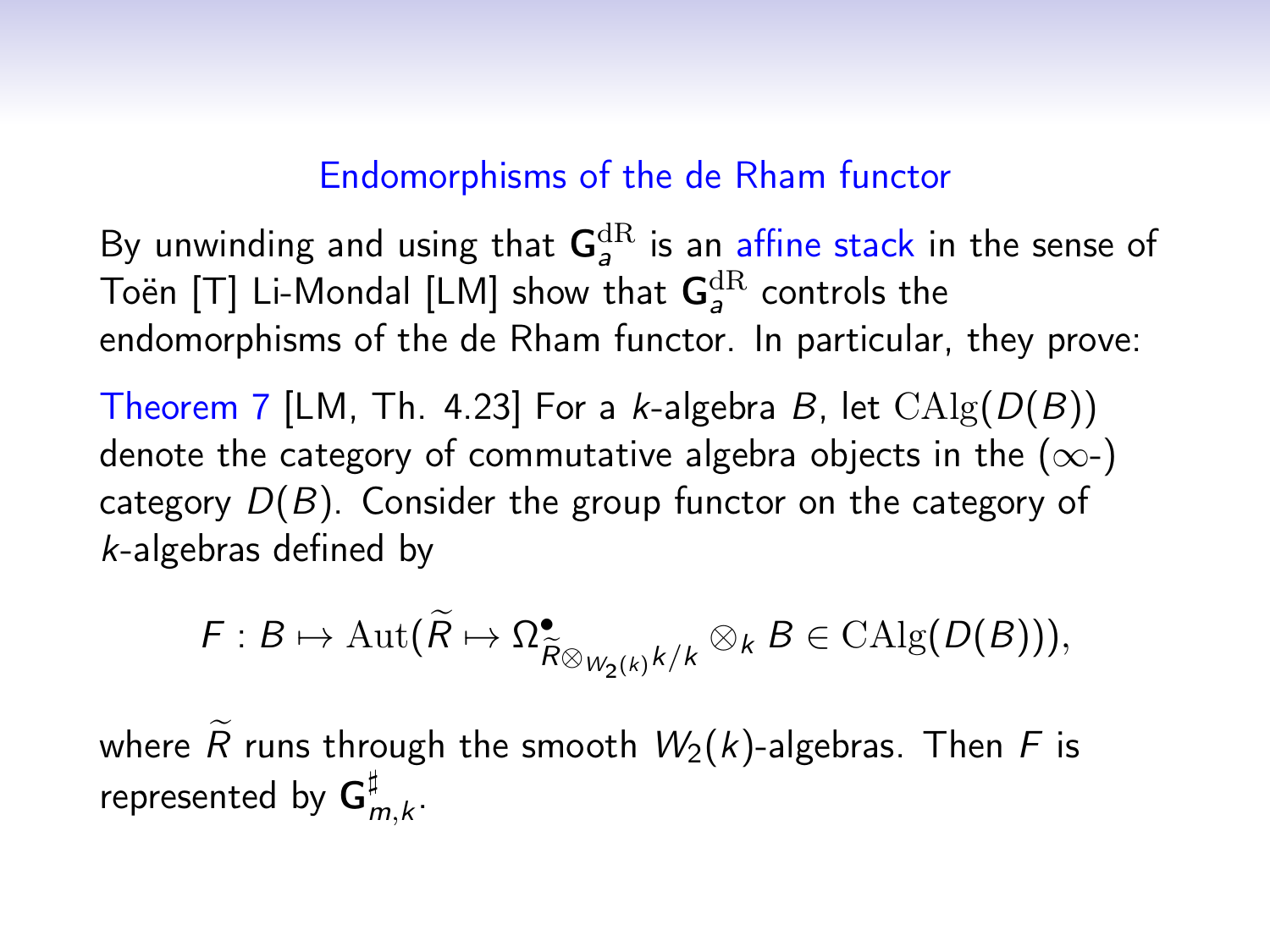Applying Th. 7 for the Hopf algebra  $B=\mathsf{\Gamma}(\mathsf{G}^\sharp_r)$  $_{m,k}^{\mu},\mathcal{O}),$  Li-Mondal deduce the (functorial in  $\widetilde{R} )$  action of  $\mathsf{G}^\sharp_r$  $_{m,k}^{\sharp}$  on  $\Omega_{\widehat{F}}^{\bullet}$  $\tilde{R}$ ⊗ $k/k$ , and, finally, the Sen structure given in Th. 1.

As a bonus, they prove:

Corollary (1) There is a unique splitting

$$
\mathcal{O}_{\widetilde{X}'_k} \oplus \Omega^1_{\widetilde{X}'_k}[-1] \stackrel{\sim}{\to} \tau^{\leqslant 1} \digamma_* \Omega^\bullet_{\widetilde{X}_k/k},
$$

inducing  $\mathcal{C}^{-1}$  on  $H^i$ , and functorial in the smooth scheme  $\widetilde{X}/W_2(k)$ . In particular, the splittings constructed by Drinfeld, Bhatt-Lurie and Li-Mondal coincide.

(2) There is no functorial splitting  $F_*\Omega^{\bullet}_{\mathfrak{S}}$  $\widetilde{\widetilde{X}}_k/k \overset{\sim}{\rightarrow} \oplus_i H^i(F_*\Omega^{\bullet}_{\widehat{\lambda}})$  $X_k/k$ )[−i] as functors to  $\mathrm{CAlg}(D(k))$  from smooth schemes  $\widetilde{X}$  over  $W_2(k)$ . Remark. Part (2) was proved independently by Mathew.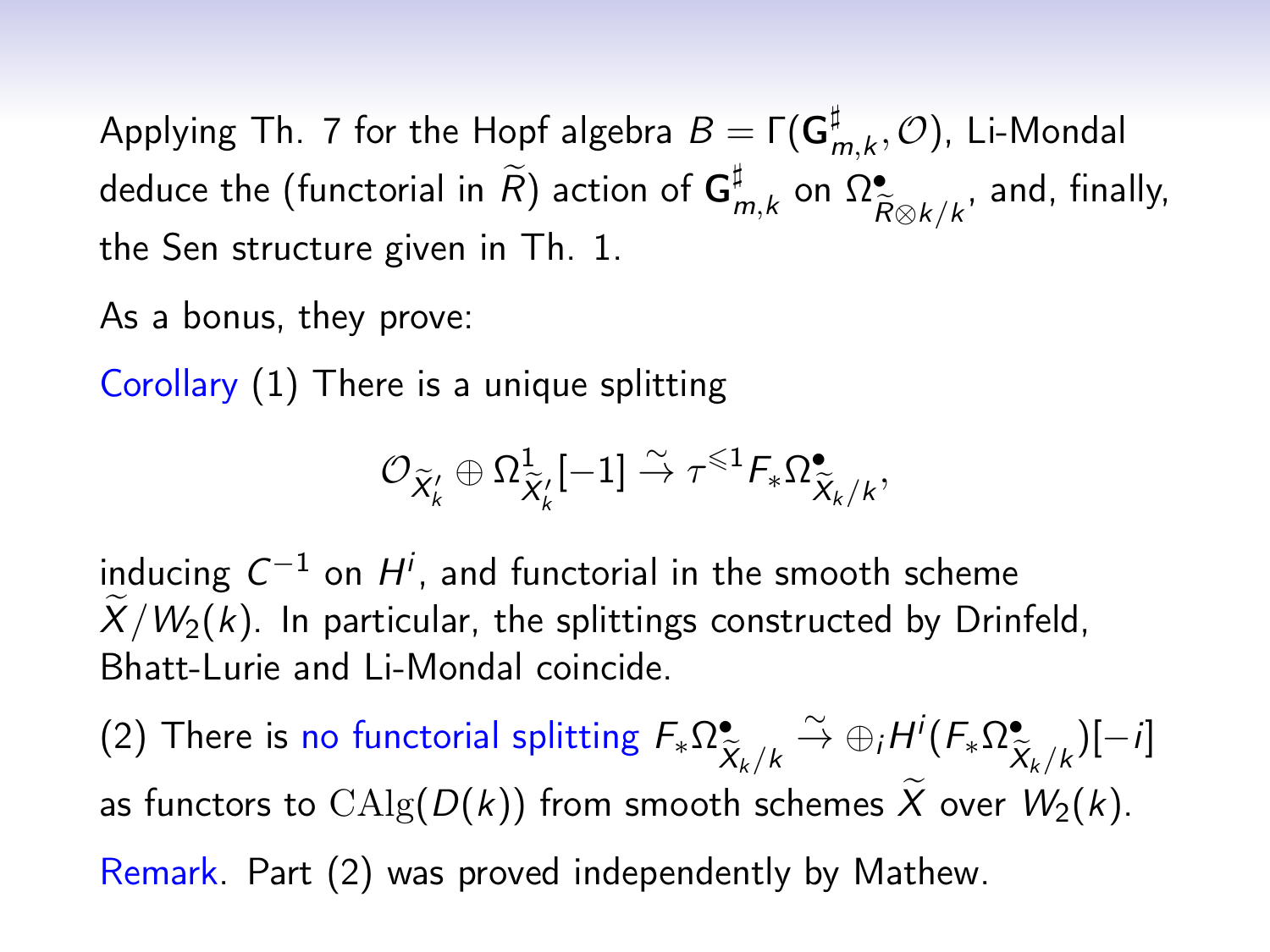Reconstruction of the de Rham stack from de Rham cohomology

The functor  $R \mapsto \Omega^{\bullet}_{R/k}$  from the category of smooth  $k$ -algebras to  $CAlg(D(k))$  extends by left Kan extension to a functor

 $dR : ARings_k \to CAlg(D(k)), R \mapsto L\Omega_{R/k}^{\bullet}$ 

where  $\mathrm{ARings}_{\pmb{k}}$  is the category of animated *k*-algebras. As dR commutes with colimits, dR has a right adjoint

 $dR^{\vee}: \mathrm{CAlg}(D(k)) \to \mathrm{ARing}_k.$ 

Let  $\mathrm{Alg}_k \subset \mathrm{ARings}_k$  be the full subcategory of usual commutative k-algebras, and

$$
\mathrm{dR}_0^\vee:\mathrm{Alg}_k\to\mathrm{ARing}_k
$$

be the restriction of  $\text{dR}^{\vee}$  along  $\text{Alg}_k \subset \text{ARings}_k \to \text{CAlg}(D(k)).$ 

Theorem 8. (Mondal). There is a canonical isomorphism

 $\mathrm{dR}_0^\vee \overset{\sim}{\rightarrow} (\mathsf{G}_a^{\mathrm{dR}})_k.$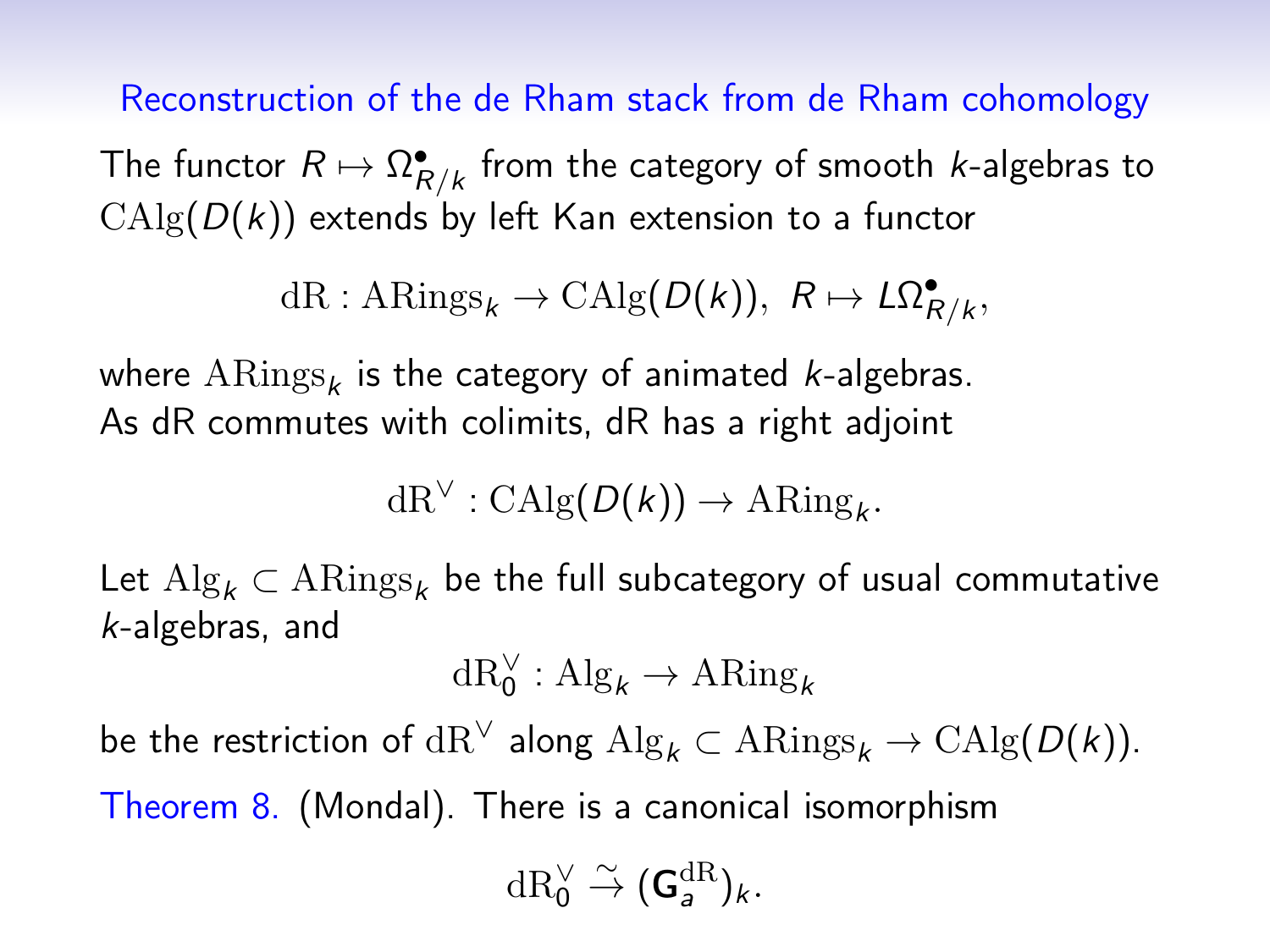# 7. Questions

This theory of diffraction and Sen complexes forms a new territory, which has not yet been much explored. Here are a few questions.

Question 1. Is there a smooth  $Y/k$ , liftable to  $W_2(k)$ , such that

$$
(*) \qquad F_*\Omega^{\bullet}_{Y/k} \stackrel{\gamma}{\rightarrow} \oplus_i H^i(F_*\Omega^{\bullet}_{Y/k})[-i]
$$

in  $D(Y', \mathcal{O}_{Y'})$ ?

Question already raised in [DI]. A counterexample should have dimension  $\geqslant p+1$ . By Cor. (2) to Th. 7, there is no splitting (\*) of  $F_*\Omega^{\bullet}_{Y/k}$ , for  $Y=\widetilde{Y}\otimes k$ , which is *multiplicative* (i.e., with values in CAlg( $D(k)$ )) and functorial in the lifting  $\widetilde{Y}/W_2(k)$ .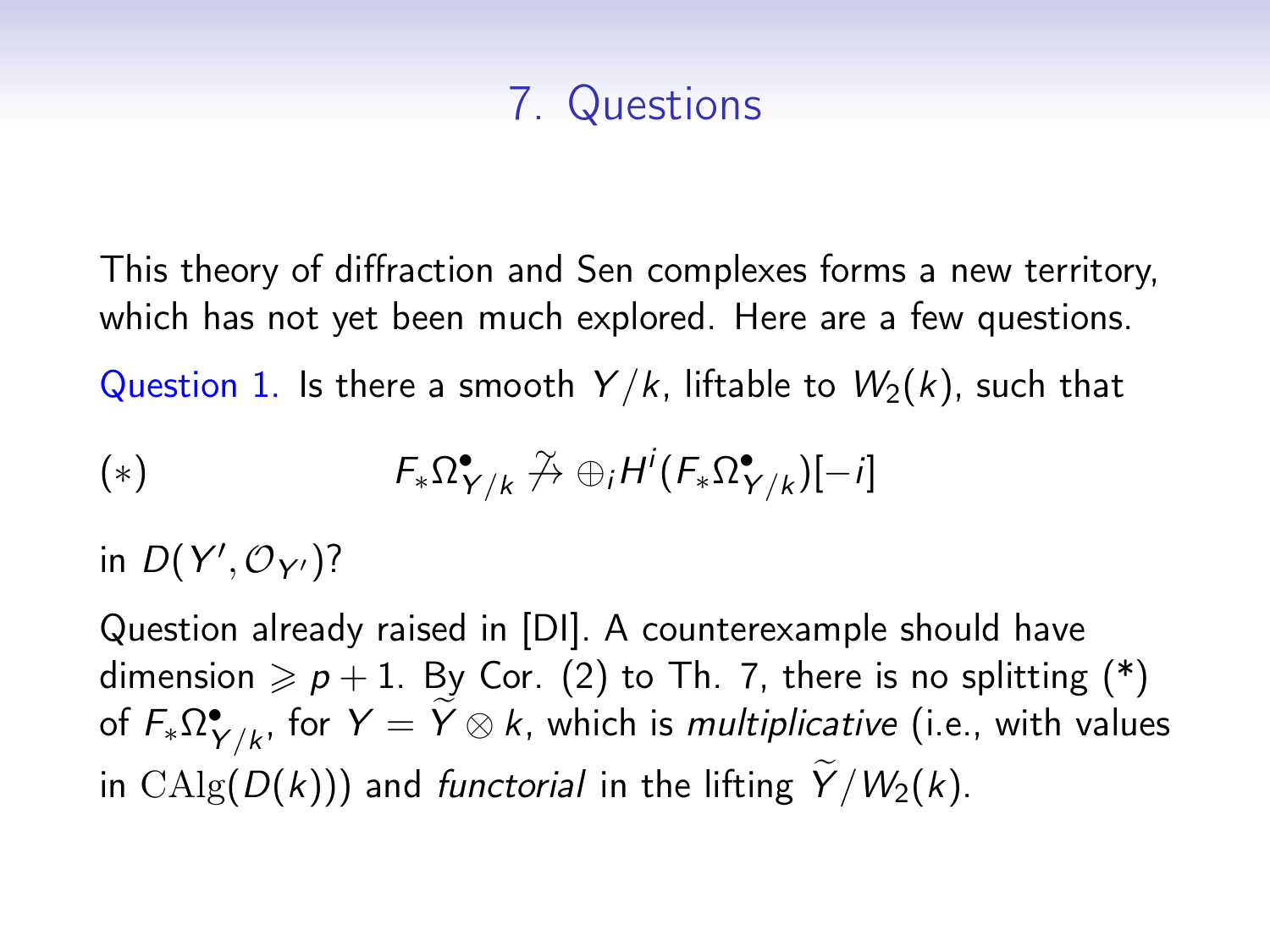Questions 2. Let  $Y/k$  be smooth, having a lifting  $\widetilde{Y}$  to  $W_2(k)$ , so that by Th. 1 we have a Sen structure  $(\Omega_{Y/k}^{\not\!{D}},\Theta,\varepsilon)$  on  $\mathit{F}_*\Omega_{Y/k}^{\bullet}.$ 

(a) Does there exist a pair  $(Y, \tilde{Y})$  such that, for each  $i \in \mathbb{Z}/p\mathbb{Z}$ ,  $\Theta_i \in \mathrm{End}((F_*\Omega^{\bullet}_{Y/k})_i)$  is non-zero?

(Petrov [P] constructed an example with  $\Theta_0|\tau^{\leqslant p}(F_*\Omega^{\bullet}_{Y/k})_0$  not 0.)

(b) ([BL, 4.7.20]) Is there a bound, independent of  $\dim(Y)$  for the orders of nilpotency of the  $\Theta_i$ 's?

(c) The isomorphism classes of lifts  $\widetilde{Y}$  form an affine space A under  $\mathrm{Ext}^1(\Omega^1_{Y'/k},\mathcal{O}_{Y'})$ . For each  $x\in A$ ,  $\Theta_0(x)$ , restricted to  $\tau^{\leqslant p}(\digamma_*\Omega^{\bullet}_{Y/k})_0$  is an element  $c(x)\in \mathrm{Ext}^p(\Omega^p_{Y'/k},\mathcal{O}_{Y'}).$  Can one explicitly describe the map

$$
c: A \to \operatorname{Ext}^p(\Omega^p_{Y'/k}, \mathcal{O}_{Y'})?
$$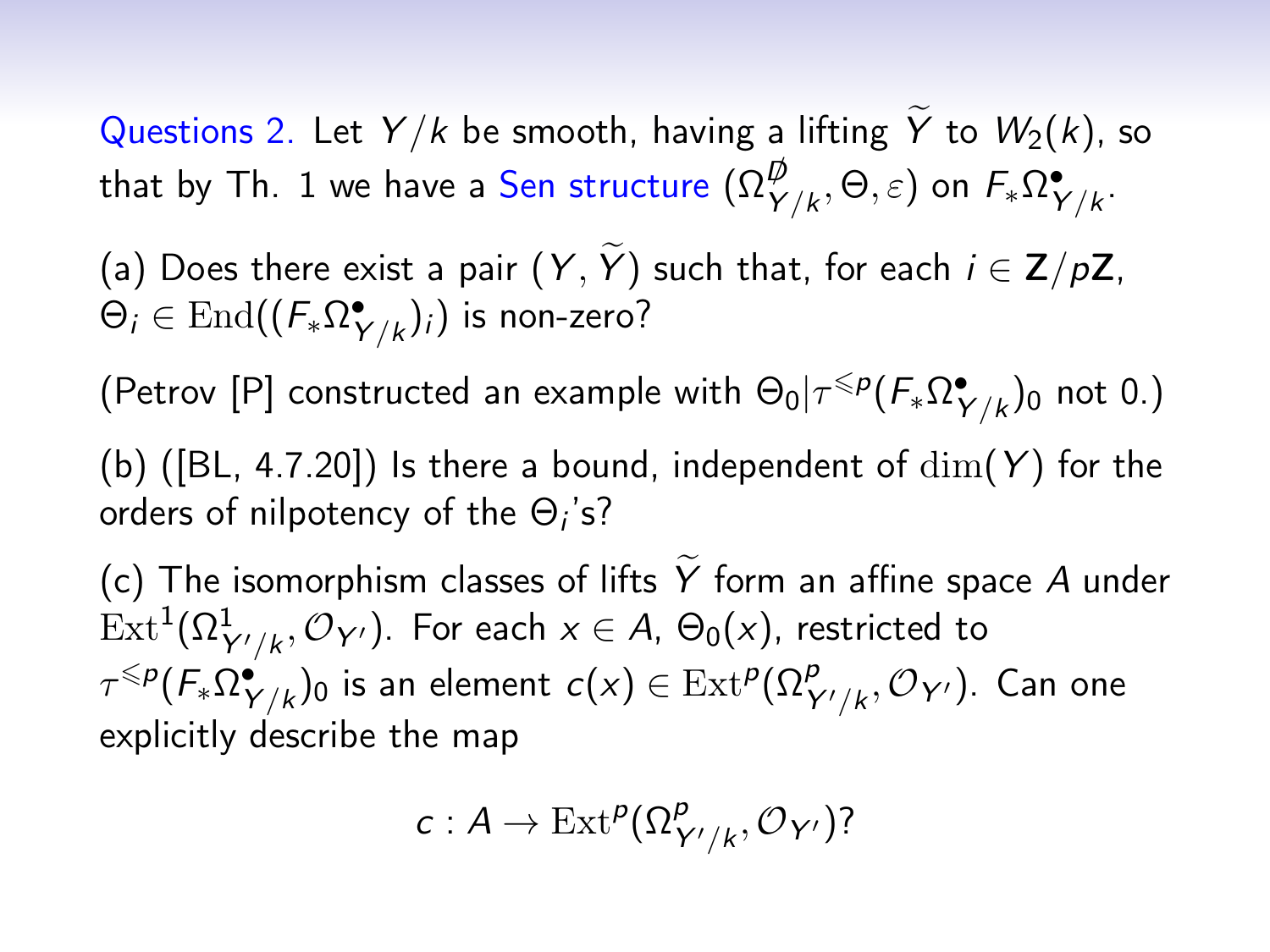Question 3. Generalize Sen structures to families, i.e., replace  $W_2(k)$  by a parameter space T over  $W_2(k)$ .

Question 4. (Bhatt) Is there an analogue of the Sen story over other prisms than  $(W(k), (p))$ ? Suppose  $(A, I)$  is an absolute (bounded) prism, and  $X \to \mathrm{Spf}(A/I)$  formal smooth is lifted to  $\widetilde{X}$ formal smooth over  $\mathrm{Spf}(\mathcal{A})$  (or just  $\mathrm{Spf}(\mathcal{A}/l^2))$ , does the datum of X gives extra structure on  $\overline{\mathbb{A}}_{X/A} \in D(X, \mathcal{O}_X)$ ?

Finally, let me mention 3 problems on which there is ongoing work: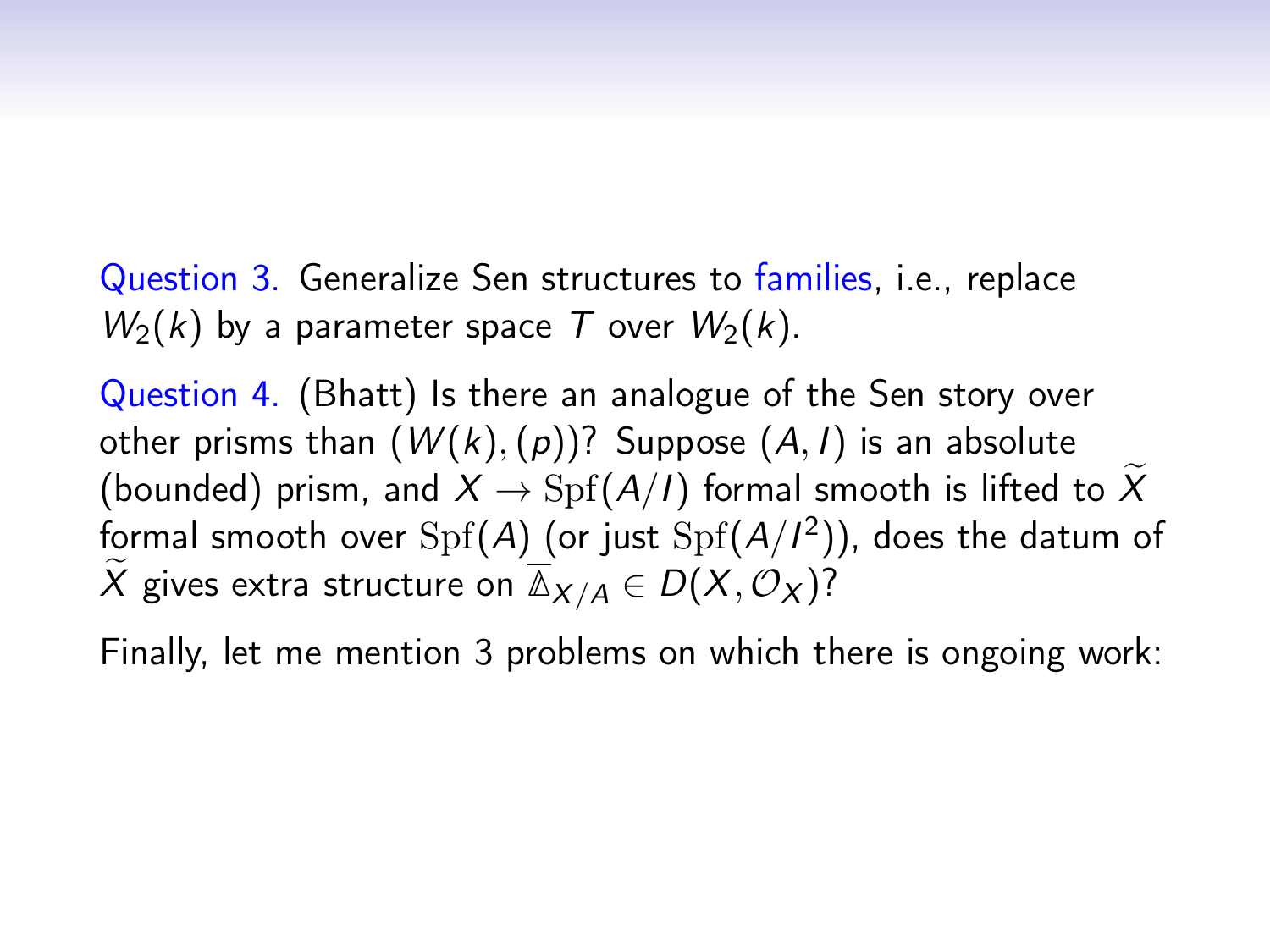(a) Behavior of  $\Theta$  with respect to the (decreasing) Hodge filtration<sup>9</sup> of  $\Omega_\mathsf{Y}^\not\!\!D}$  $_{Y/k}^{\not \! \! \! \nu}$  and analogy of  $\Theta^{\rho}-\Theta$  with a  $\rho$ -curvature. Link with Drinfeld's Σ' [Dr, section 5] and the extended Hodge-Tate stack

 $[\mathsf{G}_a^{\mathrm{dR}}/\mathsf{G}_m]$ 

of which  $B{\sf G}_m^\sharp$  is an open substack. Ongoing work by Bhatt-Lurie [BL 4.7.23].

(b) Problem of reconstructing of WCart from prismatic cohomology: generalization of Th. 8 (reconstruction of  ${\sf G}_{\sf a}^{\rm dR}$  from de Rham cohomology). Ongoing work by Mondal.

(c) Derived and log variants. Ongoing work by (Mathew-Yao, Mondal).

 $^9$ (deduced from the naive filtration of  $F_*\Omega^{\bullet}_{Y/k}$  by the isomorphism  $\Omega_{Y'/k}^{\not\!{\scriptscriptstyle\beta}} \stackrel{\sim}{\to} F_*\Omega_{Y/k}^\bullet)$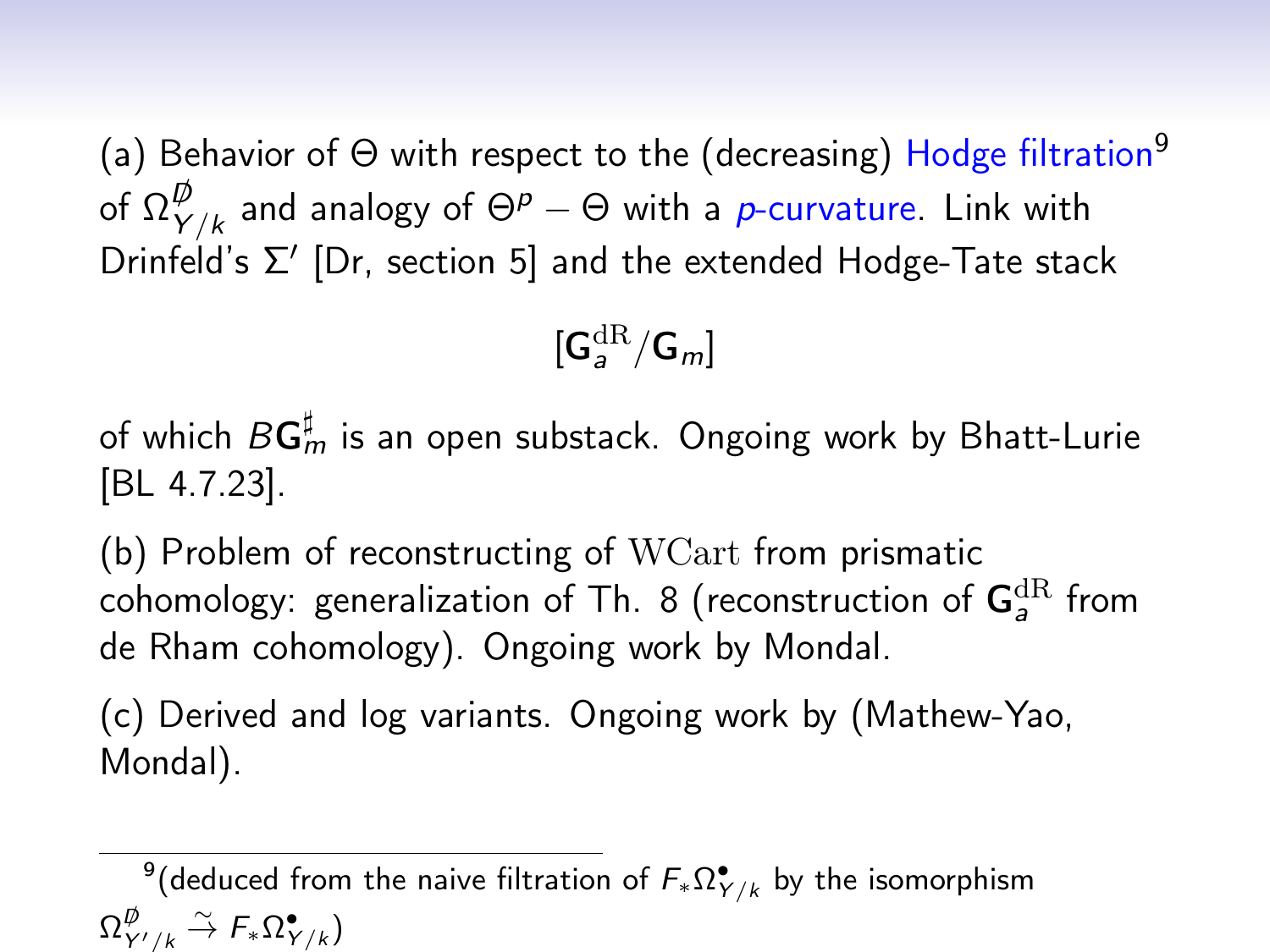# References

[BL] Bhatt, Bhargav, Lurie, Jacob. Absolute Prismatic Cohomology, arXiv:2201.06120v1, 2022. [BL1] Bhatt, Bhargav, Lurie, Jacob. The prismatization of p-adic formal schemes, arXiv:2201.06124v1, 2022. [BS] Bhatt, Bhargav; Scholze, Peter. Prisms and Prismatic Cohomology, preprint, 2019, arXiv:1905.08229v2. [DI] Deligne, Pierre; Illusie, Luc. Relèvements modulo p<sup>2</sup> et décomposition du complexe de de Rham. Invent. Math. 89 (1987), no. 2, 247–270. [Dr0] Drinfeld, Vladimir. A stacky approach to crystals. arXiv:1810.11853v1, 28 0ct. 2018. [Dr] Drinfeld, Vladimir. Prismatization. arXiv:2005.04746v3, 1 Aug. 2021.